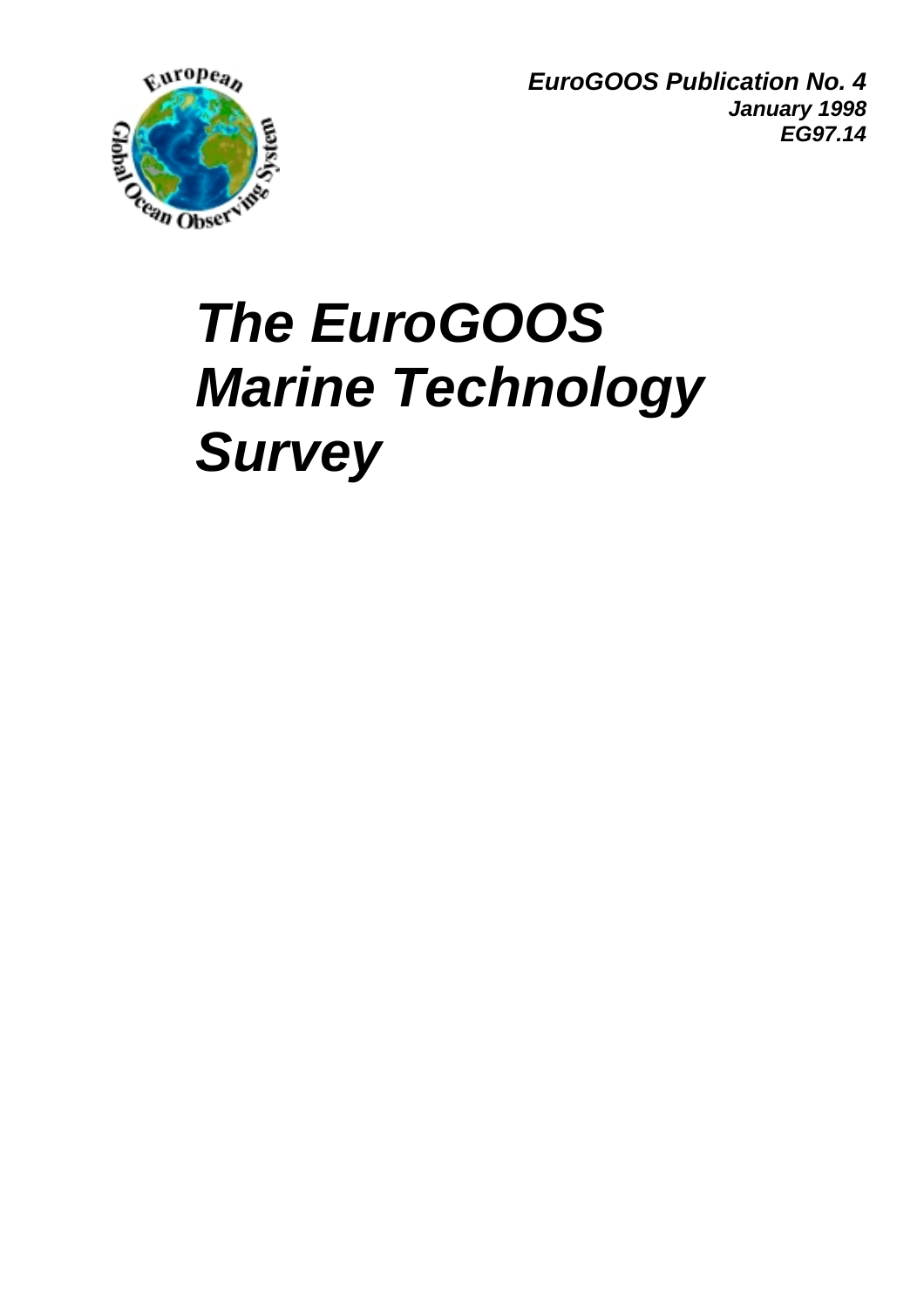Published by:

EuroGOOS Office, Room 346/18 Southampton Oceanography Centre Empress Dock, Southampton SO14 3ZH, UK Tel: +44 (0)1703 596 242 or 262 Fax: +44 (0)1703 596 399 E-mail: N.Flemming@soc.soton.ac.uk WWW: http://www.soc.soton.ac.uk/OTHERS/EUROGOOS/eurogoosindex.html

© EuroGOOS 1998

First published 1998

ISBN 0-904175-29-4

To be cited as:

J Bosman, N C Flemming, N Holden and K Taylor (1998) "The EuroGOOS Marine Technology Survey", EuroGOOS Publication No. 4, Southampton Oceanography Centre, Southampton. ISBN 0-904175-29-4

#### **Cover picture**

**Large image:** "A water perspective of Europe", courtesy of Swedish Meteorological and Hydrological Institute. The white lines show the watershed boundaries between the different catchment areas flowing into the regional seas of Europe.

**Inset image:** Height of the sea surface in the north Atlantic and Arctic simulated by the OCCAM global ocean model, courtesy of David Webb, James Rennell Division, Southampton Oceanography Centre.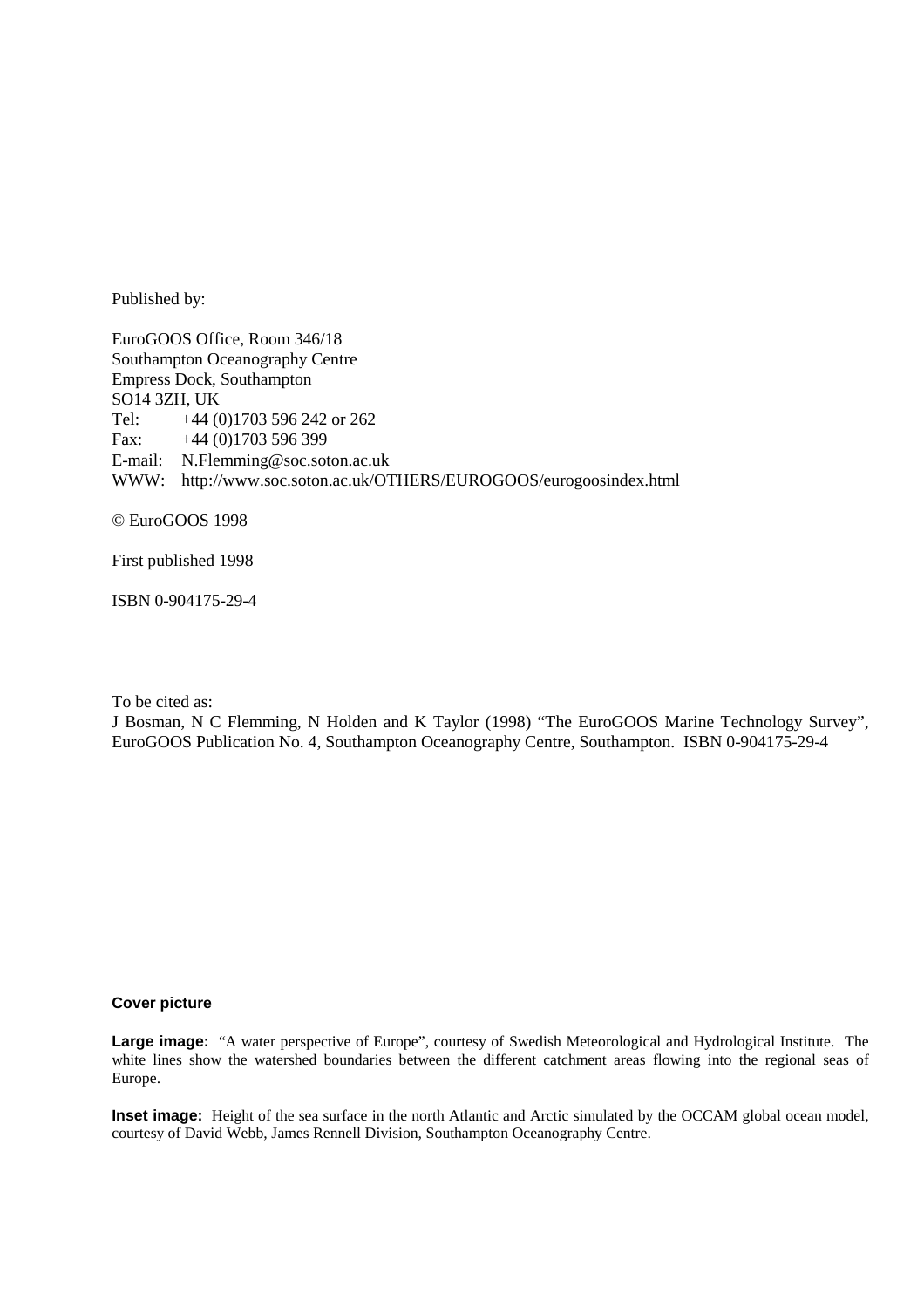# **EuroGOOS Personnel**

| Chairman           | J D Woods                                    | Imperial College, London, UK        |
|--------------------|----------------------------------------------|-------------------------------------|
| <b>Officers</b>    | H Dahlin                                     | SMHI, Sweden                        |
|                    | L Droppert                                   | RIKZ, The Netherlands               |
|                    | M Glass                                      | <b>IFREMER, France</b>              |
|                    | D Kohnke                                     | BSH, Germany                        |
|                    | S Vallerga                                   | CNR, Italy                          |
|                    | C Tziavos (Chairman TPWG) NCMR, Greece       |                                     |
|                    | D Prandle (Chairman SAWG) POL, UK            |                                     |
| <b>Secretariat</b> | N C Flemming (Director)                      | Southampton Oceanography Centre, UK |
|                    | M Gauthier (Deputy Director) IFREMER, France |                                     |
|                    | S M Marine (Secretary)                       | Southampton Oceanography Centre, UK |

# **Existing and forthcoming EuroGOOS Publications:**

| 1.  | Strategy for EuroGOOS 1996                          | ISBN 0-904175-22-7 |
|-----|-----------------------------------------------------|--------------------|
| 2.  | EuroGOOS Annual Report 1996                         | ISBN 0-904175-25-1 |
| 3.  | The EuroGOOS Plan 1997                              | ISBN 0-904175-26-X |
| 4.  | The EuroGOOS Marine Technology Survey               | ISBN 0-904175-29-4 |
| 5.  | The EuroGOOS brochure, 1997                         |                    |
| 6.  | The Science Base of EuroGOOS                        | ISBN 0-90417530-8  |
| 7.  | Proceedings of the Hague Conference, 1997, Elsevier | ISBN 0-444-82892-3 |
| 8.  | The EuroGOOS Extended Plan                          | ISBN 0-904175-32-4 |
| 9.  | EuroGOOS Atlantic Workshop report                   | ISBN 0-904175-33-2 |
| 10. | EuroGOOS Annual Report, 1997                        | ISBN 0-904175-34-0 |
| 11. | Mediterranean Forecasting System report             | ISBN 0-904175-35-9 |
| 12. | Requirements Survey analysis                        | ISBN 0-904175-36-7 |
| 13. | The EuroGOOS Technology Plan Working Group Report   | ISBN 0-904175-37-5 |
|     |                                                     |                    |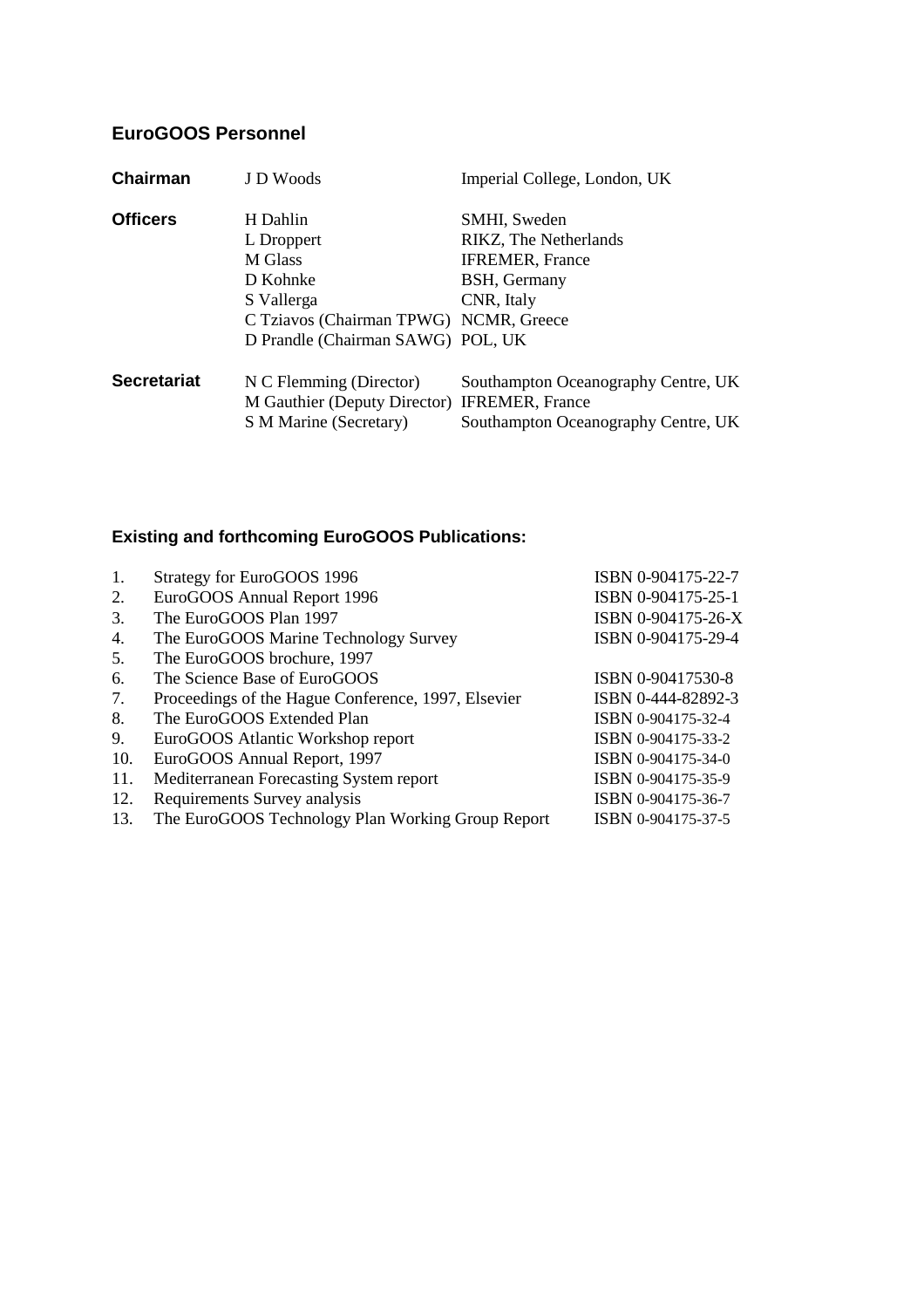# *The EuroGOOS Marine Technology Survey*

by J Bosman, N C Flemming, N Holden and K Taylor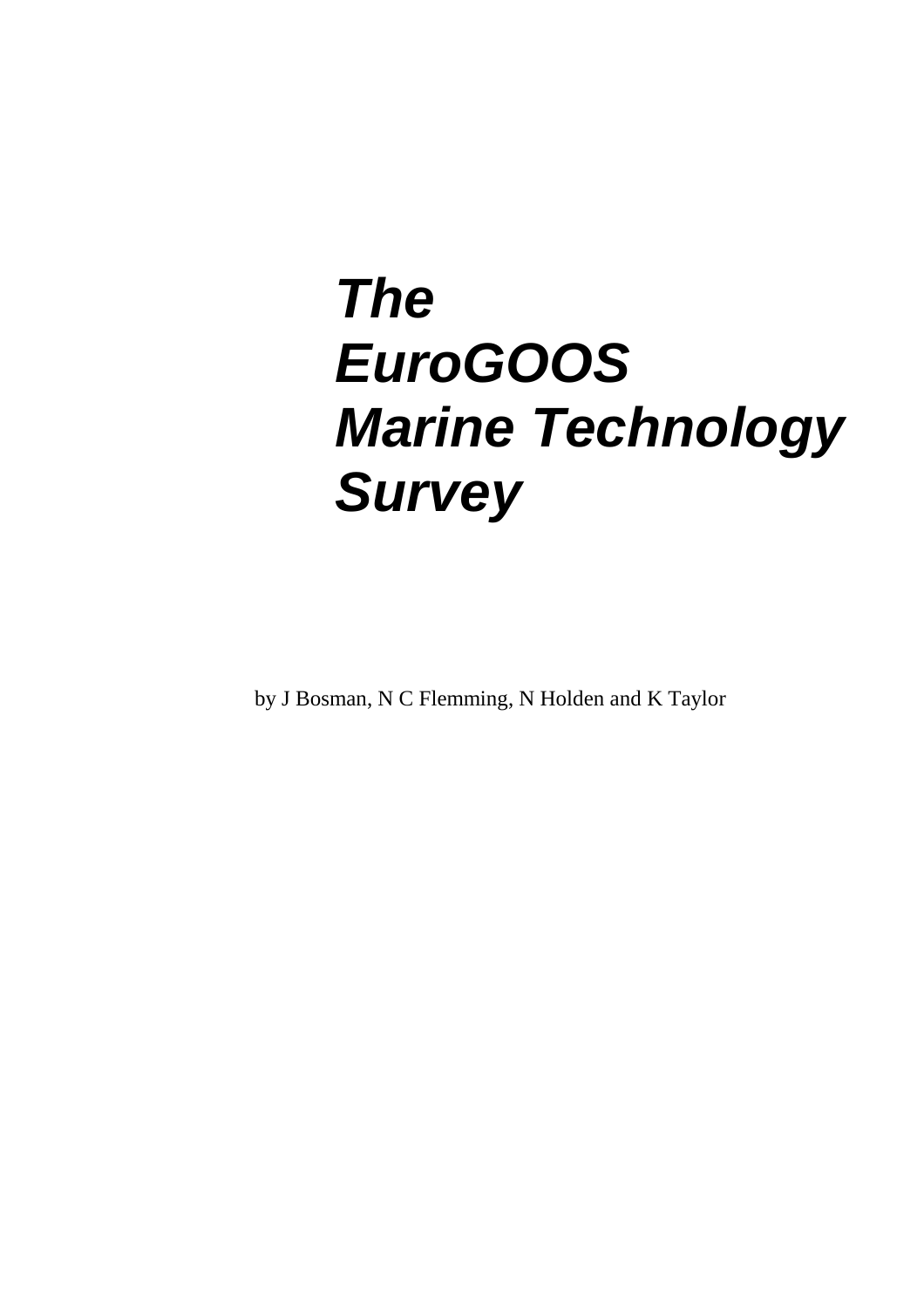# *Contents*

| Generic characteristics of instrument use and variables measured 9                            |
|-----------------------------------------------------------------------------------------------|
|                                                                                               |
| Frequency of citation of variables being measured by instruments etc. (Category A) Table 7a 9 |
|                                                                                               |
| Frequency of citation of variables handled in data management systems (Category D) Table 9.9  |
|                                                                                               |
| Frequency of citation of variables as output predictions from operational numerical models    |
| Frequency of citation of variables included in data products (Category F) Table 13  10        |
| Variables cited in instruments and sensors under different stages of operational development  |
|                                                                                               |
|                                                                                               |
|                                                                                               |
|                                                                                               |
|                                                                                               |
|                                                                                               |
|                                                                                               |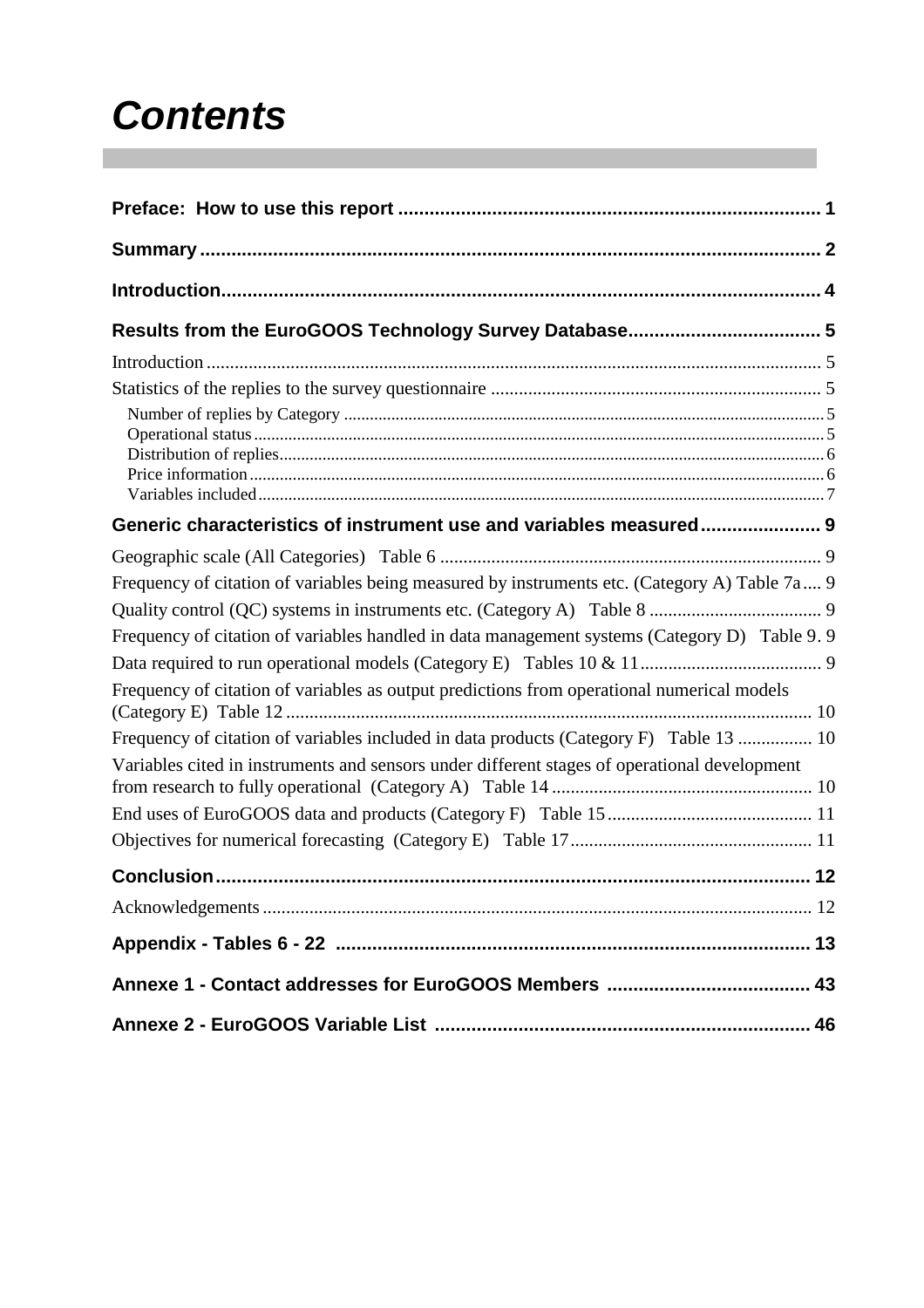Operational oceanography depends absolutely upon the availability of reliable, robust, lowmaintenance, and cost-effective instrumentation. An operational service which obtains data from the coastal seas and deep ocean, and processes the data in order to provide nowcasts and forecasts in real time must be able to rely upon its instrumentation and field observations. Deployment and maintenance of instruments and equipment has to be managed according to a planned schedule, and maintenance costs must be kept to a minimum.

The organisations which are Members of EuroGOOS, and their associated agencies, have a great deal of experience of purchasing instrumentation for operational use, the field deployment and maintenance of instrumentation, and an understanding of the working life cycle of instrumentation under operational conditions. Nevertheless, this experience tends to be restricted within each laboratory and agency, or even to individuals and small sections within laboratories. There is very little opportunity for technical staff and managers responsible for operational observations to get together and share their experience.

The EuroGOOS Technology Plan Working Group Marine Technology Survey is designed, at least in part, to solve this problem.

We have asked every agency in EuroGOOS to list the instruments, instrument platforms, data transmission systems, and operational models which they use regularly. In each case they have provided information on the reliability, costs of routine operation, and some of the problems which they have experienced. In most cases, simply by indicating that they are regular users of an item of equipment, this amounts to some endorsement or confirmation that the equipment is reasonably reliable, or worth considering.

The key tables which list actual instruments, platforms, devices, and the agencies which use them are Tables 21 and 22 in the Appendix.

If you wish to obtain more information about a device than that shown in the tables of this report, please contact:

N Holden Environment Agency, National Centre for Instrumentation and Marine Surveillance Rivers House, Lower Bristol Road Bath, Avon, BA2 9ES, UK. Tel: +44 (0)1278 457333 Fax: +44 (0) 1225 469939 Email: Nick.Holden@environment-agency.gov. uk

This report is also available on the EuroGOOS Web page on: http://www.soc.soton.ac.uk/ OTHERS/EUROGOOS/eurogoosindex.html.

This report combines all the results of the survey in statistical form, showing the frequency with which different types of instrument were used, the variables measured, and the different environments in which the work was carried out. The tables and statistics enable the reader to identify those instruments used most frequently, and to identify the laboratory or EuroGOOS Member agency where that instrument has been used. For obvious reasons in a report of this size it is not possible to include detailed comments on the performance of individual instruments or sensors. If you wish to obtain this information please contact the number shown above, and request the data from the original response form. If this information is not sufficient, the Environment Agency will provide the name of the contact person who originally provided the information, and you can consult them directly. See Annexe 1 for contact details of EuroGOOS Member agencies.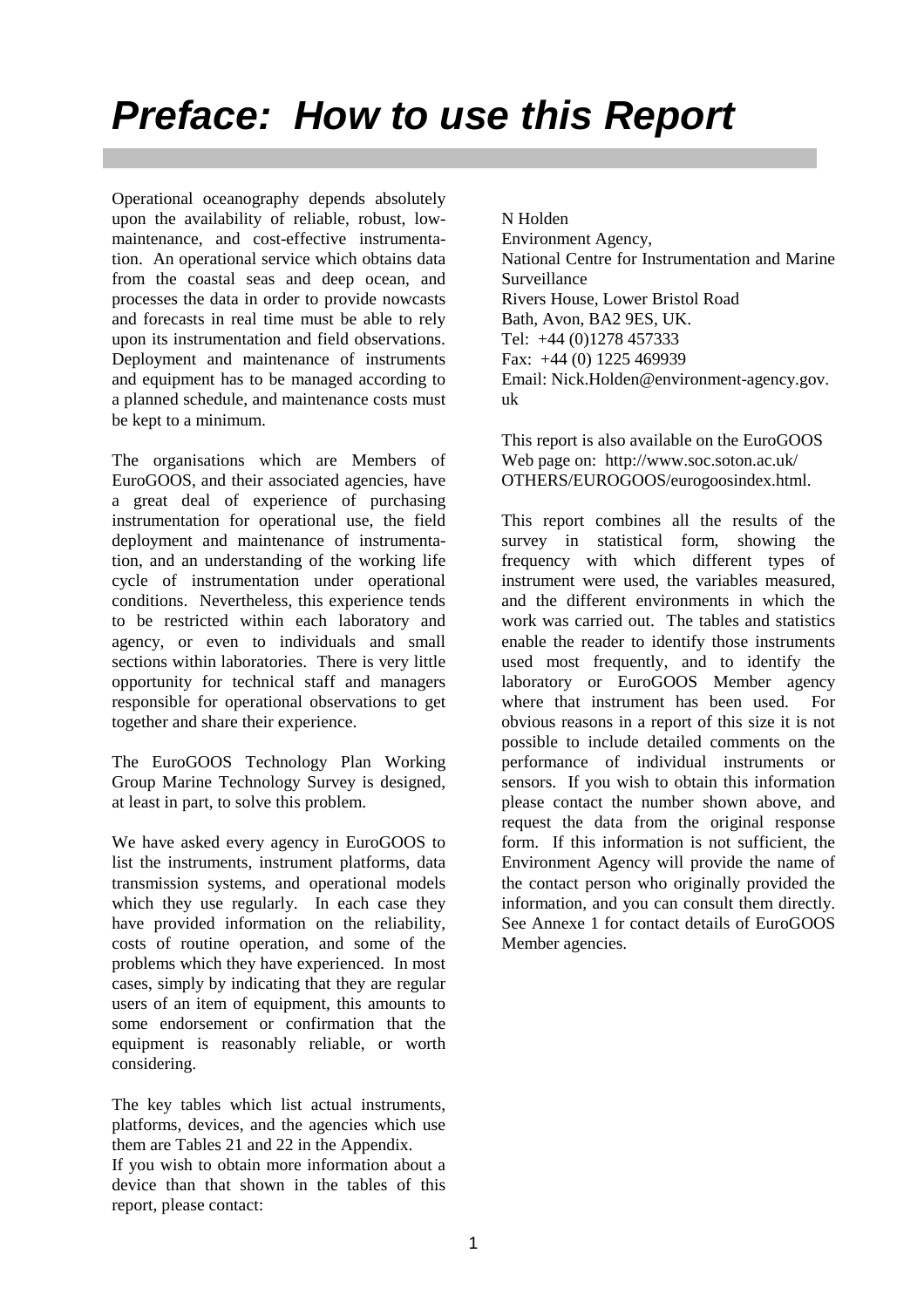# *Summary*

During the 1993 United Nations Conference on the Environment and Development (UNCED) at Rio de Janeiro, International Waters including coastal seas were defined as one of the four themes for future action. To further this aim, the Global Ocean Observing System (GOOS) was established by several United Nations Bodies. EuroGOOS is the association of European Marine Institutions with the objective of supporting the European components of GOOS and to maximise for Europe the benefits deriving from the application of marine environmental information. These objectives are enhanced by a concerted European approach to operational oceanography including collaboration towards achieving common and identified priorities. This includes the technology and systems used within this field of operation.

The Technology Plan Working Group (TPWG) is one of two working groups supporting EuroGOOS. Its objectives include identifying technology which is fully operational, under development now or needed in the foreseeable future. As a part of its work and to obtain necessary information, a survey was carried out by distributing questionnaires among EuroGOOS members and other groups practising operational oceanography in Europe. Individual questionnaires were prepared for six different Categories of technology described in the first section of the report.

A total of 260 replies were received and the responses were considered and tabulated in a number of different ways. These are set out in Tables 1 - 22. Almost half or the replies were for a single Category (Measuring devices, sensors and instruments) and 214 for equipment or systems described as "Fully operational". Specific comments on each of the Tables are included in the second and third sections of the main text. However, some more general conclusions may also be made.

Data on a wide range of physical, chemical, biochemical, biological and optical oceanographic variables are reported by EuroGOOS Members to be measured, stored, processed and distributed. Input to numerical models concentrates on physical parameters although some models may be used to predict non-physical parameters. The inclusion of nonphysical parameters seems to be a major part of the technical frontier of numerical modelling.

The range of operational instrumentation shows a need for development in the measurement, directly or indirectly of nutrients, primary productivity, suspended sediments and petroleum contaminants. However, actual developments in measurement are concentrated upon improving the performance for variables already being measured operationally rather than introducing new parameters. This may suggest that the user community is largely conservative and/or that improved reliability, quality and cost are its main requirements. However, there was a lack of response and consistency to questions on Operational Procedure and Quality Control even for fully operational instruments. This seems to indicate the need for a common approach within EuroGOOS to these topics, in order to permit the exchange of data of demonstrable quality and thereby facilitate the wider co-operation between members which is one of the main objectives of the association.

Maximisation of the benefits for Europe of operational oceanography is another of the objectives of EuroGOOS. Data distribution systems, information products or forecasts from numerical models are the main outputs of data produced by its members to possible external users. Respondents in these Categories were asked to identify likely uses of the data they provide from a list of 117 individual uses (Applications) which was appended to the questionnaire. These were in 15 Application groups such as Mineral extraction, Engineering and Basic or strategic research. Only 45 of the 117 Applications were cited as using data from Information products, these falling into 9 of the 15 Application groups. The objectives cited for Numerical models fell into four Application groups. Many aspects of engineering, energy production, extraction processes etc. are not reported as using the data. Four entire Application groups (Tourism & recreation, Mineral extraction, Equipment sales and Algal collection & culture) are not included as users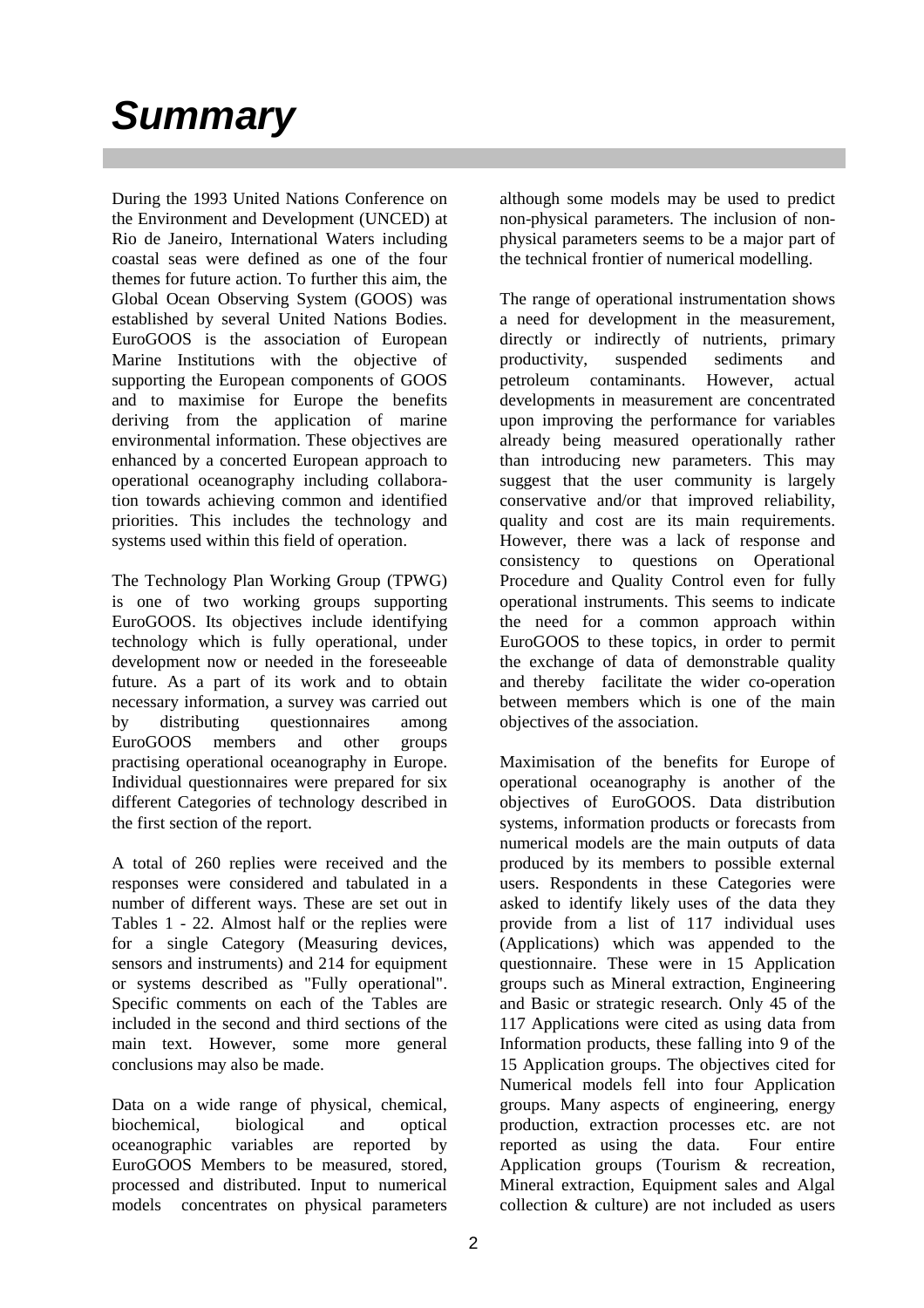of either Information products or the output of Numerical models. Details are set out in Tables 15-18. This could indicate the existence of a large number of possible additional uses for the existing data or that some changes to the content, presentation or availability could increase both the breadth of utilisation of oceanographic data and the benefits which might arise.

From the present report users can see what variables are being measured most frequently, and which instrument types are being used most frequently by which agencies, and for what applications.

Data from the survey will be available electronically on the EuroGOOS Web page. It is intended to maintain and update the database periodically with additional information. For more detailed information on instrument use, please contact the manufacturer.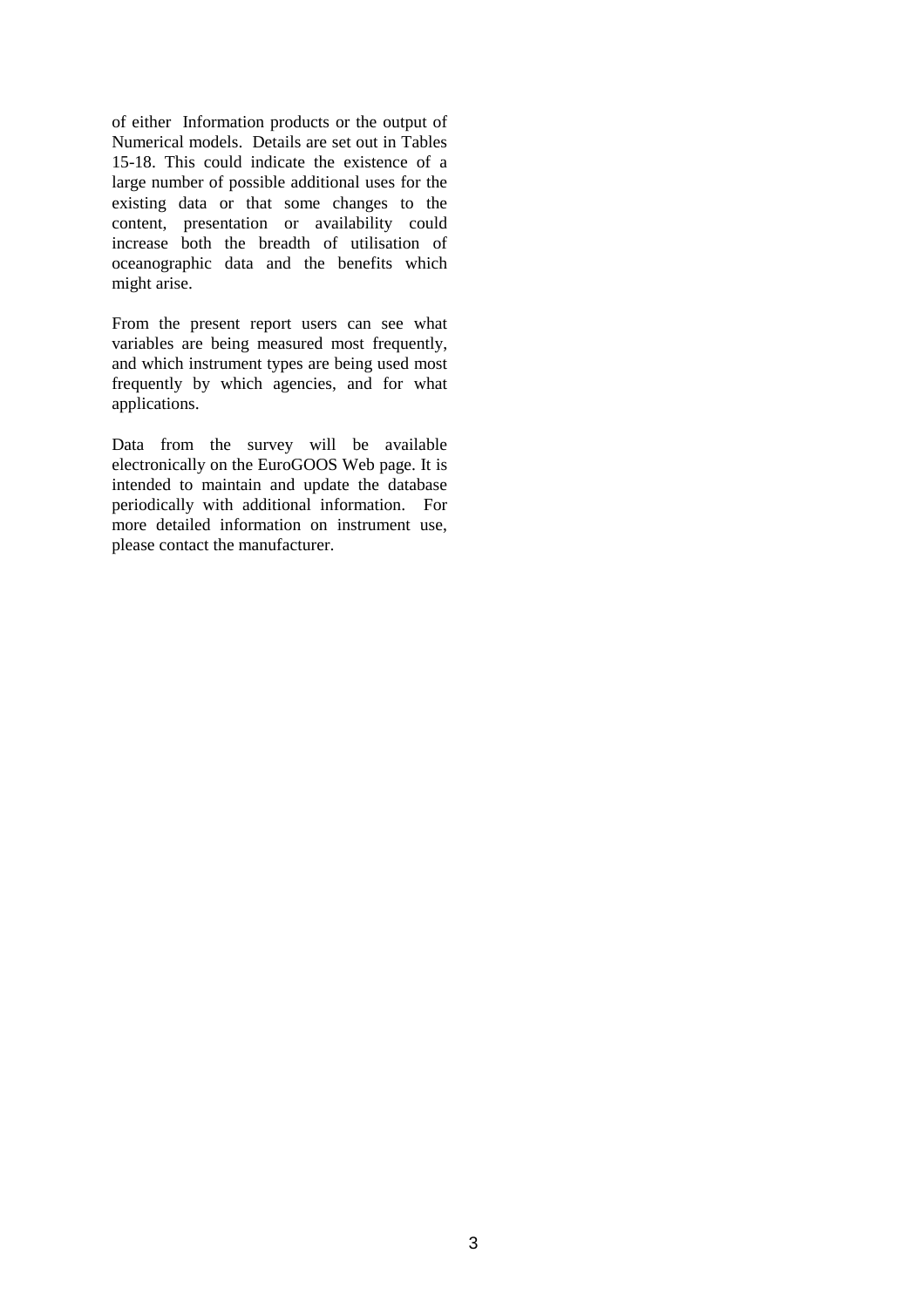# *Introduction*

EuroGOOS is the association of European Marine Institutions with the main objective to support the European components of GOOS to maximise the benefits for Europe. These benefits arise from the application of marine environmental data and forecasts to the management of a wide range of industries and services. More specifically, EuroGOOS aims to:

- establish a concerted European approach to the planning and implementation of GOOS
- assess the European economic and social benefits of operational oceanography
- identify the European priorities for operational oceanography
- promote the development of scientific and technological systems for operational oceanography; and
- establish methods of collaboration between European inter/multi national agencies for the conduct of operational oceanography

EuroGOOS is supported by two working groups, the Science Advisory Working Group (SAWG) and the Technology Plan Working Group (TPWG). The TPWG will specify the technological opportunities and challenges applicable to operational oceanography in Europe. Its main objectives are to identify:

- existing technology which is adequately developed and tested to support operational oceanography
- new technology which is under development and which is needed by EuroGOOS; and
- gaps in technology which are problematic and which need to be resolved in the foreseeable future

These objectives are considered to be important in various ways to those involved with oceanography in Europe:

- the end users: to facilitate finding equipment or systems to meet their specific needs and whether user experience already exists
- the developer: to identify new technologies requiring further development and, possibly, co-operation in multi-national trials

• the manufacturer: to find opportunities for new products or the manufacture of successfully developed prototypes

The Technology Survey was begun by the TPWG in the second half of 1995 to meet these objectives. It aims to produce a representative inventory of marine technology relevant to operational oceanography.

Six separate Categories of technology were defined and individual questionnaires developed by a lead person for each Category. The Categories are:

- A Measuring devices, sensors and instruments
- B Platforms and carriers (including their control and telemetry systems)
- C Support systems (including navigation, switches pingers etc.)
- D Telematics, data communications, data management and archiving
- E Operational numerical forecasting (including modelling and data assimilation)
- F Information products and data product distribution systems

The purpose of the survey was to review those instruments and systems which are being used in a "routine" or "operational" role rather than solely in scientific research. For instruments or systems to be correctly described as "operational", they should fall within one or more of the sections below which are relevant to them.

- can be calibrated within a Quality Control system
- commercially available
- suitable user instructions or manuals available
- used routinely within a standardised protocol
- has self checking capability
- demonstrable reliability.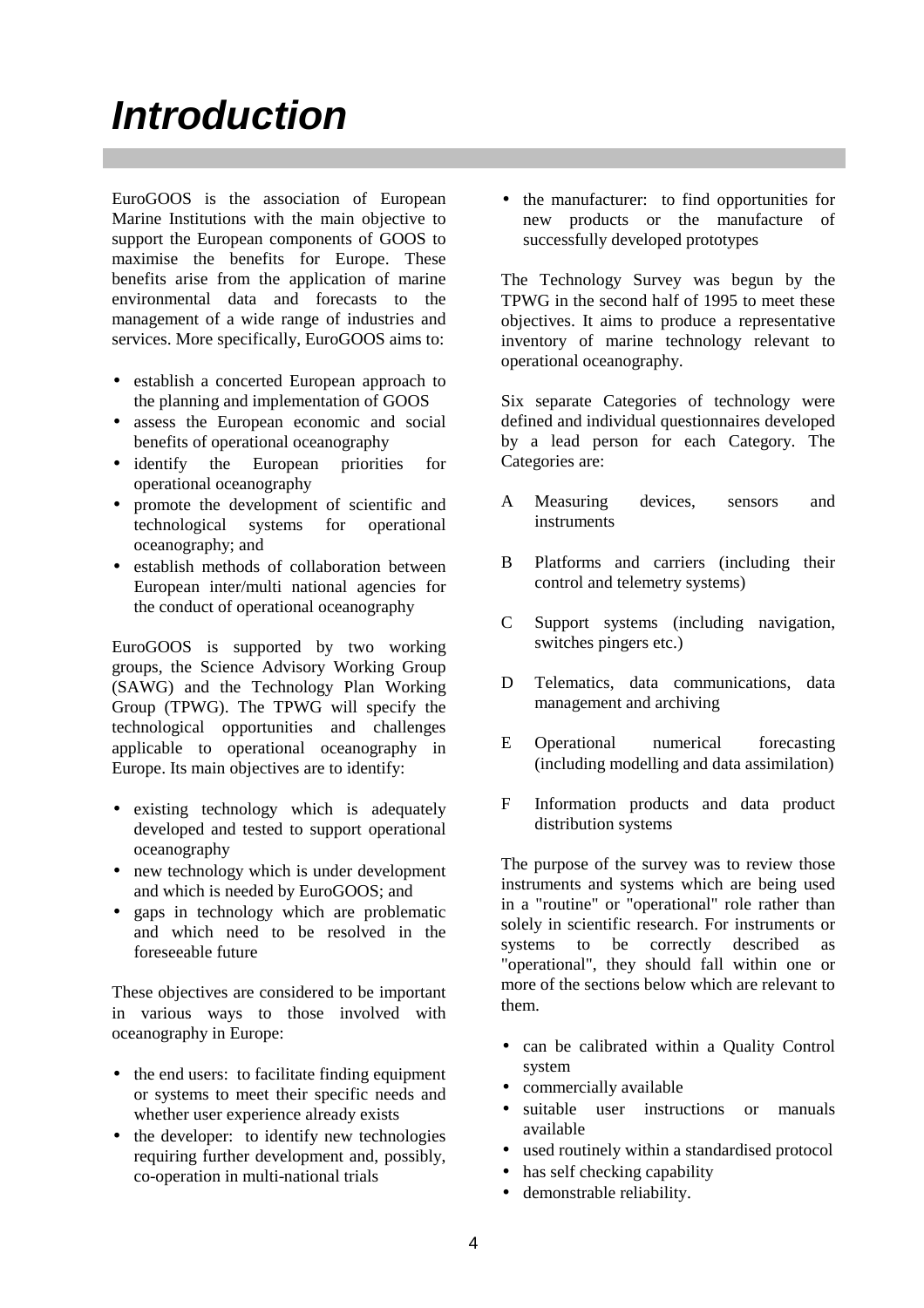# *Results from the EuroGOOS Technology Survey database*

# **Introduction**

The responses to the survey comprise a substantial volume of paper in hard copy, and are held in commercial confidentiality by the EuroGOOS Office. The Access database for the survey was designed by the EuroGOOS Secretariat, and the data entered from the forms by the UK Environment Agency National Centre for Environmental Data and Surveillance. The results are presented as a series of tables illustrating first the general parameters of the data set, then the relationship between categories and the variables measured or processed, and finally an analysis of

commercial systems by name and type. For further details of the characteristics of commercial available equipment readers are requested to contact either the manufacturer, or the EuroGOOS agency listed as using that equipment.

# **Statistics of the replies to the survey questionnaire**

The total number of replies received is 260. The distribution of number of replies expressing comments on each type of device or system is shown in Table 1.

#### **Number of replies by Category**

|                 | Category                                                    | <b>Number of</b><br>replies |
|-----------------|-------------------------------------------------------------|-----------------------------|
| А.              | Measuring devices, sensors, instruments                     | 126                         |
| Β.              | Platforms, carriers                                         | 42                          |
| $\mathcal{C}$ . | Support systems                                             | 23                          |
| D.              | Telematics, data communications, data management, archiving | 22                          |
| Ε.              | Operational numerical forecasting                           | 28                          |
| F.              | Information products and data product distribution systems  | 19                          |
|                 | <b>Total number of replies</b>                              | 260                         |

The balance of replies shows the great interest in sensors and instruments and the very great diversity of these devices. All other Categories have lower frequency of occurrence but are of the same order of magnitude as each other. Note that each single reply does not mean that only one instrument is in use. It means that the responding Agency routinely uses instruments of a given type and may have many tens of devices in regular use.

#### **Operational status**

Each Device in each Category was classified according to its operational status, as shown in Table 2. The great majority of Devices, 214, were described as fully operational. Since status (iv) is entitled "Research mode only" and the majority of Devices are described as status (i) "Fully operational", these should be in use on a routine basis by agencies requiring data to be recorded in a standard way every day. Nevertheless, the replies need more careful analysis to see how many instruments are still being used only in research cruises.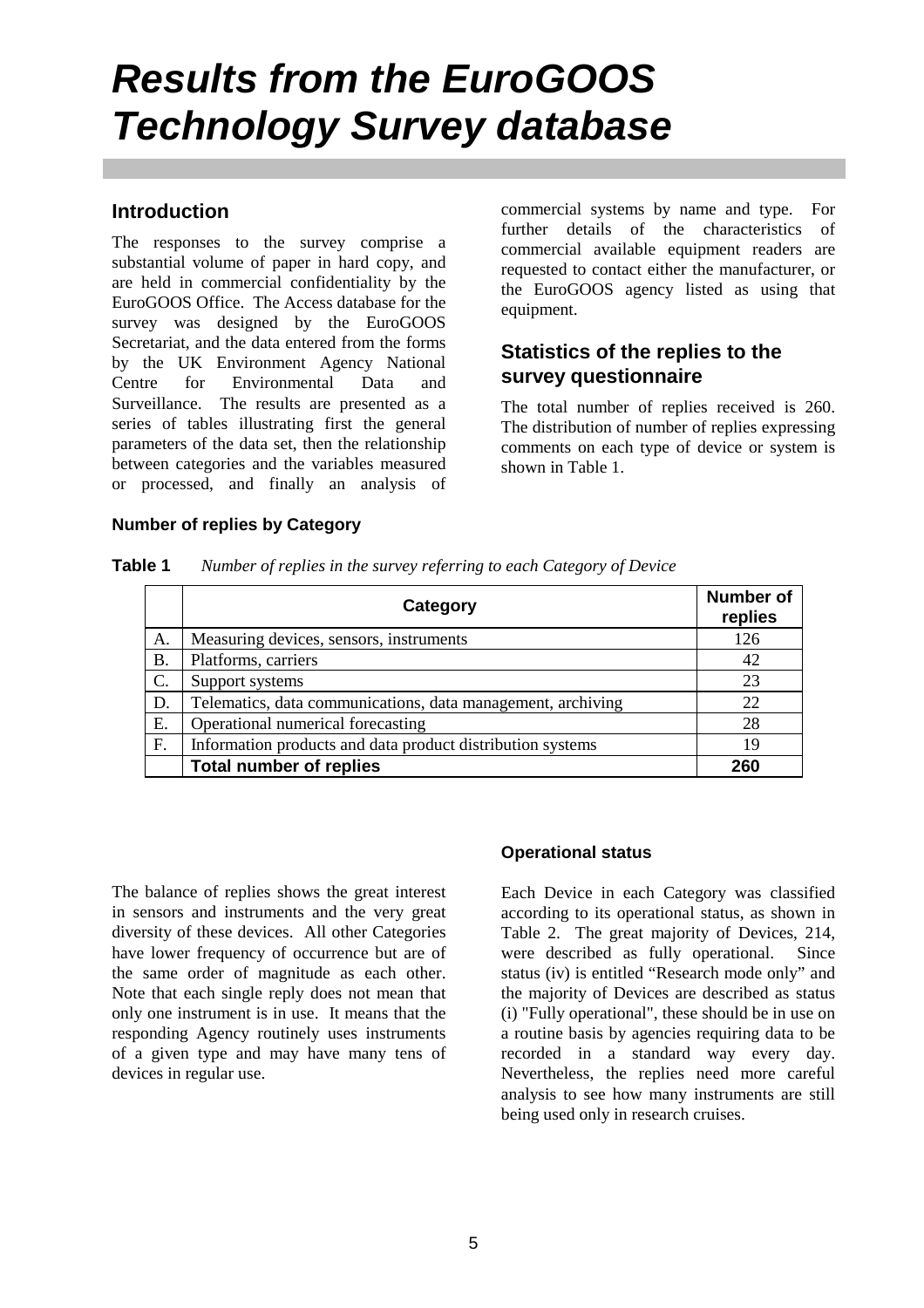|           | <b>Operational Status</b>                                | A   | в  | C  | D  |                |    |     |
|-----------|----------------------------------------------------------|-----|----|----|----|----------------|----|-----|
|           | Fully operational                                        | 104 | 34 | 22 | 18 | 20             | 16 | 214 |
| $\rm ii)$ | Undergoing trials for operational use                    | 10  |    |    |    | $\overline{2}$ |    | 20  |
| iii)      | Working model, pre-operational tests,<br>scientific mode | ⇁   |    |    |    | 3              |    |     |
| iv)       | Research mode only                                       | ◠   |    |    |    | $\overline{c}$ |    |     |
| V)        | Technological principle established                      | 0   |    |    |    |                |    |     |
|           | No status specified                                      | 3   | ◠  |    |    |                |    |     |
|           | Total                                                    | 126 | 42 | 23 | 22 | 28             | 9  | 260 |

**Table 2** *Operational status of Devices reported in the survey. Categories A-F as in Table 1*

#### **Distribution of replies**

EuroGOOS has Member agencies in 14 countries. Of these, 10 gave replies as shown in Table 3. The survey was conducted only in English and it is possible that the forms were not distributed to user groups in all countries.

The distribution of replies does not indicate regional differences in the use of instruments or other systems but only in the number of replies completed. The uneven bias between countries should be taken into account when considering the other statistics from the survey and more detailed analyses.

**Table 3** *Distribution of replies by country, showing the number of Devices in each Category described. Categories as in Table 1*

| <b>Country</b>  |                  | <b>Totals</b>  |                |               |                  |                |             |
|-----------------|------------------|----------------|----------------|---------------|------------------|----------------|-------------|
|                 | A                | в              | С              | D             | Е                | F              |             |
| Belgium         |                  | $\theta$       | 0              |               | 3                |                | 6           |
| Denmark         | 8                | $\overline{0}$ | $\overline{0}$ | $\theta$      | $\theta$         |                | $\mathbf Q$ |
| Finland         | 5                |                | $\overline{0}$ | $\theta$      | $\boldsymbol{0}$ | $\overline{2}$ | 8           |
| France          | 10               | 8              | 1              | 3             | $\overline{2}$   | $\overline{2}$ | 26          |
| Germany         | 10               | 8              | 3              | $\Omega$      | $\Omega$         | $\theta$       | 21          |
| Ireland         |                  |                | 1              | $\Omega$      | $\theta$         | $\theta$       | 3           |
| Italy           | $\boldsymbol{0}$ | $\Omega$       | 0              | $\theta$      | 1                | $\theta$       |             |
| The Netherlands | 46               | 12             | 6              | 10            | 18               | 5              | 97          |
| Spain           | 27               | 4              | 4              |               | $\overline{0}$   | $\overline{2}$ | 38          |
| <b>UK</b>       | 18               | 8              | 8              | $\mathcal{I}$ | 4                | 6              | 51          |
| <b>Totals</b>   | 126              | 42             | 23             | 22            | 28               | 19             | 260         |

#### **Price information**

Respondents were asked to provide information on price and costs of operation, wherever possible. Such information is necessarily rather subjective and could be out of date. Price and cost information may be from old catalogues, or from purchases made several years ago. Costs of monthly or annual operation may include or exclude various overheads and externalities. This report therefore does not include detailed information regarding this part of the questionnaire. All enquiries about costs of equipment should be made direct to the manufacturers. Nevertheless, just under half of

all the replies in each category do include some information on prices and costs. This information will be regarded as confidential by EuroGOOS, and will only be used by EuroGOOS Members when conducting planning discussions in EuroGOOS projects. If non-EuroGOOS Members require this information, they should identify a user of the equipment from Table 22 and contact them to enquire about their experience with the equipment. Information on the original forms will only be provided to non-members of EuroGOOS after agreement is received from the manufacturers of the equipment.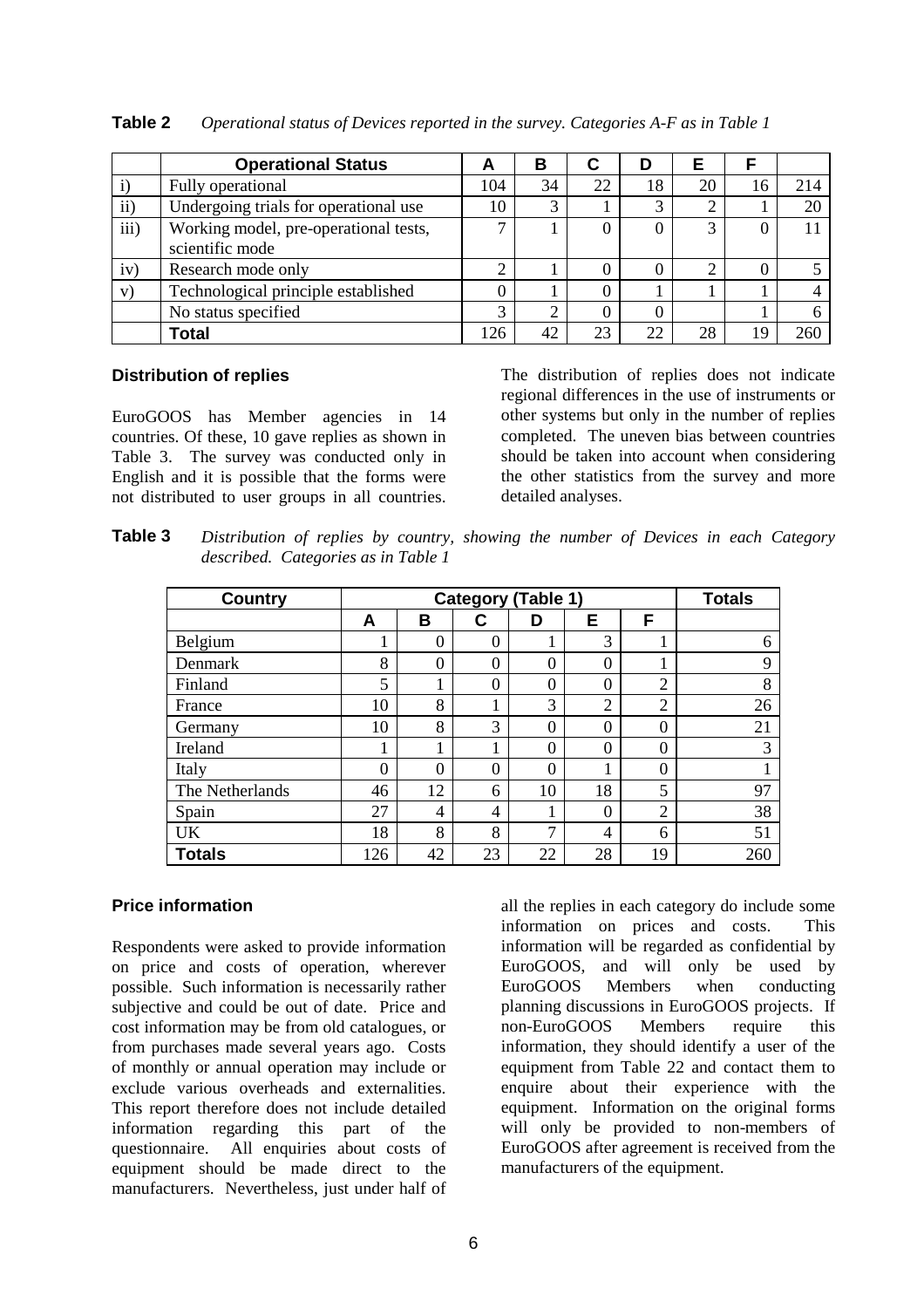| Table 4 |  | Number of replies giving information on costs of equipment, and costs of operation |
|---------|--|------------------------------------------------------------------------------------|
|         |  |                                                                                    |

| Category          | <b>Number of forms</b><br>with price information |
|-------------------|--------------------------------------------------|
|                   | 62                                               |
|                   | 15                                               |
| $\mathsf{\Gamma}$ |                                                  |
|                   |                                                  |
| E                 | 14                                               |
| F                 |                                                  |
| Total             | 12                                               |

#### **Variables included**

In the broad sense there is a consistent suite of variables, mostly physical oceanographic variables, which are commonly measured by instruments, transmitted in telemetry systems, used in numerical models, and delivered in data products. This is demonstrated in Table 5. Whilst this consistency is not in itself surprising, or particularly significant, it does at least confirm that there is a generality of factors which are being most frequently measured, processed and delivered as data products. Since different agencies and individuals filled in the different forms, this consistency is genuinely confirmed by the survey.

The differences between the columns in Table 5 confirm a number of points about the status of operational oceanography at present. Numerical models are predominantly physical in nature and require a considerable range of meteorological forcing fields, whilst assimilating generally sea surface physical

parameters and factors describing air-sea interaction, such as heat flux and precipitation. Biological, biogeochemical, chemical and optical variables rank much lower in the columns describing input to modelling than in the other columns of Table 5. As mentioned in the comments on Table 12, the output from numerical models is more likely to include biological and biogeochemical data than the operational real-time input. Reference back to Tables 10 and 12 shows that operational numerical models are beginning to include chemical, biological, and optical properties. This confirms the technical frontier, or growth point, of the present state of numerical modelling. The lower half of the Tables 7,9,10,12 and 13 indicate the growth area where present routine systems are not able to cope with the listed variables on a regular basis. This area is the key area for growth in the immediate future, and most of the frontier parameters defined here have been identified in principle in 'The Strategy for EuroGOOS'.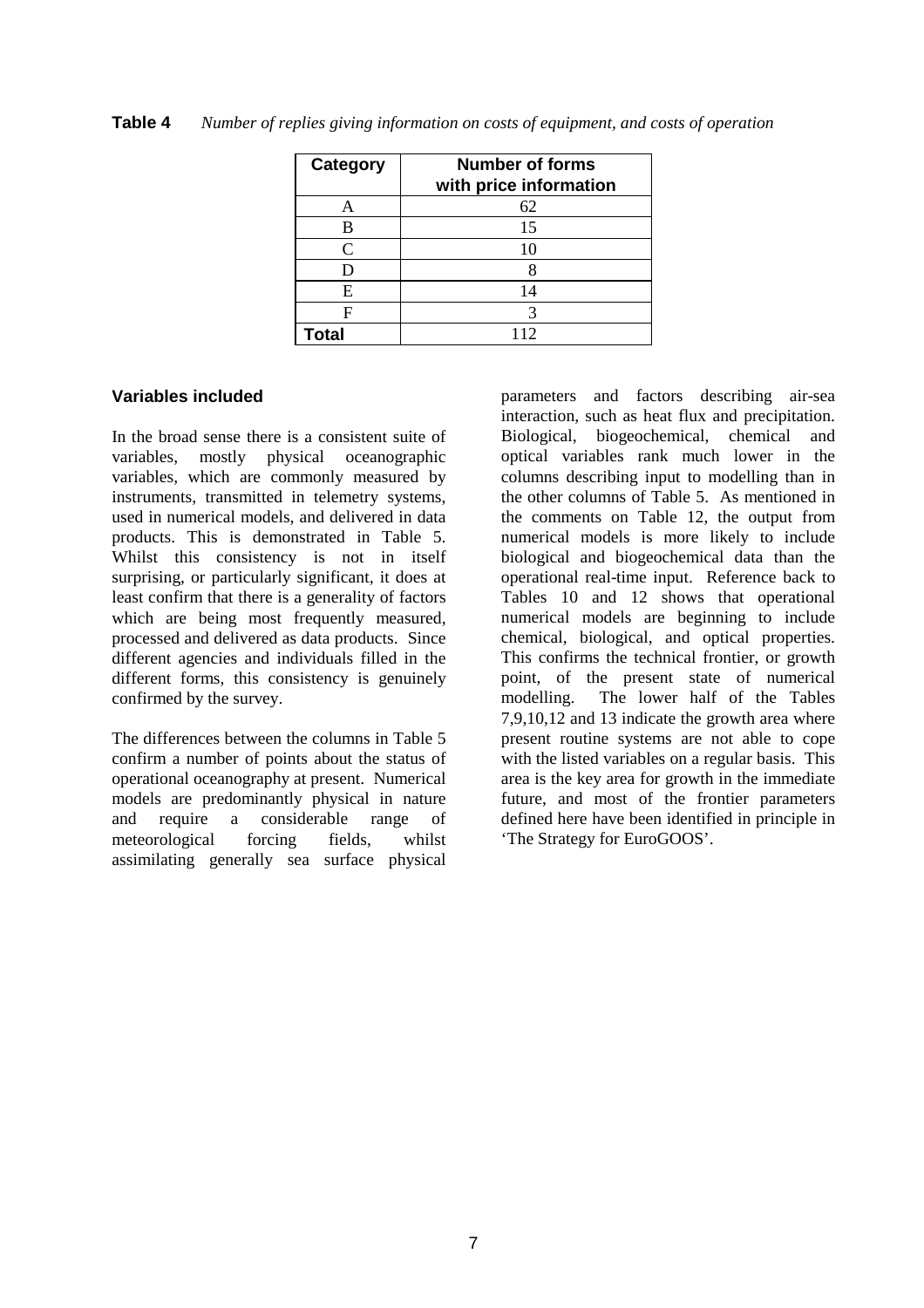**Table 5** *The first 20 ranked variables from Tables 7, 9, 10, 12 and 13 are listed in Table 5. The successive columns show the first 20 ranked variables from Category A (Instruments and sensors), Category D (Data transmission), Category E (Data input to numerical models), Category E (Data output from numerical models) and Category F (Data products).*

|     | <b>Category A</b>                      |     | <b>Category D</b>                      |     | Category E - In                        |     | <b>Category E - Out</b>                |     | <b>Category F</b>                      |
|-----|----------------------------------------|-----|----------------------------------------|-----|----------------------------------------|-----|----------------------------------------|-----|----------------------------------------|
| No. | <b>Name</b>                            | No. | <b>Name</b>                            | No. | <b>Name</b>                            | No. | <b>Name</b>                            | No. | <b>Name</b>                            |
| 001 | Sea surface temperature                | 001 | Sea surface temperature                | 016 | Hourly mean sea<br>level/Instantaneous | 016 | Hourly mean sea<br>level/Instantaneous | 001 | Sea surface temperature                |
| 003 | <b>Current Velocity</b>                | 011 | Wave height                            | 118 | Suspended sediments                    | 013 | Wave swell                             | 008 | Sea surface salinity                   |
| 016 | Hourly mean sea<br>level/Instantaneous | 012 | <b>Wave Period</b>                     | 152 | Wind speed                             | 118 | Suspended sediments                    | 097 | Chlorophyll & Fluorescence             |
| 097 | Chlorophyll &<br>Fluorescence          | 016 | Hourly mean sea<br>level/Instantaneous | 001 | Sea surface temperature                | 010 | Wave direction spectrum                | 011 | Wave height                            |
| 011 | Wave height                            | 003 | <b>Current Velocity</b>                | 002 | Sea surface Wind speed<br>or direction | 011 | Wave height                            | 003 | <b>Current Velocity</b>                |
| 079 | Bathymetry                             | 098 | Nitrate                                | 003 | <b>Current Velocity</b>                | 009 | Wave spectrum                          | 016 | Hourly mean sea<br>level/Instantaneous |
| 008 | Sea surface<br>salinity/CTD            | 100 | Oxygen                                 | 008 | Sea surface salinity                   | 003 | <b>Current Velocity</b>                | 010 | Wave direction spectrum                |
| 027 | Upper ocean salinity                   | 099 | Phosphate                              | 153 | Wind direction                         | 033 | Salt transport                         | 012 | <b>Wave Period</b>                     |
| 012 | <b>Wave Period</b>                     | 002 | Sea surface Wind speed or<br>direction | 151 | Atmospheric pressure                   | 012 | <b>Wave Period</b>                     | 004 | <b>Current Direction</b>               |
| 004 | <b>Current Direction</b>               | 137 | Year-long time series                  | 010 | Wave direction spectrum                | 001 | Sea surface temperature                | 098 | Nitrate                                |
| 100 | Oxygen                                 | 004 | <b>Current Direction</b>               | 011 | Wave height                            | 038 | Surface currents                       | 002 | Sea surface Wind speed or<br>direction |
| 118 | Suspended sediments                    | 072 | Deep ocean salinity                    | 005 | Heat flux                              | 106 | Artificial radionuclides               | 101 | Silicate                               |
| 071 | CTD sections                           | 101 | Silicate                               | 007 | Precipitation                          | 098 | Nitrate                                | 118 | Suspended sediments                    |
| 121 | Transmissivity                         | 152 | Wind speed                             | 092 | Stratification                         | 110 | <b>PAHs</b>                            | 109 | Trace metals                           |
| 152 | Wind speed                             | 155 | Air temperature                        | 013 | Wave swell                             | 104 | Pathogens                              | 009 | Wave spectrum                          |
| 151 | Atmospheric pressure                   | 151 | Atmospheric pressure                   | 155 | Air temperature                        | 107 | Petroleum hydrocarbons                 | 020 | Oceanic tides                          |
| 009 | Wave spectrum                          | 097 | Chlorophyll &                          | 097 | Chlorophyll &                          | 111 | Pharmaceutical wastes                  | 100 | Oxygen                                 |
|     |                                        |     | Fluorescence                           |     | Fluorescence                           |     |                                        |     |                                        |
| 153 | Wind direction                         | 071 | CTD sections                           | 071 | CTD sections                           | 008 | Sea surface salinity/CTD               | 108 | Pesticides & Herbicides                |
| 155 | Air temperature                        | 020 | Oceanic tides                          | 004 | <b>Current Direction</b>               | 109 | Trace metals                           | 099 | Phosphate                              |
| 010 | Wave direction<br>spectrum             | 008 | Sea surface salinity/CTD               | 120 | Depth of photic zone                   | 036 | Upper ocean velocity<br>fields         | 013 | Wave swell                             |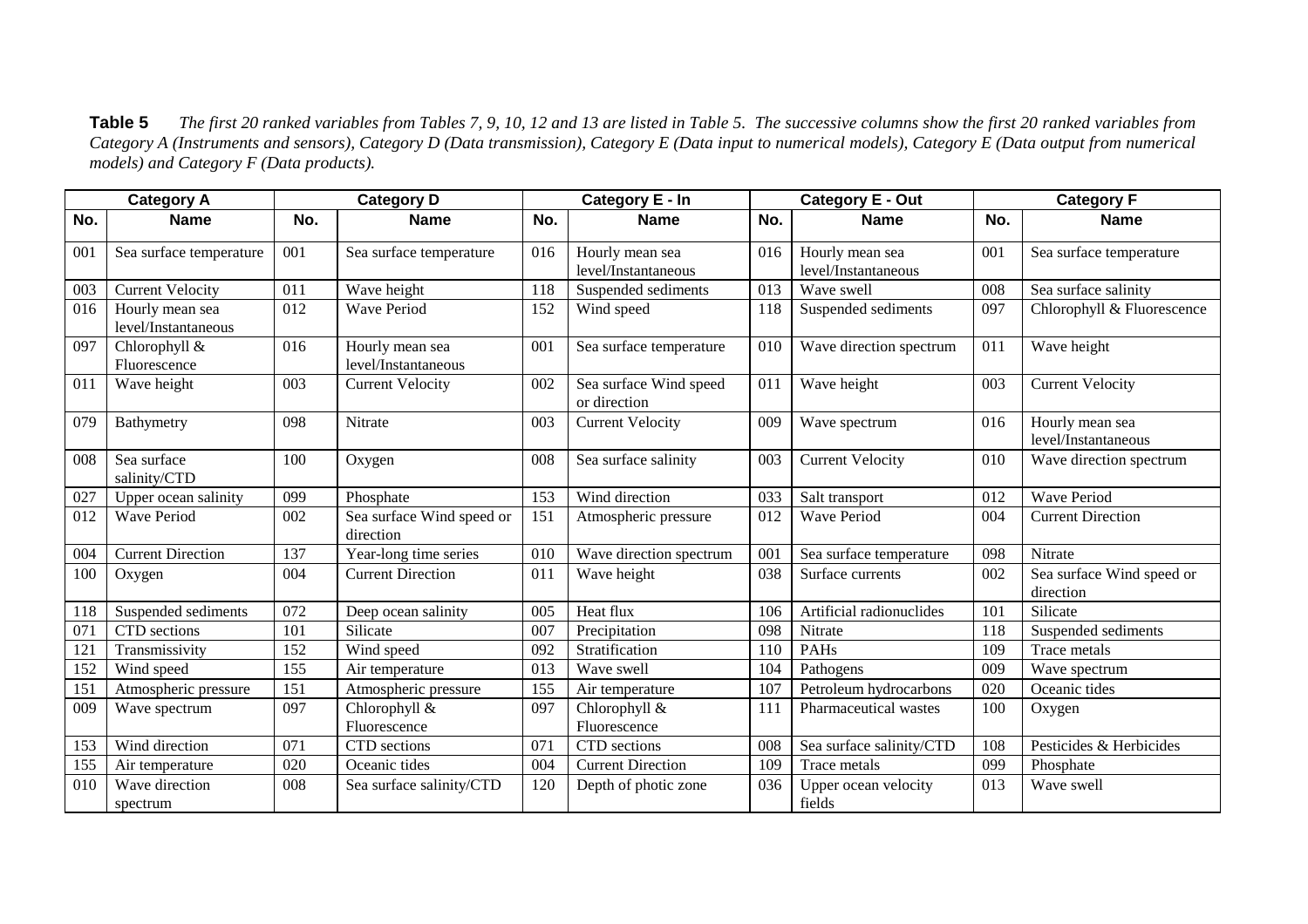# *Generic characteristics of instrument use and variables measured*

This section summarises the information on geographical scale and distribution of instrument usage, variables measured, and the management of different variables in data transmission systems, models, and product distribution. The tables summarising the information are set out in the Appendix with brief comments in this section.

## **Geographic scale (All Categories) Table 6**

For every Category of Device the peak frequency of Geographical scale is either for the Shelf Seas or Coastal waters scale. Only slightly more than one third of devices are applied operationally at other scales. About 20% of devices are used at oceanic scale. Since most devices are applied at more than one scale, the total number of reported uses at various geographical scales is approximately twice that for the actual number of responses.

### **Frequency of citation of variables being measured by instruments etc. (Category A) Table 7a**

Table 7a includes instruments in operation now, and under development. Since this table describes the status quo, there are very few surprises. Temperature, current velocity, sea level, wave data and chlorophyll are at the top of the table. Table 7a shows that about 40 marine variables are each measured operationally by at least one EuroGOOS agency. The table shows that a significant number of parameters are routinely measured in addition to physical oceanographic variables. These include chlorophyll, suspended sediments, depth of the photic zone, light transmissivity, nitrate, pesticides and herbicides. Unlisted variables (i.e. variables given by respondents but not listed in Annexe 2) are shown below in Table 7b.

### **Quality control (QC) systems in instruments etc. (Category A) Table 8**

Of the 125 responses in this Category, 74 gave some information on Quality control or calibration. Table 8 sets out the QC information supplied classified by operational status and generic device type. Of the 104 fully operational systems, 58 give some information on QC varying from "by user" or "operator" (9 cases) to reference to external standards (6 cases) or comparison to laboratory analyses (5 cases).

### **Frequency of citation of variables handled in data management systems (Category D) Table 9**

The data transmission and management system is handling data coming from sensors and being transferred to models, data being managed in delayed mode and being transferred into and out of archives, as well as data products coming from real time and delayed mode models. This is in addition to meteorological and marine meteorological data which are not included directly in the survey, apart from sea surface wind speed and precipitation. One would expect the data types which are being handled routinely by data management groups to correlate quite closely with the data types produced from operational sensors. Table 9 has 54 entries and Table 7a has 53, so there is not a great increase in the number of variables being handled offline. However, there is naturally an additional volume of data measured in the scientific mode, which is processed in non-real time and merged into operational data systems. Sea surface temperature, waves and currents again appear near the top of the table. Nutrients and oxygen data are relatively higher on the table than they were in the list of variables from Category A, suggesting that these data are handled off-line or as the product of models. The bottom half of the table includes a number of parameters which do not occur in Category A as being routinely measured. This particularly refers to characteristics of the coastline, river run-off, bathymetry and wetland characteristics, as well as magnetic field. Comparisons between these ranked tables are shown in Table 5.

### **Data required to run operational models (Category E) Tables 10 & 11**

Sea surface wind stress, speed and direction rank as the most important variables, followed by salinity, sea surface temperature, suspended sediments, and wave data. Again, there is a consistency between the dominant variables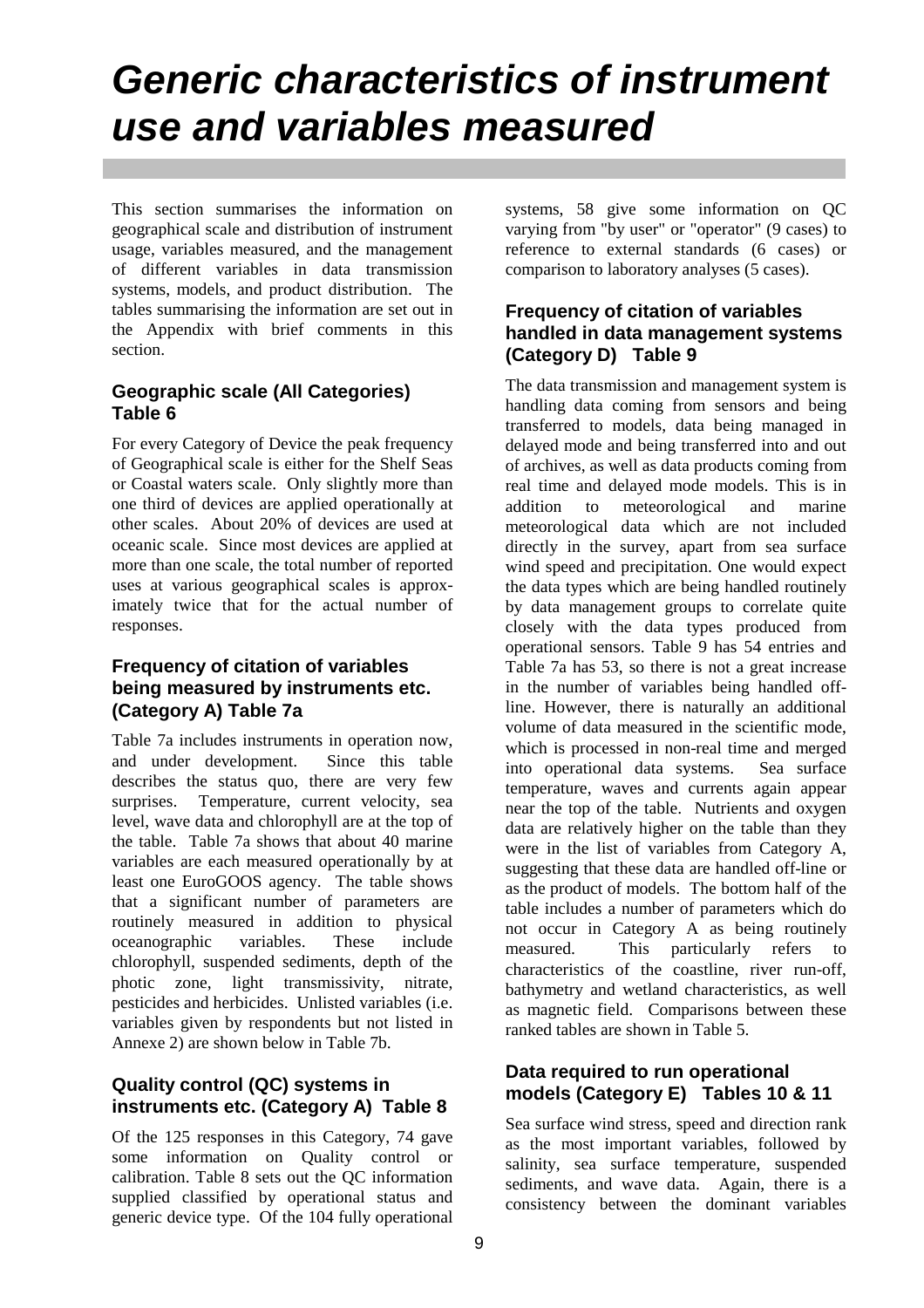being measured operationally and those being handled by data management systems. Nutrient and chlorophyll data have slipped down the table somewhat, presumably because relatively few agencies are yet running models which incorporate biological productivity and nutrients as assimilated data. It is noticeable that the suspended sediment variable remain very high in the table. This probably reflects frequent use of inshore models for the management of navigational safety and coastal defence against erosion. Model groups requiring atmospheric forcing for marine numerical models have a high demand for wind stress, speed and wind vector data. There are, in addition, requirements for surface barometric pressure, solar radiation, humidity, cloud cover, precipitation and heat flux. There are no surprises in this list, but the information is rather incomplete. The dominant requirement is for wind field data and this is apparent in Table 11.

#### **Frequency of citation of variables as output predictions from operational numerical models (Category E) Table 12**

The traditional physical oceanographic variables are at the top of the table, with an emphasis on waves and currents. Suspended sediments remain high on the list, presumably because of the intense interest in coastal erosion, navigation and the management of sediment movements in the proximity to the major ports of Europe. Table 12 contains 65 entries but 14 of these are previously unlisted variables, mostly concerned with aspects of oil pollution and they occur only once at the end of the Table. Nutrients, pathogens and petroleum hydrocarbons appear surprisingly high in the Table. It seems that some models are incorporating off-line data, or calculating the movements of pathogens on the basis of their association with other characteristics, or on the basis of very sparse field data. It is possible that these derived predictions are satisfactory, but there is a strong suggestion that while the physical variables plus chlorophyll are being measured adequately in real time, the other variables are being predicted with greater difficulty and on the basis of sparse field data. The implication is that better operational instrumentation for these variables would be an asset.

### **Frequency of citation of variables included in data products (Category F) Table 13**

Distributed data products show a great emphasis on tidal data, nutrients, pollution data, and suspended sediments. Biological, productivity data, chlorophyll, nutrients and pollutants, thus rank high in instrumental observations and high in data products, but are not yet being managed through input to numerical modelling systems (Table 10). This is consistent with the announced policies of several Members of EuroGOOS (see EuroGOOS publication No. 1 'The Strategy for EuroGOOS') to progressively include suspended sediments, nutrient, chlorophyll and public health data in predictive numerical models.

Ice data occur consistently in all tables but ranked fairly low. This is probably explained by the lack of input information from Sweden and Norway.

#### **Variables cited in instruments and sensors under different stages of operational development from research to fully operational (Category A) Table 14**

The range of variables is a good deal more diverse than might have been expected. Readers are reminded that the number of responses does not indicate the actual number of instruments being used, but the number of agencies using that type of instrument. The range of observations shows clearly that data are being obtained and processed in the operational mode, although most of the biological and biogeochemical parameters can not yet be processed by assimilation into numerical models.

Part (ii) of Table 14 suggests that most instruments under development are designed to improve the performance of observations of variables which are already being measured operationally. No new parameters occur on this list which are not already in the top half of Part (i) of Table 14.

The classification 'Undergoing trials' includes aspects of acoustics and optics, suggesting that these principles may be more common in the newer instrument types. This is also true of the following two categories 'Working model' and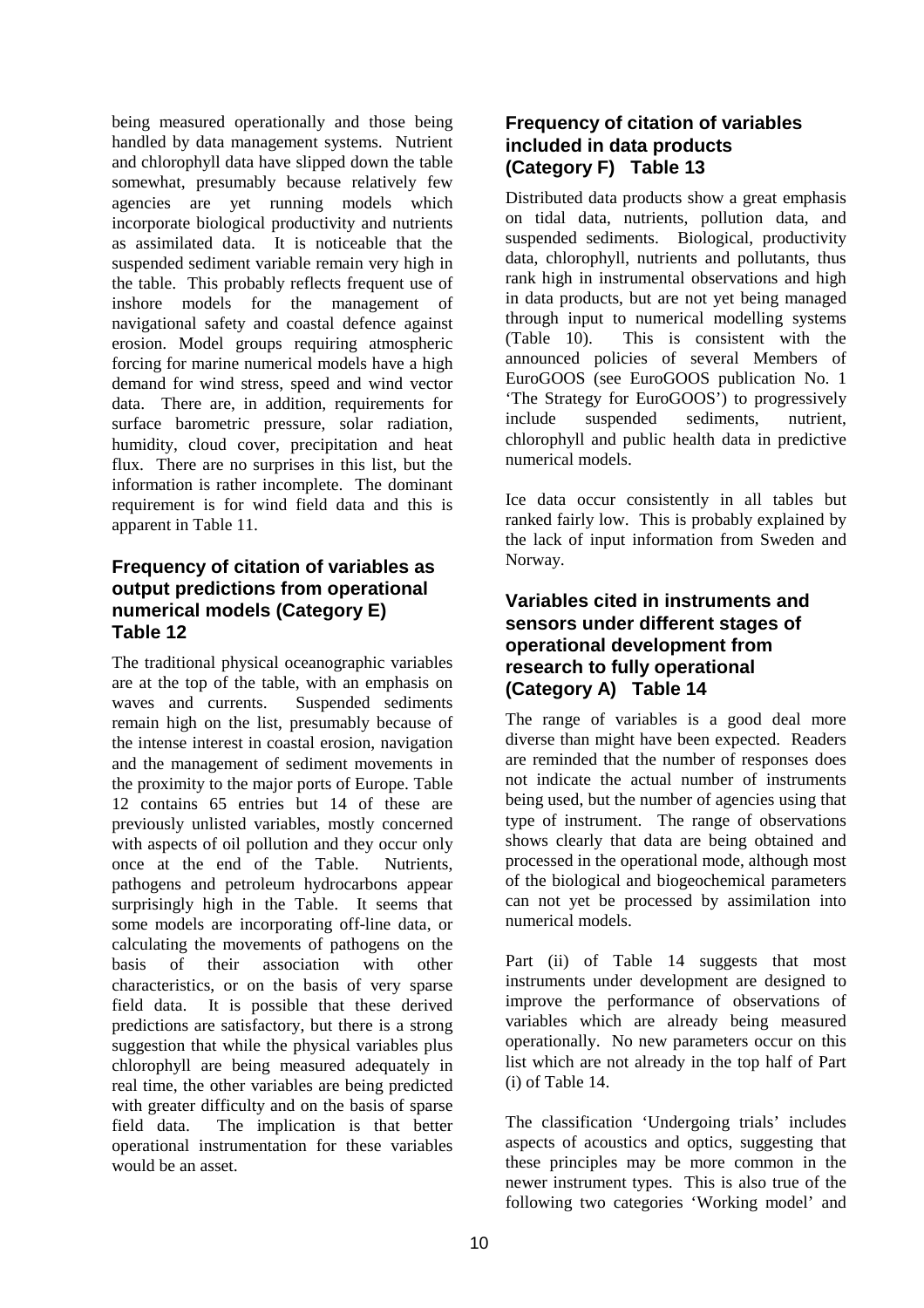'Research mode'. Each successive section of Table 14 shows fewer entries in the table. This suggests that the number of new instruments being developed and tested by the Member agencies of EuroGOOS is quite small in comparison with the range of instrument types already deployed and in regular use. While it may be tempting to think of radically new instruments based on totally new physical principles, Table 14 suggests that the user community is very conservative, and introduces new equipment with justifiable caution and prudence. This is also consistent with the view that the strongest points in favour of an instrument for operational use is its reliability, quality, price, maintenance cycle, etc., rather than the novelty of its underlying principles. Totally new operating systems may make it possible to bring in instruments which can reduce price and increase reliability, but it is still the fundamental engineering, design and operating characteristics which will ensure widescale utilisation.

#### **End uses of EuroGOOS data and products (Category F) Table 15**

The most likely end uses for data and products derived from them are set out in the table of Applications in Table 1 of Annex 3 of the questionnaire. Applications for Category F cited by respondents (Table 15) and those attributed to Category E (Table 17) include 45 of the 117 Applications given in the questionnaire. However, 30 were cited only once and many of these are in a single Category E model which included 22 Applications (Table 16). The

responses fall into 9 Application Groups with 4 entire Groups (Mineral extraction, Equipment sales, Tourism & recreation and Algal collection & culture) not currently being served by any of the Information Products. The Applications not cited by respondents are shown in Table 15b.

### **Objectives for numerical forecasting (Category E) Table 17**

In order to consider end uses for the outputs of the models in this Category, the Objective described by respondents were considered and allocated to the most probable Application Group described above. This procedure indicates that only 4 Application Groups are currently being served by models in the survey. While this conclusion may be incorrect because only the main Objectives have been considered, it is quite likely that 10 Application Groups (Energy production, Mineral extraction, Food from the sea, Defence, Engineering & construction, Basic & strategic research, Tourism & recreation, Hinterland and Algal collection or culture) are not currently being served by models in the survey.

Since Information Products and Models (Categories  $F \& E$ ) comprise the outputs from respondents to external users, the Application Groups served by these Categories would summarise the current uses and indicate those not currently served by either direct data or predictive systems. This information is shown in Table 18.

#### **The following tables are also included in the Appendix:-**

| List of EuroGOOS members and the acronym used in the other tables              | Table 19  |  |  |  |  |
|--------------------------------------------------------------------------------|-----------|--|--|--|--|
| Frequency of citation of - Instrument type in Category A                       | Table 20a |  |  |  |  |
| Platform or carrier Type in Category B                                         | Table 20b |  |  |  |  |
| Support system in Category C                                                   | Table 20c |  |  |  |  |
| Data system or telematic in Category D                                         | Table 20d |  |  |  |  |
| Information or distribution system in Category F                               | Table 20f |  |  |  |  |
| List of organisations showing the generic devices and systems in each Category |           |  |  |  |  |
| operated by that organisation                                                  |           |  |  |  |  |
| List of the generic type, operational status device name and form number for   | Table 22  |  |  |  |  |
| Category A                                                                     |           |  |  |  |  |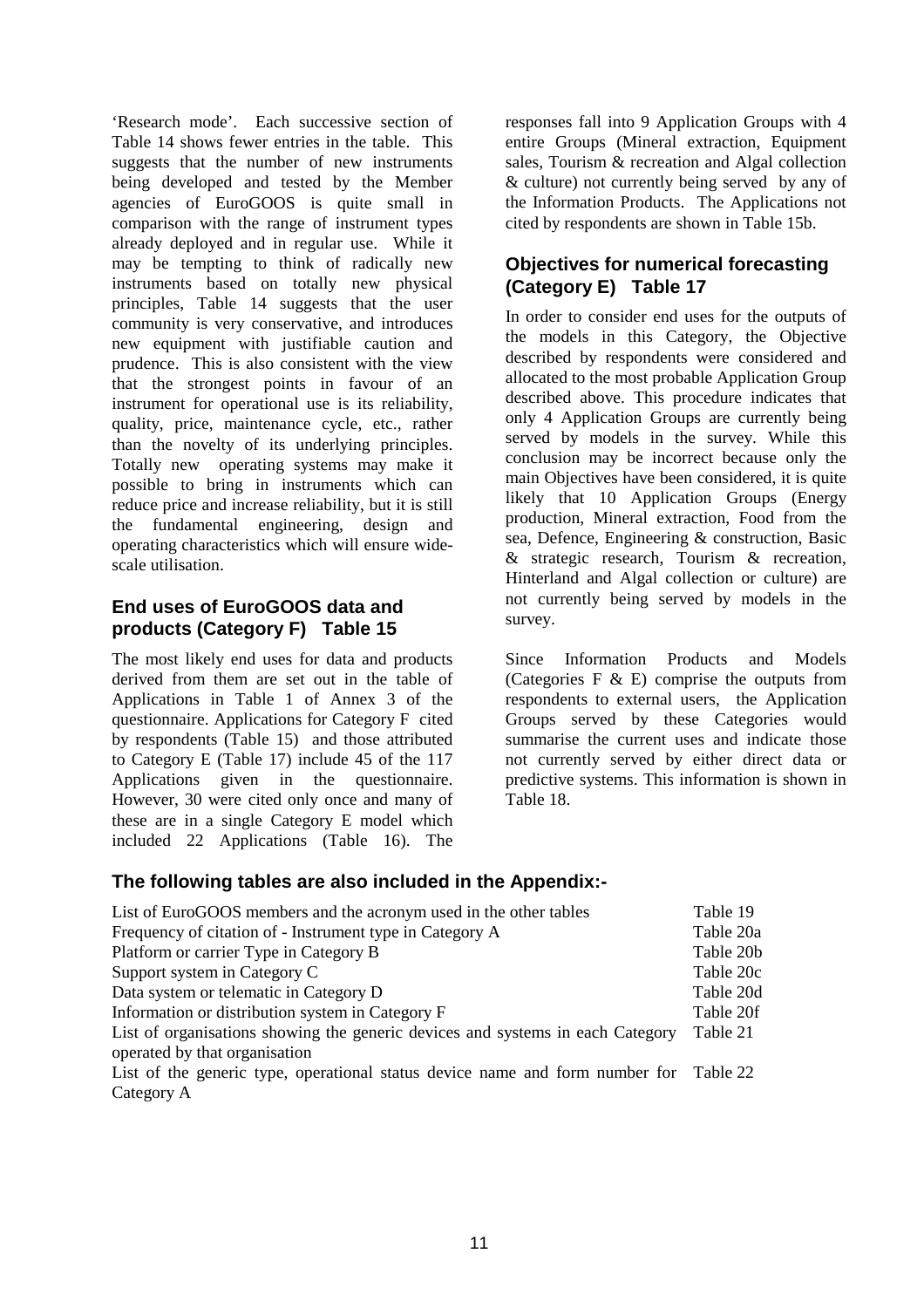# *Conclusion*

The survey shows a consistent picture of a wide range of operational instruments being used regularly to obtain real-time data for operational models, with a strong emphasis on physical hydrodynamic models, followed by chlorophyll and temperature salinity structure.

Consideration of the current end uses (Applications) of both Information Products and Operational Numerical Forecasting systems indicates that there are a number of possible additional uses for the information gathered and processed by EuroGOOS members. These additional uses include some entire Application Groups.

The survey of instrument types does not yield much information on those types of equipment under development which might improve the performance of field data gathering. On the other hand, the lower half of the data-variable tables show clearly the parameters which agencies are beginning to measure and model as well as they can with imperfect equipment. This implies a strong case for improved instrumentation to meet the need for these measurements.

The information showing which agencies are using which instruments is contained in Tables 21 and 22 of the Appendix, and further information can be obtained from the contacts listed in the Preface.

An opportunity exists to consider a common approach within EuroGOOS to the Quality Control and Operating Procedures for instruments and sensors. This would bring about a wider range of uses for the data gathered by ensuring consistency of methods within the group thus improving confidence and permitting full interchangeability of data.

# **Acknowledgements**

The questionnaire design for this survey was supervised by the Lead Person for each category in the questionnaire (J Bosman, P Koske, D Kohnke, S Foreman, N C Flemming, N Pinardi). The design of the Access software database was carried out by S M Marine. Resources for data entry and analysis were provided by the UK Environment Agency.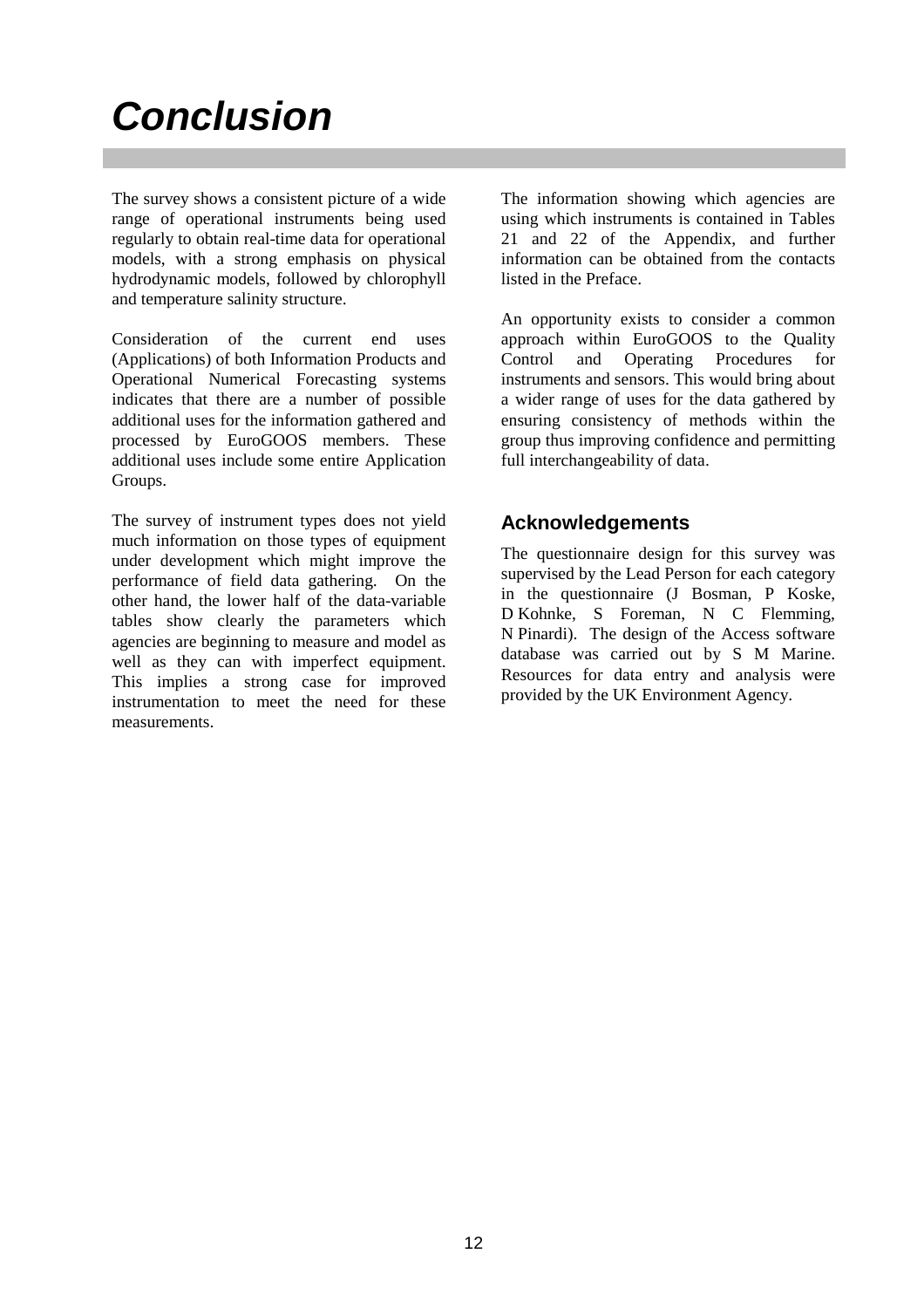# *Appendix - Tables described in Sections 3 and 4*

| Table 6 | Distribution of Geographical scales correlated with Category of Device. Categories |  |
|---------|------------------------------------------------------------------------------------|--|
|         | as in Table 1                                                                      |  |

| <b>Geographical Scale</b> |          | <b>Category (Table 1)</b> |    |    |    |    |     |
|---------------------------|----------|---------------------------|----|----|----|----|-----|
|                           | A        | в                         | C  | D  | Е  | F  |     |
| Global                    | 13       | 10                        | 8  | ⇁  | റ  | 4  | 44  |
| Oceanic                   | 56       | 15                        | 11 | 6  | 3  | 3  | 94  |
| <b>Shelf Seas</b>         | 75       | 21                        | 15 | ⇁  | 19 | 6  | 143 |
| Coastal                   | 87       | 21                        | 12 | 11 | 14 | 12 | 157 |
| Sea ice                   | 10       |                           | 0  | 0  | 0  | 0  | 11  |
| Ice shelves               | $\Omega$ |                           | 0  | 0  | 0  | 0  |     |
| Totals                    | 241      | 68                        | 46 | 31 | 38 | 25 | 449 |

**Table 7a** *Ranked order of variables and parameters, by number of responses listing this variable. Data taken for Category A variables (Table 7a) measured by all instruments in operational use and under development*

| Variable      | <b>Sector</b>             | <b>Variable Name</b>                | <b>Number of</b> |
|---------------|---------------------------|-------------------------------------|------------------|
| <b>Number</b> |                           |                                     | responses        |
| 001           | Surface fields            | Sea surface temperature             | 30               |
| 003           | Surface fields            | <b>Current Velocity</b>             | 15               |
| 016           | Sea Surface topography    | Hourly mean sea level/Instantaneous | 14               |
| 097           | Biogeochemical            | Chlorophyll & Fluorescence          | 13               |
| 011           | Surface fields            | Wave height                         | 13               |
| 079           | Sea Bed                   | Bathymetry                          | 11               |
| 008           | Surface fields            | Sea surface salinity/CTD            | 11               |
| 027           | <b>Upper Layer Fields</b> | Upper ocean salinity                | 11               |
| 012           | Surface fields            | <b>Wave Period</b>                  | 10               |
| 004           | Surface fields            | <b>Current Direction</b>            | 9                |
| 100           | Biogeochemical            | Oxygen                              | $\overline{8}$   |
| 118           | Biogeochemical            | Suspended se diments                | $\overline{7}$   |
| 071           | Deep Ocean                | CTD sections                        | 6                |
| 121           | Optics                    | Transmissivity                      | 6                |
| 152           | Meteorological            | Wind speed                          | 6                |
| 151           | Meteorological            | Atmospheric pressure                | 5                |
| 009           | Surface fields            | Wave spectrum                       | $\overline{5}$   |
| 153           | Meteorological            | Wind direction                      | $\overline{5}$   |
| 155           | Meteorological            | Air temperature                     | $\overline{4}$   |
| 010           | Surface fields            | Wave direction spectrum             | $\overline{4}$   |
| 072           | Deep Ocean                | Deep ocean salinity                 | $\overline{3}$   |
| 098           | Biogeochemical            | Nitrate                             | $\overline{3}$   |
| 099           | Biogeochemical            | Phosphate                           | $\overline{3}$   |
| 101           | Biogeochemical            | Silicate                            | $\overline{3}$   |
| 126           | <b>Acoustics</b>          | Sound velocity profiles             | $\overline{3}$   |
| 081           | Sea Bed                   | Surface sediments                   | $\overline{3}$   |
| 103           | Biogeochemical            | <b>Biological pigments</b>          | $\overline{2}$   |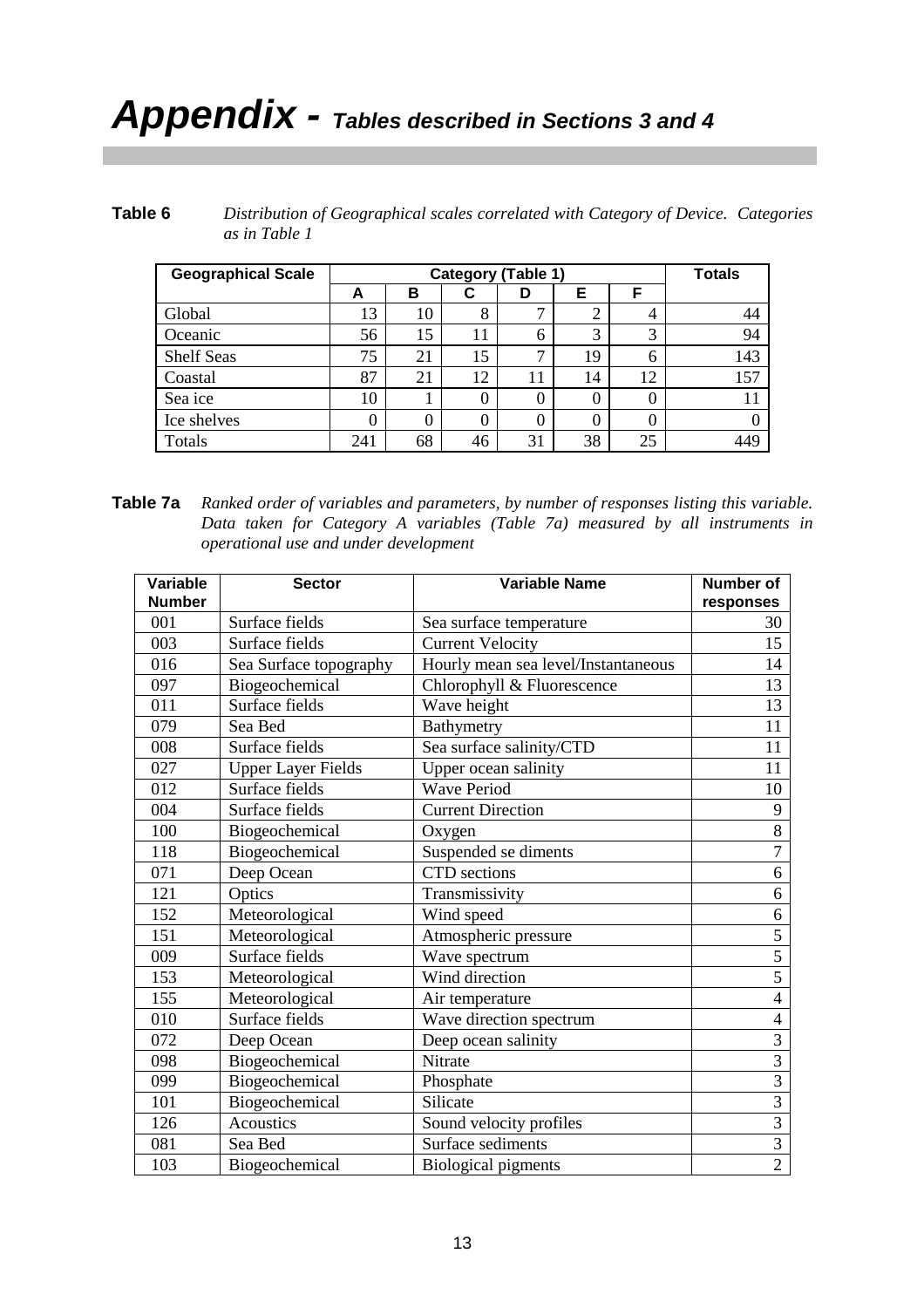| <b>Variable</b> | <b>Sector</b>             | <b>Variable Name</b>                | <b>Number of</b> |
|-----------------|---------------------------|-------------------------------------|------------------|
| <b>Number</b>   |                           |                                     | responses        |
| 073             | Deep Ocean                | Deep ocean ht storage               | 2                |
| 075             | Deep Ocean                | Deep ocean water storage            | $\overline{2}$   |
| 083             | Sea Bed                   | Gravity                             | $\overline{2}$   |
| 122             | Optics                    | RS reflected light spectrum         | $\overline{2}$   |
| 089             | Coastal & Shelf           | Shelf bathymetry                    | $\overline{2}$   |
| 109             | Biogeochemical            | Trace metals                        | $\overline{2}$   |
| 013             | Surface fields            | Wave swell                          | $\overline{2}$   |
| 128             | <b>Acoustics</b>          | Acoustic scattering                 |                  |
| 106             | Biogeochemical            | Artificial radionuclides            | 1                |
| 088             | Coastal & Shelf           | Coastal bathymetry                  | 1                |
| 120             | Optics                    | Depth of photic zone                |                  |
| 119             | Optics                    | Incident light spectrum             |                  |
| 102             | Biogeochemical            | Iron                                | 1                |
| 022             | Sea Surface topography    | Meteorological forcing              |                  |
| 018             | Sea Surface topography    | Monthly mean sea level              | 1                |
| 020             | Sea Surface topography    | Oceanic tides                       | 1                |
| 110             | Biogeochemical            | PAHs                                |                  |
| 108             | Biogeochemical            | Pesticides & Herbicides             | 1                |
| 112             | Biogeochemical            | Phytoplankton                       | 1                |
| 019             | Sea Surface topography    | Sea level anomaly                   |                  |
| 002             | Surface fields            | Sea surface Wind speed or direction |                  |
| 095             | Coastal & Shelf           | Sediment transport                  | 1                |
| 038             | <b>Upper Layer Fields</b> | Surface currents                    | 1                |
| 059             | <b>Ice Shelves</b>        | Surface state                       |                  |
| 049             | Sea Ice                   | <b>Thickness</b>                    | 1                |
| 036             | <b>Upper Layer Fields</b> | Upper ocean velocity fields         | 1                |

Table 7a ranks in order of frequency the number of times which each variable is cited by a respondent as being observed by the equipment or instrument described in Category A. The Variable Numbers refer to the EuroGOOS/IACMST Variable list which is attached in Annexe 2.

| Variable      | <b>Sector</b>     | <b>Variable Name</b>                      | Number of      |
|---------------|-------------------|-------------------------------------------|----------------|
| <b>Number</b> |                   |                                           | responses      |
| 000           | Unlisted variable | Ammonium                                  | 2              |
| 000           | Unlisted variable | Near sea bed current profile              | 2              |
| 000           | Unlisted variable | <b>Nitrite</b>                            | 2              |
| 000           | Unlisted variable | Pressure                                  | $\overline{2}$ |
| 000           | Unlisted variable | Turbidity                                 | 2              |
| 000           | Unlisted variable | 3-dimensional velocity                    |                |
| 000           | Unlisted variable | 3-dimensional velocity (incl. turbulence) |                |
| 000           | Unlisted variable | All Rx of REDOX Potential                 |                |
| 000           | Unlisted variable | Alpha, Beta & Gamma radiation             |                |
| 000           | Unlistedvariable  | Average particle size                     |                |
| 000           | Unlisted variable | Current profile                           |                |
| 000           | Unlisted variable | Manganese                                 |                |
| 000           | Unlistedvariable  | Monthly mean sea level                    |                |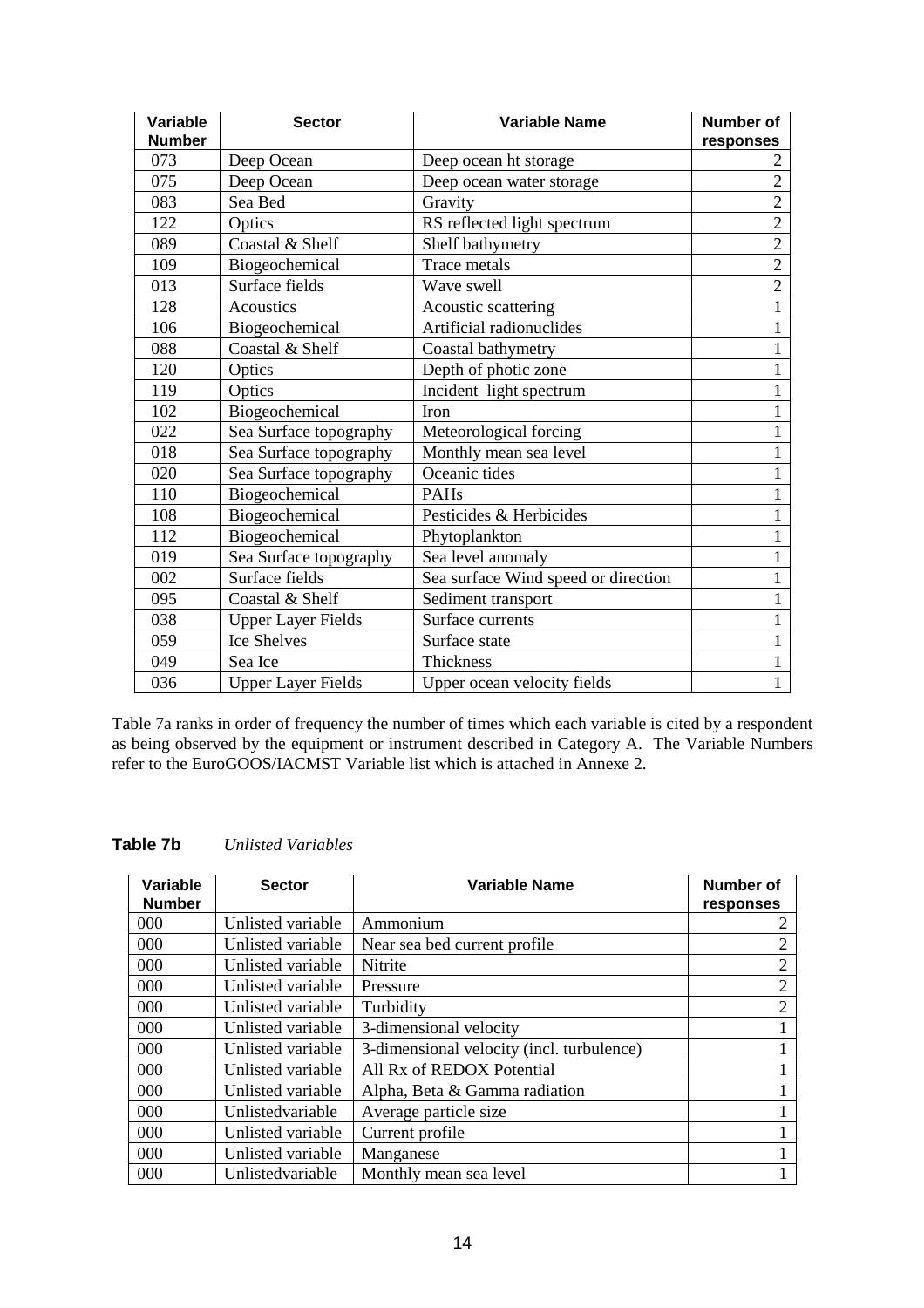| <b>Variable</b><br><b>Number</b> | <b>Sector</b>     | <b>Variable Name</b>                      | Number of<br>responses |
|----------------------------------|-------------------|-------------------------------------------|------------------------|
| $000 \,$                         | Unlisted variable | Nephelometry                              |                        |
| 000                              | Unlisted variable | Observation of oil and chemical spills    |                        |
| 000                              | Unlisted variable | Particle size distribution/concentrations |                        |
| 000                              | Unlisted variable | pH                                        |                        |
| 000                              | Unlisted variable | pH, Trans, NO3, CPR, Current & wind       |                        |
|                                  |                   | vel/dir, solar rad                        |                        |
| 000                              | Unlisted variable | Photosynthetic capacity of algae.         |                        |
| 000                              | Unlisted variable | Relative humidity                         |                        |
| 000                              | Unlisted variable | Total oxidised nitrogen                   |                        |
| 000                              | Unlisted variable | Ultra high resolution seismic             |                        |
| 000                              | Unlisted variable | Urea                                      |                        |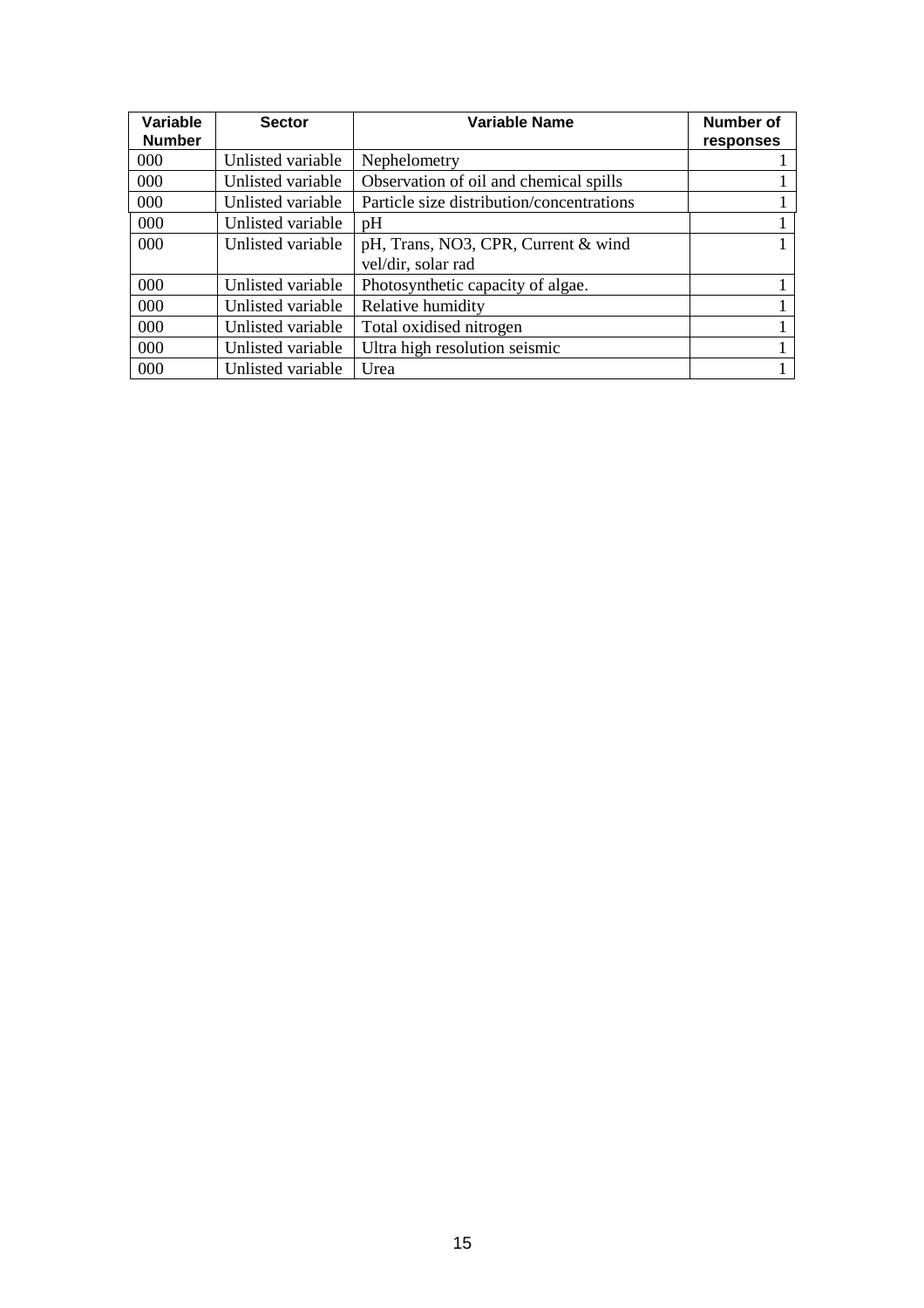# **Table 8** *QC methods, self-checking and calibration*

| <b>Status</b>          | <b>Form Number</b> | Device type       | QC - Method of           | QC - Self checking | QC - Self   |
|------------------------|--------------------|-------------------|--------------------------|--------------------|-------------|
|                        |                    |                   | testing                  |                    | calibration |
| i) Fully               | 085-IFRE-A         | Acoustic          |                          | Yes                |             |
| operational            |                    |                   |                          |                    |             |
| i) Fully               | 128-ICM-A          | <b>CTD</b>        | By user                  |                    |             |
| operational            |                    |                   |                          |                    |             |
| i) Fully               | 246-RDAN-A         | <b>CTD</b>        | In situ water sampes     |                    |             |
| operational            |                    |                   | & Lab.tests              |                    |             |
| i) Fully               | 245-RDAN-A         | <b>CTD</b>        | In situ water samples    |                    |             |
| operational            |                    |                   | & lab tests              |                    |             |
| i) Fully               | 235-BSH-A          | CTD, Fluorimeter, | In situ comparison       |                    |             |
| operational            |                    | Turbidity         |                          |                    |             |
| i) Fully               | 056-RIKZ-A         | CTD, Turbidity    | Use reference            | Partly             | Partly      |
| operational            |                    |                   | material (lab.           |                    |             |
|                        |                    |                   | solutions)               |                    |             |
| i) Fully               | 086-IFRE-A         | Current meter     |                          | Yes                |             |
| operational            |                    |                   |                          |                    |             |
| i) Fully               | 177-RIKZ-A         | Current meter     |                          | Yes                | No          |
| operational            |                    |                   |                          |                    |             |
| i) Fully               | 120-ICM-A          | Current meter     | Sea trials               | Yes                |             |
| operational            |                    |                   |                          |                    |             |
| i) Fully               | 222-IMI-A          | Current meter     | Standard electrical      | Yes                | Yes         |
| operational            |                    |                   | and computer tests       |                    |             |
|                        |                    |                   | before use               |                    |             |
| i) Fully               | 016-RDAN-A         | Current meter     | Standard tests           | Yes                |             |
| operational            |                    |                   |                          |                    |             |
| $\overline{i}$ ) Fully | 228-BSH-A          | Current meter     | Towing                   |                    |             |
| operational            |                    |                   |                          |                    |             |
| i) Fully               | 103-ICM-A          | Echosounder       | Built-in software        |                    |             |
| operational            |                    |                   |                          |                    |             |
| i) Fully               | 102-ICM-A          | Echosounder       | Built-in software test   |                    |             |
| operational            |                    |                   |                          |                    |             |
| i) Fully               | 105-ICM-A          | Echosounder       | Built-in software test   |                    |             |
| operational            |                    |                   |                          |                    |             |
| i) Fully               | 104-ICM-A          | Echosounder       | Built-in test            |                    |             |
| operational            |                    |                   |                          |                    |             |
| i) Fully               | 121-ICM-A          | Echosounder       | Sea                      | No                 |             |
| operational            |                    |                   |                          |                    |             |
| i) Fully               | 116-RIKZ-A         | Fluorimeter       |                          | Yes                |             |
| operational            |                    |                   |                          |                    |             |
| i) Fully               | 129-ICM-A          | Fluorimeter       | By user                  |                    |             |
| operational            |                    |                   |                          |                    |             |
| i) Fully               | 130-ICM-A          | Fluorimeter       | By user                  |                    |             |
| operational            |                    |                   |                          |                    |             |
| i) Fully               | 133-ICM-A          | Fluorimeter       | Self-test                |                    |             |
| operational            |                    |                   |                          |                    |             |
| i) Fully               | 109-ICM-A          | Gravitymeter      | Operator                 |                    |             |
| operational            |                    |                   |                          |                    |             |
| i) Fully               | 039-METO-A         | Heave sensor      | Using in-house test      |                    |             |
| operational            |                    |                   | facilities               |                    |             |
| i) Fully               | 084-IFRE-A         | Level gauge       |                          | Yes                |             |
| operational            |                    |                   |                          |                    |             |
| i) Fully               | 015-RDAN-A         | Level gauge       | Control measurements Yes |                    | Yes         |
| operational            |                    |                   |                          |                    |             |
| i) Fully               | 162-RIKZ-A         | Level gauge       | Standard test prior to   | No                 | No          |
| operational            |                    |                   | deployment               |                    |             |
| i) Fully               | 163-RIKZ-A         | Level gauge       | Standard test prior to   | Yes                | No          |
| operational            |                    |                   | deployment               |                    |             |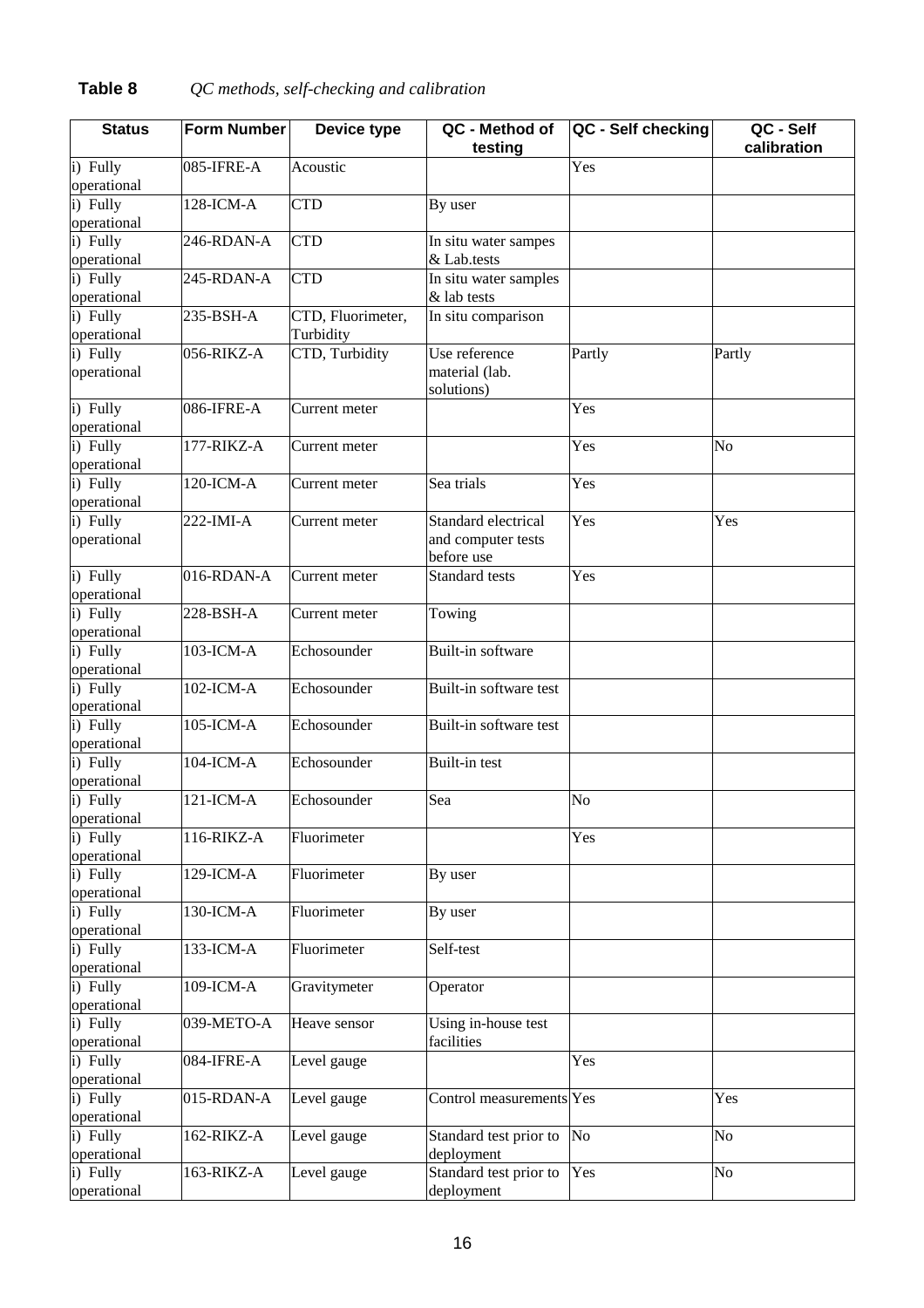| <b>Status</b>           | <b>Form Number</b> | Device type                            | QC - Method of                      | QC - Self checking   | QC - Self        |
|-------------------------|--------------------|----------------------------------------|-------------------------------------|----------------------|------------------|
|                         |                    |                                        | testing                             |                      | calibration      |
| i) Fully                | 164-RIKZ-A         | Level gauge                            | Standard test prior to              | Yes                  | No               |
| operational             | 052-RIKZ-A         |                                        | deployment                          |                      |                  |
| i) Fully                |                    | Level gauge, Wave                      |                                     | Partly               | Not necessary    |
| operational<br>i) Fully | 055-RIKZ-A         | analysis                               |                                     | No                   | No               |
| operational             |                    | Light meter                            | Calibration lamp                    |                      |                  |
| i) Fully                | 240-BSH-A          |                                        |                                     |                      | Partly           |
| operational             |                    | Logger                                 |                                     |                      |                  |
| i) Fully                | 107-ICM-A          | Magnetometer                           | Operator                            |                      |                  |
| operational             |                    |                                        |                                     |                      |                  |
| i) Fully                | 209-RIKZ-A         | Meteorological                         | Only after                          | Only after           | Only after       |
| operational             |                    |                                        | improvements are                    | improvements are     | improvements are |
|                         |                    |                                        | implemented                         | implemented          | implemented      |
| i) Fully                | 045-METO-A         | Meteorological                         | With the electronics                |                      |                  |
| operational             |                    |                                        | system before                       |                      |                  |
|                         |                    |                                        | operational use                     |                      |                  |
| i) Fully                | 049-METO-A         | Meteorological,                        | Rotation through 360                |                      |                  |
| operational             |                    | Wind direction                         | degrees connected to                |                      |                  |
|                         |                    |                                        | processing electronics              |                      |                  |
|                         |                    |                                        | and pre-operational                 |                      |                  |
|                         |                    |                                        | checks                              |                      |                  |
| i) Fully                | 048-METO-A         | Meteorological,                        | In wind tunnel and                  |                      |                  |
| operational             |                    | Wind speed                             | pre operational test on             |                      |                  |
|                         |                    |                                        | buoy                                |                      |                  |
| i) Fully                | 134-ICM-A          | Nutrient analysis                      | By user                             |                      |                  |
| operational             |                    |                                        |                                     |                      |                  |
| i) Fully                | 139-NRA-A          | Nutrient analysis                      | Check standards                     |                      |                  |
| operational             |                    |                                        |                                     |                      |                  |
| i) Fully                | 058-RIKZ-A         | Nutrient analysis                      | Internal standards                  |                      |                  |
| operational             |                    |                                        |                                     |                      |                  |
| i) Fully                | 132-ICM-A          | Particle counter                       | By user                             |                      |                  |
| operational             |                    |                                        |                                     |                      |                  |
| i) Fully                | 175-RIKZ-A         | Particle mass                          |                                     |                      | No               |
| operational             |                    |                                        |                                     |                      |                  |
| i) Fully                | 171-RIKZ-A         | Particle transport                     | Against pump                        |                      |                  |
| operational             |                    |                                        | samples to be                       |                      |                  |
|                         |                    |                                        | analysed for sediment               |                      |                  |
|                         |                    |                                        | content                             |                      |                  |
| i) Fully                | 131-ICM-A          | pH & Redox                             | By user                             |                      |                  |
| operational             |                    |                                        |                                     |                      |                  |
| i) Fully                | 127-ICM-A          | Radiation                              | By user                             |                      |                  |
| operational             |                    |                                        |                                     |                      |                  |
| i) Fully                | 118-RIKZ-A         | Remote sensing-                        |                                     | n/a                  |                  |
| operational             |                    | Aerial                                 |                                     |                      |                  |
| i) Fully<br>operational | 160-RIKZ-A         | Remote sensing-<br>Aerial              | Yes, artificial<br>extermal sources | Yes                  | Yes              |
| i) Fully                | 106-ICM-A          | Seismic                                | Operator                            |                      |                  |
| operational             |                    |                                        |                                     |                      |                  |
| i) Fully                | 247-RDAN-A         | Sonar                                  | In situ test & lab. test            |                      |                  |
| operational             |                    |                                        |                                     |                      |                  |
| i) Fully                | 043-METO-A         | Surface drifting buoy Compare O/P with |                                     | Check sum in Tx data |                  |
| operational             |                    |                                        | check instruments                   | format               |                  |
|                         |                    |                                        | over a period of time               |                      |                  |
| i) Fully                | 047-METO-A         | Thermometer                            | In temperature bath                 |                      |                  |
| operational             |                    |                                        | and preoperational in               |                      |                  |
|                         |                    |                                        | system against check                |                      |                  |
|                         |                    |                                        | observations                        |                      |                  |
| i) Fully                | 161-RIKZ-A         | Thermometer                            | Standard test prior to              | Yes                  | Yes              |
| operational             |                    |                                        | deployment                          |                      |                  |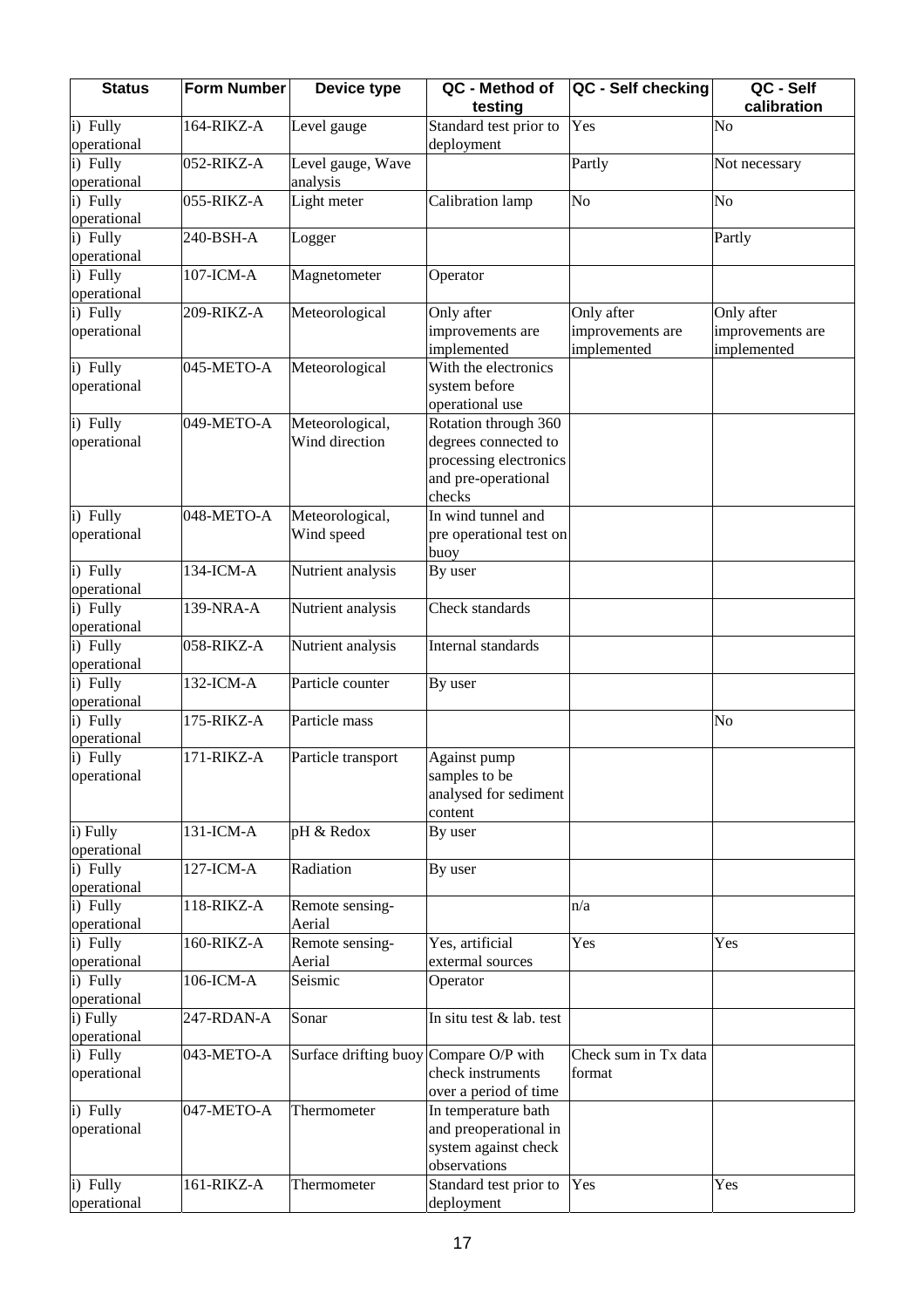| <b>Status</b>  | <b>Form Number</b> | Device type    | QC - Method of<br>testing    | QC - Self checking | QC - Self<br>calibration |
|----------------|--------------------|----------------|------------------------------|--------------------|--------------------------|
| i) Fully       | 168-RIKZ-A         | Wave analysis, | In situ, against other       | Yes                | Yes                      |
| operational    |                    | Radar          | <i>instruments</i>           |                    |                          |
| i) Fully       | 077-METEO-A        | Wave buoy      | Constructor                  | Yes                | Yes                      |
| operational    |                    |                | specification                |                    |                          |
| i) Fully       | 053-RIKZ-A         | Wave buoy      | Rotating frame               | Partly             | no                       |
| operational    |                    |                |                              |                    |                          |
| i) Fully       | $057$ -RIKZ-A      | Wave buoy      | Rotating frame               | Partly             | No                       |
| operational    |                    |                |                              |                    |                          |
| i) Fully       | $051$ -RIKZ-A      | Wave buoy      | Rotating frame or            | Partly             | No                       |
| operational    |                    |                | swing frame                  |                    |                          |
| i) Fully       | 165-RIKZ-A         | Wave buoy      | Standard tests prior to No   |                    | Yes, reference param.    |
| operational    |                    |                | deployment                   |                    | are sent                 |
| i) Fully       | 166-RIKZ-A         | Wave buoy      | Standard tests prior to No   |                    | Yes, reference           |
| operational    |                    |                | deployment                   |                    | parameters are sent      |
| i) Fully       | 167-RIKZ-A         | Wave buoy      | Standard tests, prior        | No                 | Yes, reference param     |
| operational    |                    |                | to deployment                |                    | are sent                 |
| ii) Undergoing | 054-RIKZ-A         | Current meter  | Stagnant water check, Partly |                    | Partly                   |
| trials         |                    |                | tilt and compass             |                    |                          |
|                |                    |                | check                        |                    |                          |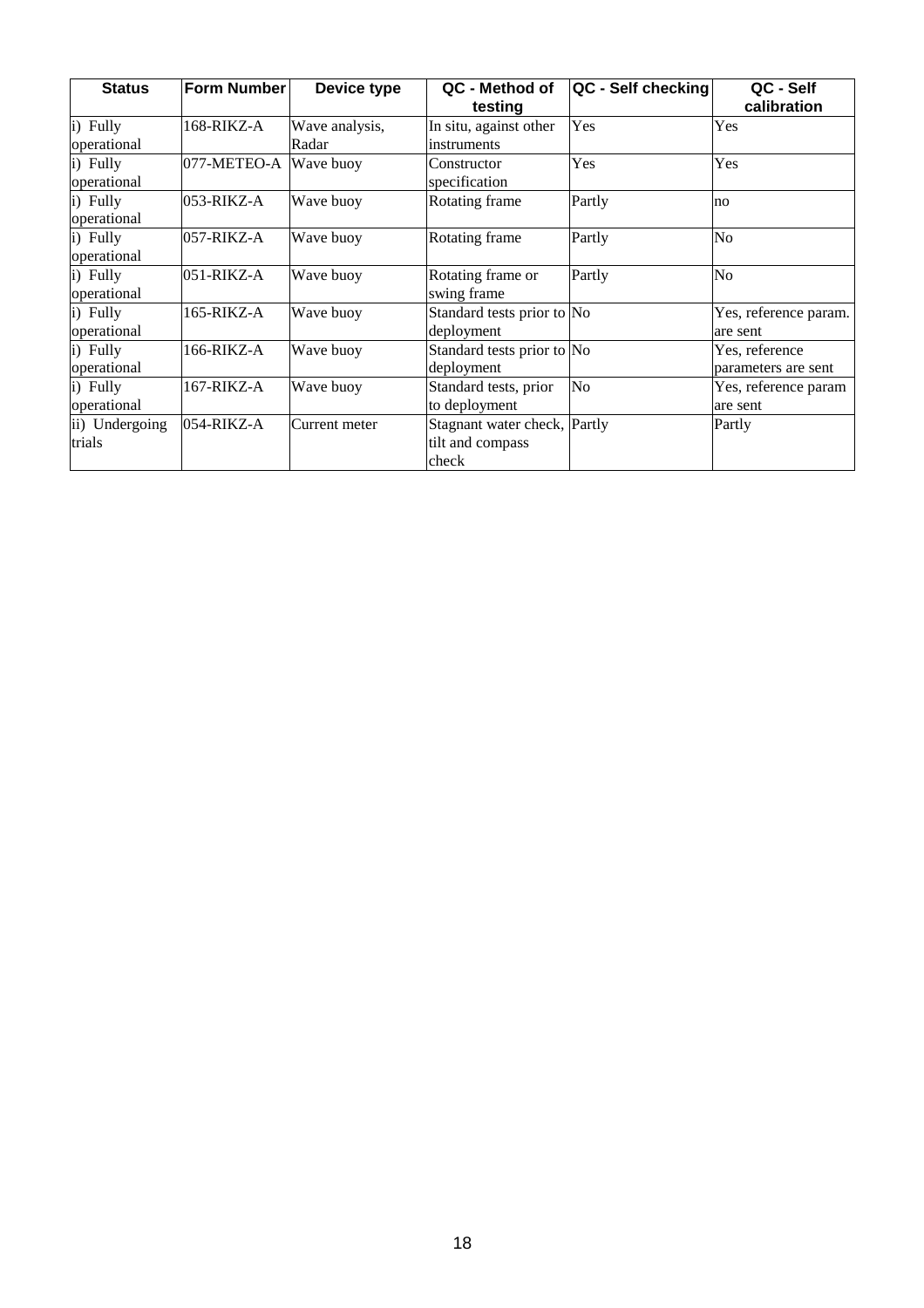| Variable      | <b>Sector</b>             | <b>Variable Name</b>                | Number of        |
|---------------|---------------------------|-------------------------------------|------------------|
| <b>Number</b> |                           |                                     | responses        |
| 001           | Surface fields            | Sea surface temperature             | 10               |
| 011           | Surface fields            | Wave height                         | $\overline{7}$   |
| 012           | Surface fields            | <b>Wave Period</b>                  | $\boldsymbol{7}$ |
| 016           | Sea Surface topography    | Hourly mean sea level/Instantaneous | 6                |
| 003           | Surface fields            | <b>Current Velocity</b>             | $\overline{4}$   |
| 098           | Biogeochemical            | Nitrate                             | $\overline{4}$   |
| 100           | Biogeochemical            | Oxygen                              | $\overline{4}$   |
| 099           | Biogeochemical            | Phosphate                           | $\overline{4}$   |
| 002           | Surface fields            | Sea surface Wind speed or direction | $\overline{4}$   |
| 137           | Data Structure            | Year-long time series               | $\overline{4}$   |
| 004           | Surface fields            | <b>Current Direction</b>            | $\mathfrak{Z}$   |
| 072           | Deep Ocean                | Deep ocean salinity                 | $\overline{3}$   |
| 101           | Biogeochemical            | Silicate                            | $\overline{3}$   |
| 152           | Meteorological            | Wind speed                          | $\overline{3}$   |
| 155           | Meteorological            | Air temperature                     | $\overline{2}$   |
| 151           | Meteorological            | Atmospheric pressure                | $\overline{2}$   |
| 097           | Biogeochemical            | Chlorophyll & Fluorescence          | $\overline{2}$   |
| 071           | Deep Ocean                | CTD sections                        | $\sqrt{2}$       |
| 020           | Sea Surface topography    | Oceanic tides                       | $\overline{2}$   |
| 008           | Surface fields            | Sea surface salinity/CTD            | $\sqrt{2}$       |
| 121           | Optics                    | Transmissivity                      | $\overline{2}$   |
| 025           | <b>Upper Layer Fields</b> | Tropical upper ocean, structure     | $\sqrt{2}$       |
| 027           | <b>Upper Layer Fields</b> | Upper ocean salinity                | $\overline{2}$   |
| 010           | Surface fields            | Wave direction spectrum             | $\sqrt{2}$       |
| 009           | Surface fields            | Wave spectrum                       | $\overline{2}$   |
| 013           | Surface fields            | Wave swell                          | $\overline{2}$   |
| 153           | Meteorological            | Wind direction                      | $\overline{2}$   |
| 023           | <b>Upper Layer Fields</b> | <b>XBT</b> sections                 | $\overline{2}$   |
| 024           | <b>Upper Layer Fields</b> | <b>XCTD</b> sections                | $\overline{2}$   |
| 079           | Sea Bed                   | Bathymetry                          | $\mathbf{1}$     |
| 103           | Biogeochemical            | <b>Biological pigments</b>          | 1                |
| 143           | Data Structure            | Composite multi-parameter products  | $\mathbf{1}$     |
| 073           | Deep Ocean                | Deep ocean ht storage               | $\mathbf{1}$     |
| 083           | Sea Bed                   | Gravity                             | 1                |
| 119           | Optics                    | Incident light spectrum             | $\mathbf{1}$     |
| 078           | Deep Ocean                | Inter-basin straits currents        | $\mathbf{1}$     |
| 084           | Sea Bed                   | Magnetics                           | $\mathbf{1}$     |
| 018           | Sea Surface topography    | Monthly mean sea level              | 1                |
| 077           | Deep Ocean                | Ocean boundary currents             | 1                |
| 108           | Biogeochemical            | Pesticides & Herbicides             | 1                |
| 007           | Surface fields            | Precipitation                       | $\mathbf{1}$     |
| 093           | Coastal & Shelf           | River runoff                        | 1                |
| 122           | Optics                    | RS reflected light spectrum         | $\mathbf{1}$     |
| 019           | Sea Surface topography    | Sea level anomaly                   | 1                |
| 141           | Data Structure            | Spatial statistics                  | $\mathbf{1}$     |
| 144           | Data Structure            | Spectra or other reduced statistics | $\mathbf{1}$     |
| 038           | <b>Upper Layer Fields</b> | Surface currents                    | 1                |

**Table 9** *Ranked list of variables and parameters cited as being processed by data management systems (Category D)*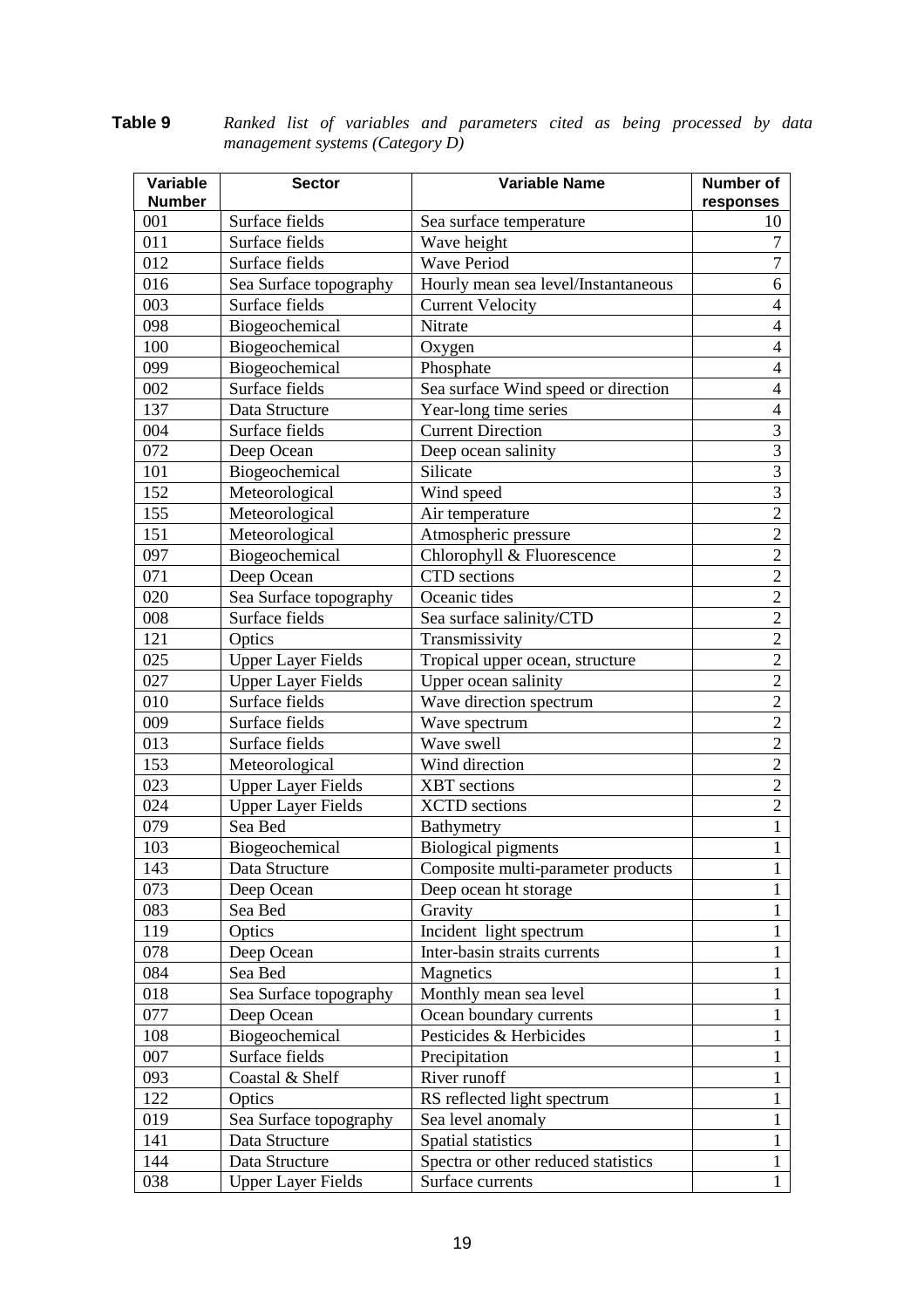| Variable      | <b>Sector</b>             | <b>Variable Name</b>        | <b>Number of</b> |
|---------------|---------------------------|-----------------------------|------------------|
| <b>Number</b> |                           |                             | responses        |
| 118           | Biogeochemical            | Suspended sediments         |                  |
| 090           | Coastal & Shelf           | Tidal constants             |                  |
| 091           | Coastal & Shelf           | Tidal ellipses              |                  |
| 109           | Biogeochemical            | Trace metals                |                  |
| 000           | Unlisted variable         |                             |                  |
| 036           | <b>Upper Layer Fields</b> | Upper ocean velocity fields |                  |
| 096           | Coastal & Shelf           | Wetlands characteristics    |                  |

Table 9 is compiled from the references to variables processed by different data management units, data banks, and data transmission systems.

| Variable<br><b>Number</b> | <b>Sector</b>             | <b>Variable Name</b>                | <b>Number of</b><br>responses |
|---------------------------|---------------------------|-------------------------------------|-------------------------------|
| 016                       | Sea Surface topography    | Hourly mean sea level/Instantaneous | 9                             |
| 118                       | Biogeochemical            | Suspended sediments                 | 6                             |
| 152                       | Meteorological            | Wind speed                          | 6                             |
| 001                       | Surface fields            | Sea surface temperature             | 5                             |
| 002                       | Surface fields            | Sea surface Wind speed or direction | $\overline{5}$                |
| 003                       | Surface fields            | <b>Current Velocity</b>             | $\overline{4}$                |
| 008                       | Surface fields            | Sea surface salinity                | $\overline{4}$                |
| 153                       | Meteorological            | Wind direction                      | $\overline{4}$                |
| 151                       | Meteorological            | Atmospheric pressure                | $\overline{3}$                |
| 010                       | Surface fields            | Wave direction spectrum             | $\overline{3}$                |
| 011                       | Surface fields            | Wave height                         | $\overline{3}$                |
| 005                       | Surface fields            | Heat flux                           | $\overline{2}$                |
| 007                       | Surface fields            | Precipitation                       | $\overline{2}$                |
| 092                       | Coastal & Shelf           | Stratification                      | $\overline{c}$                |
| 013                       | Surface fields            | Wave swell                          | $\overline{2}$                |
| 155                       | Meteorological            | Air temperature                     | $\mathbf{1}$                  |
| 097                       | Biogeochemical            | Chlorophyll & Fluorescence          | $\mathbf{1}$                  |
| 071                       | Deep Ocean                | CTD sections                        | 1                             |
| 004                       | Surface fields            | <b>Current Direction</b>            | $\mathbf{1}$                  |
| 120                       | Optics                    | Depth of photic zone                | 1                             |
| 022                       | Sea Surface topography    | Meteorological forcing              | $\mathbf{1}$                  |
| 098                       | Biogeochemical            | Nitrate                             | $\mathbf{1}$                  |
| 020                       | Sea Surface topography    | Oceanic tides                       | $\mathbf{1}$                  |
| 099                       | Biogeochemical            | Phosphate                           | 1                             |
| 093                       | Coastal & Shelf           | River runoff                        | 1                             |
| 122                       | Optics                    | RS reflected light spectrum         | $\mathbf{1}$                  |
| 019                       | Sea Surface topography    | Sea level anomaly                   | 1                             |
| 101                       | Biogeochemical            | Silicate                            | 1                             |
| 038                       | <b>Upper Layer Fields</b> | Surface currents                    | 1                             |
| 026                       | <b>Upper Layer Fields</b> | Upper ocean heat content            | 1                             |
| 027                       | <b>Upper Layer Fields</b> | Upper ocean salinity                | 1                             |
| 012                       | Surface fields            | <b>Wave Period</b>                  | 1                             |
| 009                       | Surface fields            | Wave spectrum                       | $\mathbf{1}$                  |

**Table10** *Ranking of variables which need to be observed as input data for operational models (Category E)*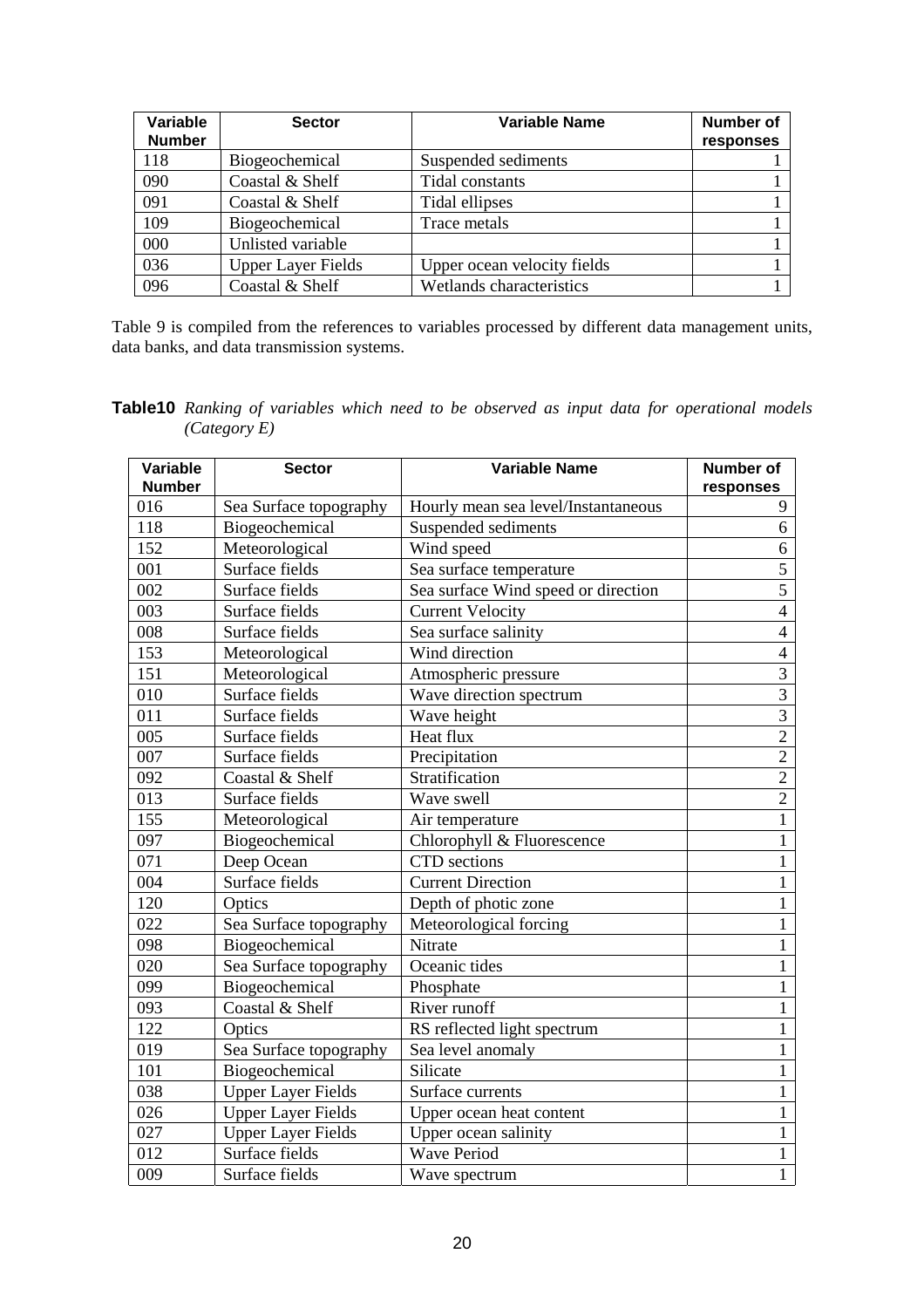| Variable      | <b>Sector</b>             | <b>Variable Name</b>       | <b>Number of</b> |
|---------------|---------------------------|----------------------------|------------------|
| <b>Number</b> |                           |                            | responses        |
| 023           | <b>Upper Layer Fields</b> | <b>XBT</b> sections        |                  |
| 024           | <b>Upper Layer Fields</b> | <b>XCTD</b> sections       |                  |
| 000           | Unlisted variable         | Spilt volume               |                  |
| 000           | Unlisted variable         | Oil density                |                  |
| 000           | Unlisted variable         | Oil viscosity              |                  |
| 000           | Unlisted variable         | Oil position               |                  |
| 000           | Unlisted variable         | <b>Evaporable fraction</b> |                  |
| 000           | Unlisted variable         | Dye release                |                  |
| 000           | Unlisted variable         | Cloud cover                |                  |

Table 10 shows the variables listed on the respondents' forms describing the data required to run operational models (Category E). Table 10 omits most of the atmospheric forcing variables needed for operational models, which are listed in Table 11.

**Table 11** *Variables listed by respondents as required atmospheric forcing for models (Category E)*

| Variable      | <b>Sector</b>     | <b>Variable Name</b>                | <b>Number of</b> |
|---------------|-------------------|-------------------------------------|------------------|
| <b>Number</b> |                   |                                     | responses        |
| 152           | Meteorological    | Wind speed                          | 11               |
| 002           | Surface fields    | Sea surface wind speed or direction | 9                |
| 153           | Meteorological    | Wind direction                      | 8                |
| 151           | Meteorological    | Atmospheric pressure                | 7                |
| 005           | Surface fields    | Heat flux                           | 3                |
| 007           | Surface fields    | Precipitation                       | 3                |
| 003           | Surface fields    | <b>Current Velocity</b>             | $\overline{2}$   |
| 000           | Unlisted variable | Relative humidity                   | $\overline{2}$   |
| 001           | Surface fields    | Sea surface temperature             | $\overline{2}$   |
| 155           | Meteorological    | Air temperature                     |                  |
| 004           | Surface fields    | <b>Current Direction</b>            |                  |
| 008           | Surface fields    | Sea surface salinity/CTD            |                  |
| 000           | Unlisted variable | Solar radiation                     |                  |
| 000           | Unlisted variable | Cloud cover                         |                  |
| 000           | Unlisted variable | Application dependant               |                  |
| 000           | Unlisted variable | Atmospheric deposition              |                  |
| 000           | Unlisted variable | Atmospheric pressure                |                  |
| 000           | Unlisted variable | Nebulosity                          |                  |
| 000           | Unlisted variable | Non solar                           |                  |
| 000           | Unlisted variable | Solar                               |                  |

The information shown in Table 11 is rather incomplete, but shows that model groups requiring atmospheric forcing for marine numerical models have a high demand for wind stress, speed, and wind vector data.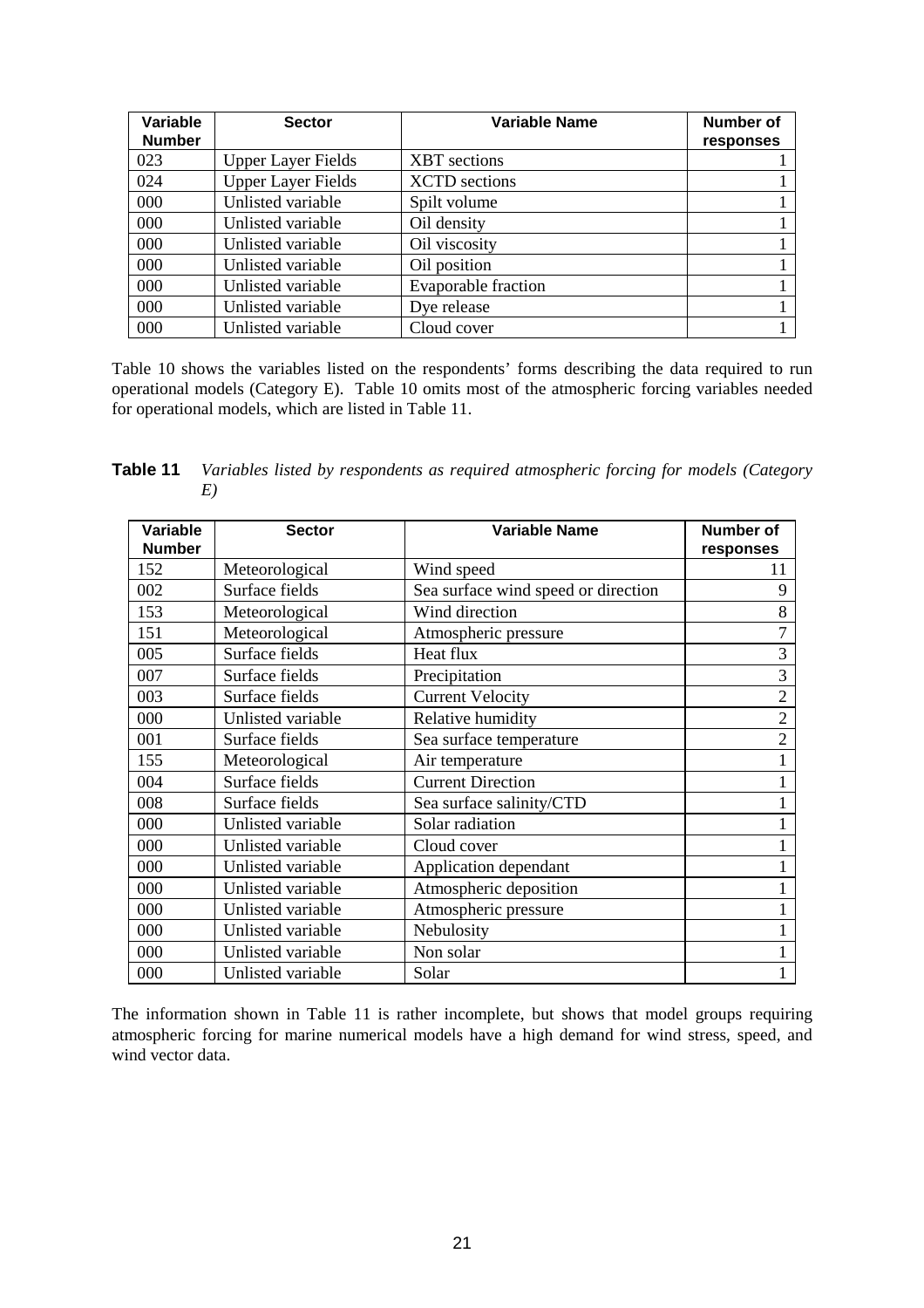| Variable<br>number | <b>Sector</b>             | Variable name                       | <b>Number of</b><br>responses |
|--------------------|---------------------------|-------------------------------------|-------------------------------|
| 016                | Sea Surface topography    | Hourly mean sea level/instantaneous | 10                            |
| 013                | <b>Surface Layers</b>     | Wave swell                          | 10                            |
| 118                | Biogeochemical            | Suspended sediments                 | 8                             |
| 010                | <b>Surface Layers</b>     | Wave direction spectrum             | $\,8\,$                       |
| 011                | <b>Surface Layers</b>     | Wave height                         | $8\,$                         |
| 009                | <b>Surface Layers</b>     | Wave spectrum                       | $8\,$                         |
| 003                | <b>Surface Layers</b>     | Current velocity                    | $\overline{7}$                |
| 033                | <b>Upper Layer Fields</b> | Salt transport                      | 6                             |
| 012                | <b>Surface Layers</b>     | Wave period                         | 6                             |
| 001                | <b>Surface Layers</b>     | Sea surface temperature             | 5                             |
| 038                | <b>Upper Layer Fields</b> | Surface currents                    | $\overline{5}$                |
| 106                | Biogeochemical            | Artificial radionuclides            | $\overline{4}$                |
| 098                | Biogeochemical            | Nitrate                             | $\overline{4}$                |
| 110                | Biogeochemical            | <b>PAHs</b>                         | $\overline{4}$                |
| 104                | Biogeochemical            | Pathogens                           | $\overline{4}$                |
| 107                | Biogeochemical            | Petroleum hydrocarbons              | $\overline{4}$                |
| 111                | Biogeochemical            | Pharmaceutical wastes               | $\overline{4}$                |
| 008                | <b>Surface Layers</b>     | Sea surface salinity/CTD            | $\overline{4}$                |
| 109                | Biogeochemical            | Trace metals                        | $\overline{4}$                |
| 036                | <b>Upper Layer Fields</b> | Upper ocean velocity fields         | $\overline{4}$                |
| 116                | Biogeochemical            | Aquatic toxins                      | 3                             |
| 103                | Biogeochemical            | <b>Biological pigments</b>          | 3                             |
| 114                | Biogeochemical            | Carbon dioxide                      | 3                             |
| 097                | Biogeochemical            | Chlorophyll & Fluorescence          | $\overline{3}$                |
| 117                | Biogeochemical            | Human health risks                  | $\overline{3}$                |
| 102                | Biogeochemical            | Iron                                | $\overline{3}$                |
| 020                | Sea Surface topography    | Oceanic tides                       | $\overline{3}$                |
| 100                | Biogeochemical            | Oxygen                              | $\overline{3}$                |
| 108                | Biogeochemical            | Pesticides & Herbicides             | $\overline{3}$                |
| 099                | Biogeochemical            | Phosphate                           | 3                             |
| 112                | Biogeochemical            | Phytoplankton                       | $\overline{3}$                |
| 101                | Biogeochemical            | Silicate                            | 3                             |
| 092                | Coastal & Shelf           | Stratification                      | 3                             |
| 105                | Biogeochemical            | Synthetic organics                  | 3                             |
| 115                | Biogeochemical            | Tritium                             | 3                             |
| 113                | Biogeochemical            | Zooplankton                         | 3                             |
| 000                | Unlisted variable         | 2D energy spectrum                  | $\overline{2}$                |
| 042                | <b>Upper Layer Fields</b> | Carbon transport                    | $\overline{c}$                |
| 088                | Coastal & Shelf           | Coastal bathymetry                  | $\overline{2}$                |
| 004                | Surface fields            | <b>Current Direction</b>            | $\overline{2}$                |
| 040                | <b>Upper Layer Fields</b> | Downwelling velocities              | $\overline{2}$                |
| 095                | Coastal & Shelf           | Sediment transport                  | $\sqrt{2}$                    |
| 090                | Coastal & Shelf           | Tidal constants                     | $\overline{2}$                |
| 121                | Optics                    | Transmissivity                      | $\overline{2}$                |
| 039                | <b>Upper Layer Fields</b> | Upwelling velocities                | $\overline{2}$                |
| 000                | Unlisted variable         | Wind sea HT/dir                     | $\sqrt{2}$                    |
| 155                | Meteorological            | Air temperature                     | $\mathbf{1}$                  |
| 071                | Deep Ocean                | CTD sections                        | $\mathbf{1}$                  |

**Table 12** *Variables provided as predicted outputs from marine numerical operational modesl (Category E)*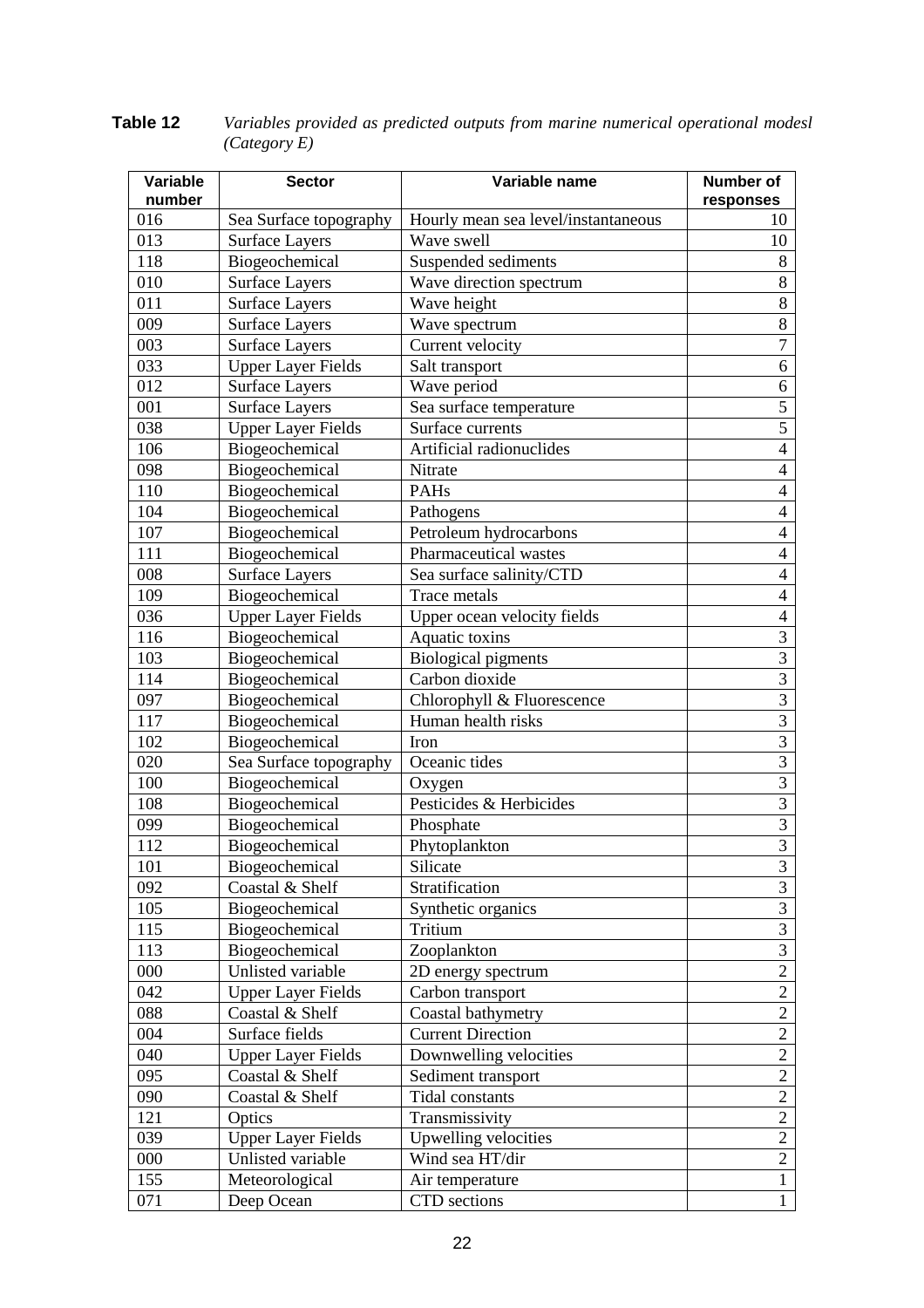| <b>Variable</b> | <b>Sector</b>             | Variable name                    | <b>Number of</b> |
|-----------------|---------------------------|----------------------------------|------------------|
| number          |                           |                                  | responses        |
| 072             | Deep Ocean                | Deep ocean salinity              |                  |
| 037             | <b>Upper Layer Fields</b> | Momentum fields                  |                  |
| 077             | Deep Ocean                | Ocean boundary currents          |                  |
| 019             | Sea Surface topography    | Sea level anomaly                |                  |
| 091             | Coastal & Shelf           | Tidal ellipses                   |                  |
| 026             | <b>Upper Layer Fields</b> | Upper ocean heat content         |                  |
| 027             | <b>Upper Layer Fields</b> | Upper ocean salinity             |                  |
| 023             | <b>Upper Layer Fields</b> | <b>XBT</b> sections              |                  |
| 000             | Unlisted variable         | Bed currents                     |                  |
| 000             | Unlisted variable         | Chemical/biological variables    |                  |
| 000             | Unlisted variable         | <b>Concentration dissolvents</b> |                  |
| 000             | Unlisted variable         | Depth-mean current               |                  |
| 000             | Unlisted variable         | Mass balance                     |                  |
| 000             | Unlisted variable         | Oil density                      |                  |
| 000             | Unlisted variable         | Oil viscosity                    |                  |
| 000             | Unlisted variable         | Sedimentation                    |                  |
| 000             | Unlisted variable         | Spill position                   |                  |
| 000             | Unlisted variable         | <b>Stream function</b>           |                  |
| 000             | Unlisted variable         | Temperature fields               |                  |
| 000             | Unlisted variable         | Vorticity                        |                  |
| 000             | Unlisted variable         | Wind induced currents            |                  |
| 000             | Unlisted variable         | Wind set up                      | 1                |

Table 12 ranks in order of frequency cited the variables given as output predictions from operational numerical models.

| Variable<br><b>Number</b> | <b>Sector</b>          | <b>Variable Name</b>                | Number of<br>responses |
|---------------------------|------------------------|-------------------------------------|------------------------|
| 001                       | Surface fields         | Sea surface temperature             | 9                      |
| 008                       | Surface fields         | Sea surface salinity                | 8                      |
| 097                       | Biogeochemical         | Chlorophyll & Fluorescence          | 6                      |
| 011                       | Surface fields         | Wave height                         | 6                      |
| 003                       | Surface fields         | <b>Current Velocity</b>             | 5                      |
| 016                       | Sea Surface topography | Hourly mean sea level/Instantaneous | 5                      |
| 010                       | Surface fields         | Wave direction spectrum             | 5                      |
| 012                       | Surface fields         | <b>Wave Period</b>                  | 5                      |
| 004                       | Surface fields         | <b>Current Direction</b>            | 4                      |
| 098                       | Biogeochemical         | Nitrate                             | 4                      |
| 002                       | Surface fields         | Sea surface Wind speed or direction | 4                      |
| 101                       | Biogeochemical         | Silicate                            | 4                      |
| 118                       | Biogeochemical         | Suspended sediments                 | 4                      |
| 109                       | Biogeochemical         | Trace metals                        | 4                      |
| 009                       | Surface fields         | Wave spectrum                       | 4                      |
| 020                       | Sea Surface topography | Oceanic tides                       | 3                      |
| 100                       | Biogeochemical         | Oxygen                              | 3                      |
| 108                       | Biogeochemical         | Pesticides & Herbicides             | 3                      |
| 099                       | Biogeochemical         | Phosphate                           | 3                      |

| Table 13 | Ranked list of variables and parameters listed as being included in data products |
|----------|-----------------------------------------------------------------------------------|
|          | (Category F)                                                                      |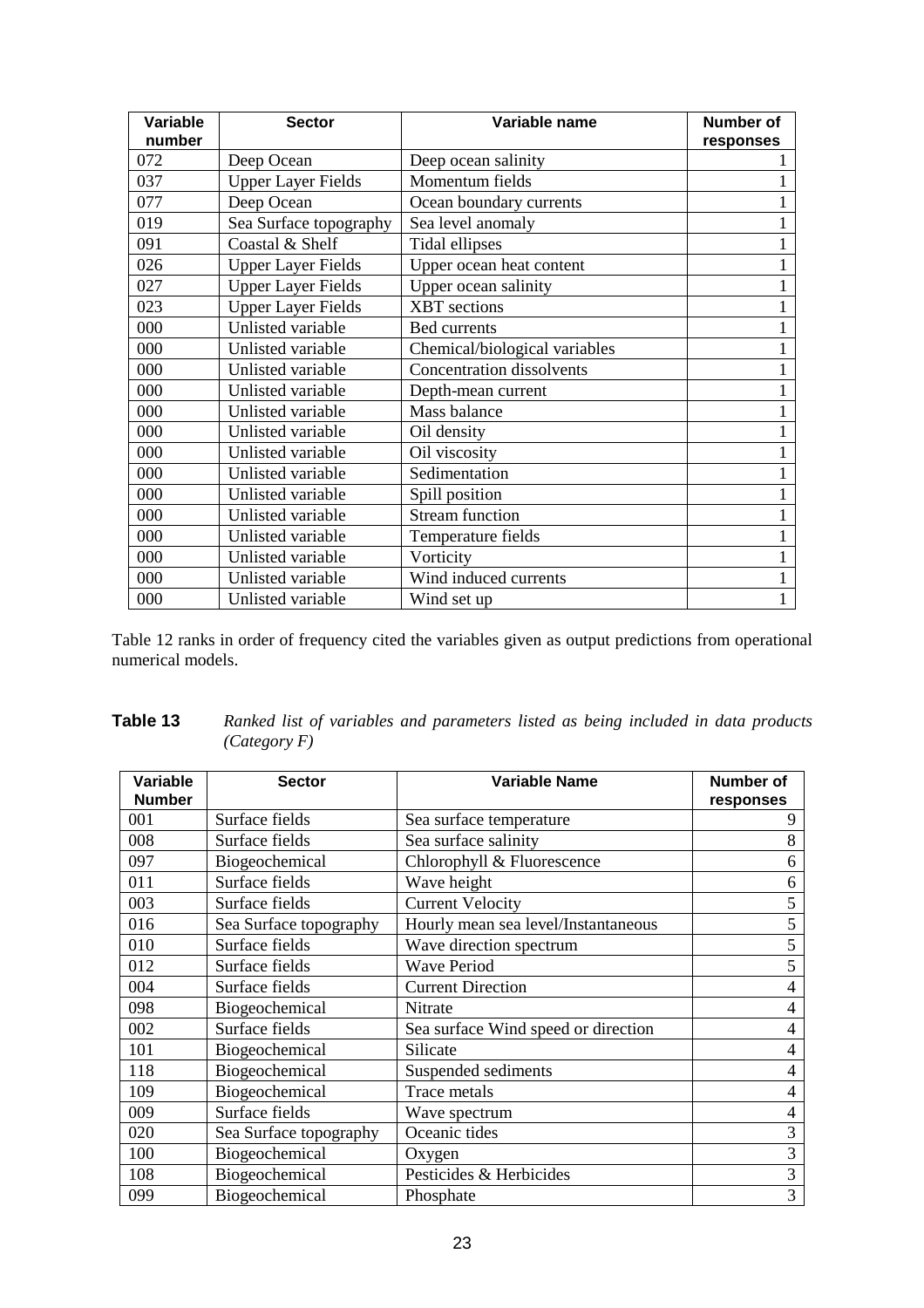| Variable<br><b>Number</b> | <b>Sector</b>             | <b>Variable Name</b>                | <b>Number of</b><br>responses |
|---------------------------|---------------------------|-------------------------------------|-------------------------------|
| 013                       | Surface fields            | Wave swell                          | 3                             |
| 140                       | Data Structure            | Climatic statistics                 | $\overline{2}$                |
| 143                       | Data Structure            | Composite multi-parameter products  | $\overline{2}$                |
| 102                       | Biogeochemical            | Iron                                | $\overline{2}$                |
| 022                       | Sea Surface topography    | Meteorological forcing              | $\overline{2}$                |
| 110                       | Biogeochemical            | PAHs                                | $\overline{2}$                |
| 093                       | Coastal & Shelf           | River runoff                        | $\overline{2}$                |
| 122                       | Optics                    | RS reflected light spectrum         | $\overline{2}$                |
| 144                       | Data Structure            | Spectra or other reduced statistics | $\overline{2}$                |
| 081                       | Sea Bed                   | Surface sediments                   | $\overline{2}$                |
| 121                       | Optics                    | Transmissivity                      | $\overline{2}$                |
| 153                       | Meteorological            | Wind direction                      | $\overline{2}$                |
| 152                       | Meteorological            | Wind speed                          | $\overline{2}$                |
| 155                       | Meteorological            | Air temperature                     | 1                             |
| 116                       | Biogeochemical            | Aquatic toxins                      | 1                             |
| 106                       | Biogeochemical            | Artificial radionuclides            | 1                             |
| 151                       | Meteorological            | Atmospheric pressure                | 1                             |
| 079                       | Sea Bed                   | Bathymetry                          | 1                             |
| 103                       | Biogeochemical            | <b>Biological pigments</b>          | 1                             |
| 114                       | Biogeochemical            | Carbon dioxide                      | 1                             |
| 088                       | Coastal & Shelf           | Coastal bathymetry                  | $\mathbf{1}$                  |
| 086                       | Coastal & Shelf           | Coastline map                       | $\mathbf{1}$                  |
| 046                       | Sea Ice                   | Concentration                       | $\mathbf{1}$                  |
| 138                       | Data Structure            | Decadal time series                 | 1                             |
| 040                       | <b>Upper Layer Fields</b> | Downwelling velocities              | 1                             |
| 045                       | Sea Ice                   | Extent, boundary, leads, %          | 1                             |
| 021                       | Sea Surface topography    | Geostrophic currents                | 1                             |
| 082                       | Sea Bed                   | Gridded bathymetry                  | 1                             |
| 087                       | Coastal & Shelf           | Hinterland topography               | 1                             |
| 117                       | Biogeochemical            | Human health risks                  | 1                             |
| 052                       | Sea Ice                   | Ice motion                          | 1                             |
| 018                       | Sea Surface topography    | Monthly mean sea level              | $\mathbf{1}$                  |
| 142                       | Data Structure            | Past model outputs                  | $\mathbf{1}$                  |
| 104                       | Biogeochemical            | Pathogens                           | $\mathbf{1}$                  |
| 107                       | Biogeochemical            | Petroleum hydrocarbons              | $\mathbf{1}$                  |
| 111                       | Biogeochemical            | Pharmaceutical wastes               | $\mathbf{1}$                  |
| 112                       | Biogeochemical            | Phytoplankton                       | 1                             |
| 019                       | Sea Surface topography    | Sea level anomaly                   | 1                             |
| 125                       | Optics                    | Secchi disk depth                   | 1                             |
| 095                       | Coastal & Shelf           | Sediment transport                  | 1                             |
| 089                       | Coastal & Shelf           | Shelf bathymetry                    | 1                             |
| 141                       | Data Structure            | Spatial statistics                  | 1                             |
| 038                       | <b>Upper Layer Fields</b> | Surface currents                    | 1                             |
| 080                       | Sea Bed                   | Surface outcrops                    | 1                             |
| 105                       | Biogeochemical            | Synthetic organics                  | 1                             |
| 049                       | Sea Ice                   | Thickness                           | 1                             |
| 090                       | Coastal & Shelf           | Tidal constants                     | 1                             |
| 115                       | Biogeochemical            | Tritium                             | 1                             |
| 027                       | <b>Upper Layer Fields</b> | Upper ocean salinity                | $\mathbf{1}$                  |
| 039                       | <b>Upper Layer Fields</b> | Upwelling velocities                | $\mathbf{1}$                  |
| 137                       | Data Structure            | Year-long time series               | $\mathbf{1}$                  |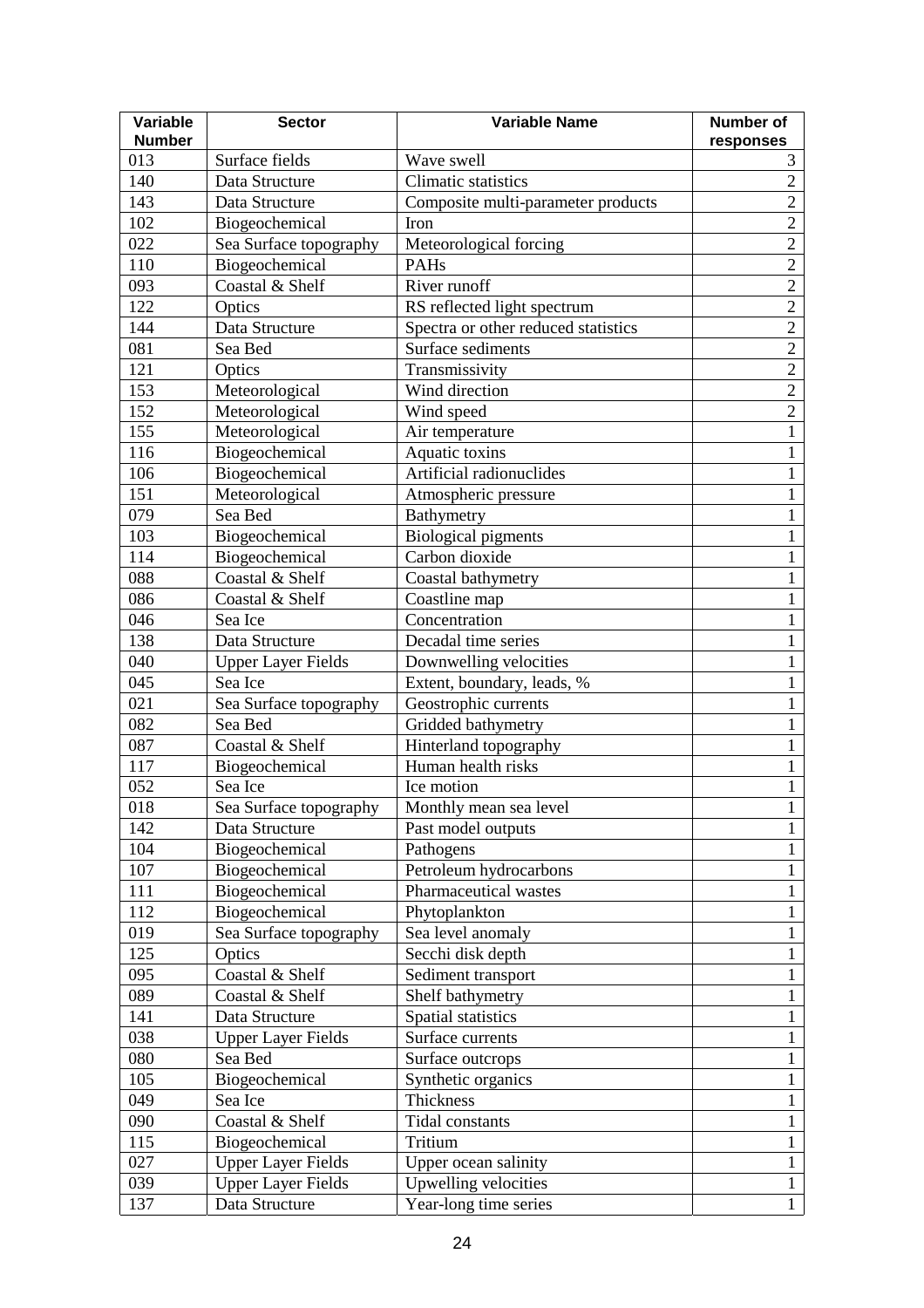| Variable<br><b>Number</b> | <b>Sector</b>         | Variable Name | Number of<br>responses |
|---------------------------|-----------------------|---------------|------------------------|
|                           | <b>Biogeochemical</b> | Zooplankton   |                        |

Table 13 presents in rank order by frequency of citation the variables which are included in data products distributed by Member agencies of EuroGOOS. Data products can include many variables and parameters which are not routinely observed in the operational mode, and are not processed through numerical models. Thus the list of variables here differs considerably from that in Tables 8 and 10, and is slightly longer. Curiously, Table 13 lists 70 variables, all from the CCMST list, without any of the minority unlisted variables from Tables 11 or 12. In that sense, the range of variables in data products is 70, compared with 51 being processed in operational numerical models. As with Table 9, the implication is that some of the products being transmitted to customers include data types which can only be processed in delayed mode. This places operational real time modelling in the context of associated off-line models and accessory data processed in delayed mode.

| Table 14 | Ranked listing of the frequency of citation of different variables sub-categorised by |
|----------|---------------------------------------------------------------------------------------|
|          | status of operational development, Category A                                         |

|               |                           |                                     | i) Fully operational |  |  |  |
|---------------|---------------------------|-------------------------------------|----------------------|--|--|--|
| Variable      | <b>Sector</b>             | <b>Variable Name</b>                | Number of            |  |  |  |
| <b>Number</b> | Surface fields            |                                     | responses            |  |  |  |
| 001           |                           | Sea surface temperature             | 23                   |  |  |  |
| 016           | Sea Surface topography    | Hourly mean sea level/Instantaneous | 12                   |  |  |  |
| 011           | Surface fields            | Wave height                         | 12                   |  |  |  |
| 097           | Biogeochemical            | Chlorophyll & Fluorescence          | 11                   |  |  |  |
| 003           | Surface fields            | <b>Current Velocity</b>             | 10                   |  |  |  |
| 008           | Surface fields            | Sea surface salinity/CTD            | 9                    |  |  |  |
| 012           | Surface fields            | <b>Wave Period</b>                  | 9                    |  |  |  |
| 079           | Sea Bed                   | Bathymetry                          | $\overline{8}$       |  |  |  |
| 027           | <b>Upper Layer Fields</b> | Upper ocean salinity                | 8                    |  |  |  |
| 071           | Deep Ocean                | <b>CTD</b> sections                 | 6                    |  |  |  |
| 004           | Surface fields            | <b>Current Direction</b>            | $\sqrt{6}$           |  |  |  |
| 151           | Meteorological            | Atmospheric pressure                | $\overline{5}$       |  |  |  |
| 100           | Biogeochemical            | Oxygen                              | $\overline{5}$       |  |  |  |
| 118           | Biogeochemical            | Suspended sediments                 | $\overline{5}$       |  |  |  |
| 121           | Optics                    | Transmissivity                      | $\overline{5}$       |  |  |  |
| 010           | Surface fields            | Wave direction spectrum             | $\overline{4}$       |  |  |  |
| 009           | Surface fields            | Wave spectrum                       | $\overline{4}$       |  |  |  |
| 153           | Meteorological            | Wind direction                      | $\overline{4}$       |  |  |  |
| 152           | Meteorological            | Wind speed                          | $\overline{4}$       |  |  |  |
| 155           | Meteorological            | Air temperature                     | $\overline{3}$       |  |  |  |
| 072           | Deep Ocean                | Deep ocean salinity                 | $\overline{3}$       |  |  |  |
| 099           | Biogeochemical            | Phosphate                           | $\overline{3}$       |  |  |  |
| 101           | Biogeochemical            | Silicate                            | $\overline{3}$       |  |  |  |
| 081           | Sea Bed                   | Surface sediments                   | $\overline{3}$       |  |  |  |
| 000           | Unlisted variable         | Ammonium                            | $\overline{2}$       |  |  |  |
| 103           | Biogeochemical            | <b>Biological pigments</b>          | $\overline{2}$       |  |  |  |
| 073           | Deep Ocean                | Deep ocean ht storage               | $\overline{2}$       |  |  |  |
| 075           | Deep Ocean                | Deep ocean water storage            | $\overline{2}$       |  |  |  |
| 083           | Sea Bed                   | Gravity                             | $\overline{2}$       |  |  |  |
| 098           | Biogeochemical            | Nitrate                             | $\overline{2}$       |  |  |  |
| 000           | Unlisted variable         | Nitrite                             | $\overline{2}$       |  |  |  |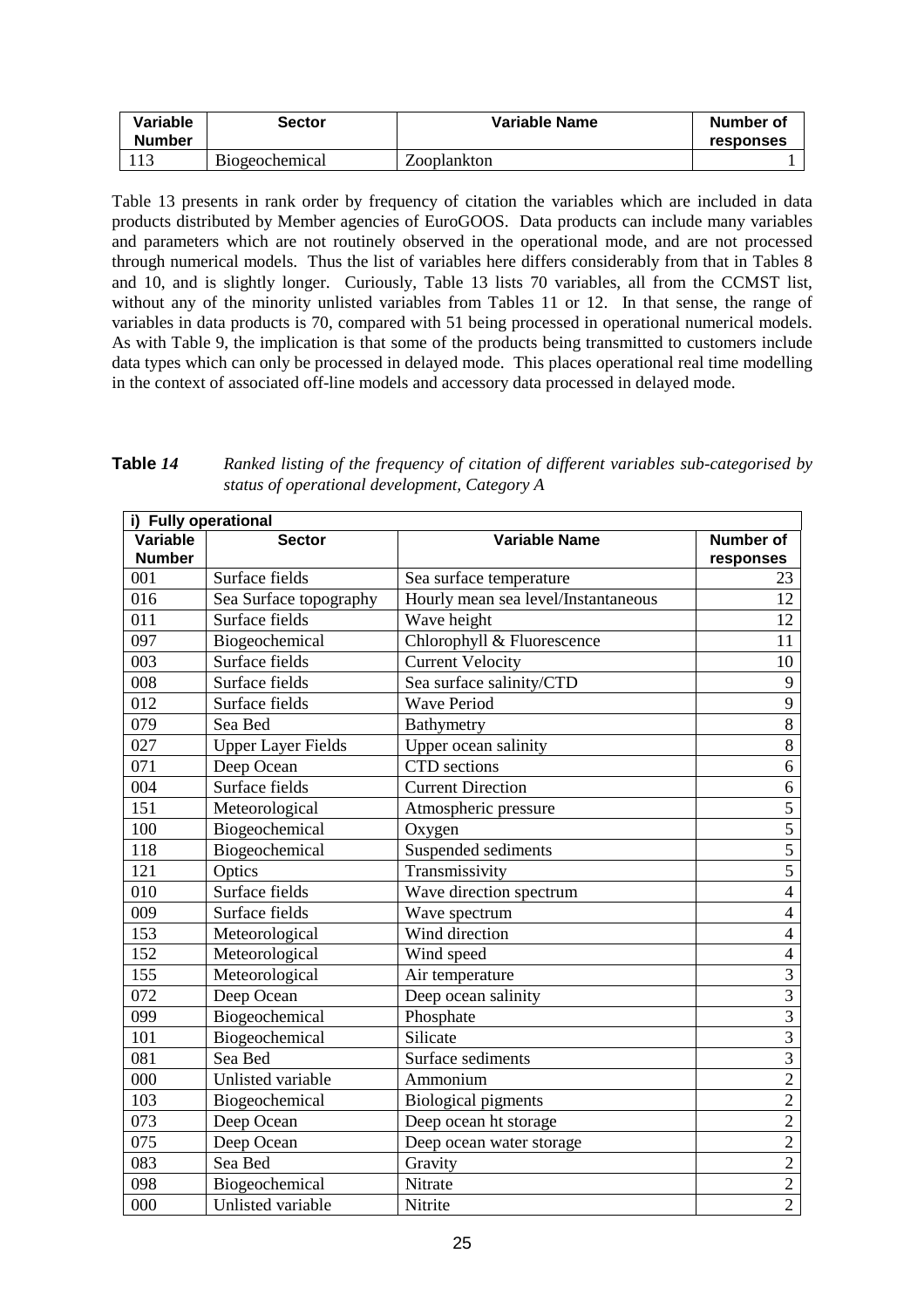|               | i) Fully operational      |                                     |                  |  |
|---------------|---------------------------|-------------------------------------|------------------|--|
| Variable      | <b>Sector</b>             | <b>Variable Name</b>                | <b>Number of</b> |  |
| <b>Number</b> |                           |                                     | responses        |  |
| 122           | Optics                    | RS reflected light spectrum         | $\overline{2}$   |  |
| 126           | Acoustics                 | Sound velocity profiles             | $\overline{2}$   |  |
| 109           | Biogeochemical            | Trace metals                        | $\overline{2}$   |  |
| 000           | Unlisted variable         | Turbidity                           | $\overline{2}$   |  |
| 000           | Unlisted variable         | All Rx of REDOX Potential           | $\mathbf{1}$     |  |
| 000           | Unlisted variable         | Alpha, Beta & Gamma radiation       | $\mathbf{1}$     |  |
| 106           | Biogeochemical            | Artificial radionuclides            | $\mathbf{1}$     |  |
| 088           | Coastal & Shelf           | Coastal bathymetry                  | $\mathbf{1}$     |  |
| 000           | Unlisted variable         | Current profile                     | $\mathbf{1}$     |  |
| 119           | Optics                    | Incident light spectrum             | $\mathbf{1}$     |  |
| 102           | Biogeochemical            | Iron                                | $\mathbf{1}$     |  |
| 000           | Unlisted variable         | Manganese                           | 1                |  |
| 022           | Sea Surface topography    | Meteorological forcing              | 1                |  |
| 018           | Sea Surface topography    | Monthly mean sea level              | $\mathbf{1}$     |  |
| 000           | Unlisted variable         | Nephelometry                        | $\mathbf{1}$     |  |
| 020           | Sea Surface topography    | Oceanic tides                       | $\mathbf{1}$     |  |
| 110           | Biogeochemical            | <b>PAHs</b>                         | $\mathbf{1}$     |  |
| 108           | Biogeochemical            | Pesticides & Herbicides             | 1                |  |
| 000           | Unlisted variable         | pH                                  | 1                |  |
| 112           | Biogeochemical            | Phytoplankton                       | 1                |  |
| 000           | Unlisted variable         | Pressure                            | $\mathbf{1}$     |  |
| 000           | Unlisted variable         | Relative humidity                   | 1                |  |
| 019           | Sea Surface topography    | Sea level anomaly                   | 1                |  |
| 002           | Surface fields            | Sea surface Wind speed or direction | $\mathbf{1}$     |  |
| 089           | Coastal & Shelf           | Shelf bathymetry                    | $\mathbf{1}$     |  |
| 038           | <b>Upper Layer Fields</b> | Surface currents                    | $\mathbf{1}$     |  |
| 059           | Ice Shelves               | Surface state                       | $\mathbf{1}$     |  |
| 049           | Sea Ice                   | Thickness                           | $\mathbf{1}$     |  |
| 000           | Unlisted variable         | Total oxidised nitrogen             | 1                |  |
| 000           | Unlisted variable         | Ultra high resolution seismic       | 1                |  |
| 036           | <b>Upper Layer Fields</b> | Upper ocean velocity fields         | $\mathbf{1}$     |  |
| 000           | Unlisted variable         | Urea                                | $\mathbf 1$      |  |
| 013           | Surface fields            | Wave swell                          | 1                |  |

| ii) Undergoing trials |                        |                                     |                |  |
|-----------------------|------------------------|-------------------------------------|----------------|--|
| Variable              | <b>Sector</b>          | Variable Name                       | <b>Number</b>  |  |
| <b>Number</b>         |                        |                                     | responses      |  |
| 001                   | Surface fields         | Sea surface temperature             |                |  |
| 004                   | Surface fields         | <b>Current Direction</b>            | 3              |  |
| 003                   | Surface fields         | <b>Current Velocity</b>             | 3              |  |
| 097                   | Biogeochemical         | Chlorophyll & Fluorescence          | $\overline{2}$ |  |
| 100                   | Biogeochemical         | Oxygen                              | $\overline{2}$ |  |
| 152                   | Meteorological         | Wind speed                          | $\overline{2}$ |  |
| 155                   | Meteorological         | Air temperature                     |                |  |
| 079                   | Sea Bed                | Bathymetry                          |                |  |
| 016                   | Sea Surface topography | Hourly mean sea level/Instantaneous |                |  |
| 008                   | Surface fields         | Sea surface salinity/CTD            |                |  |
| 089                   | Coastal & Shelf        | Shelf bathymetry                    |                |  |
| 126                   | Acoustics              | Sound velocity profiles             |                |  |
| 121                   | Optics                 | Transmissivity                      |                |  |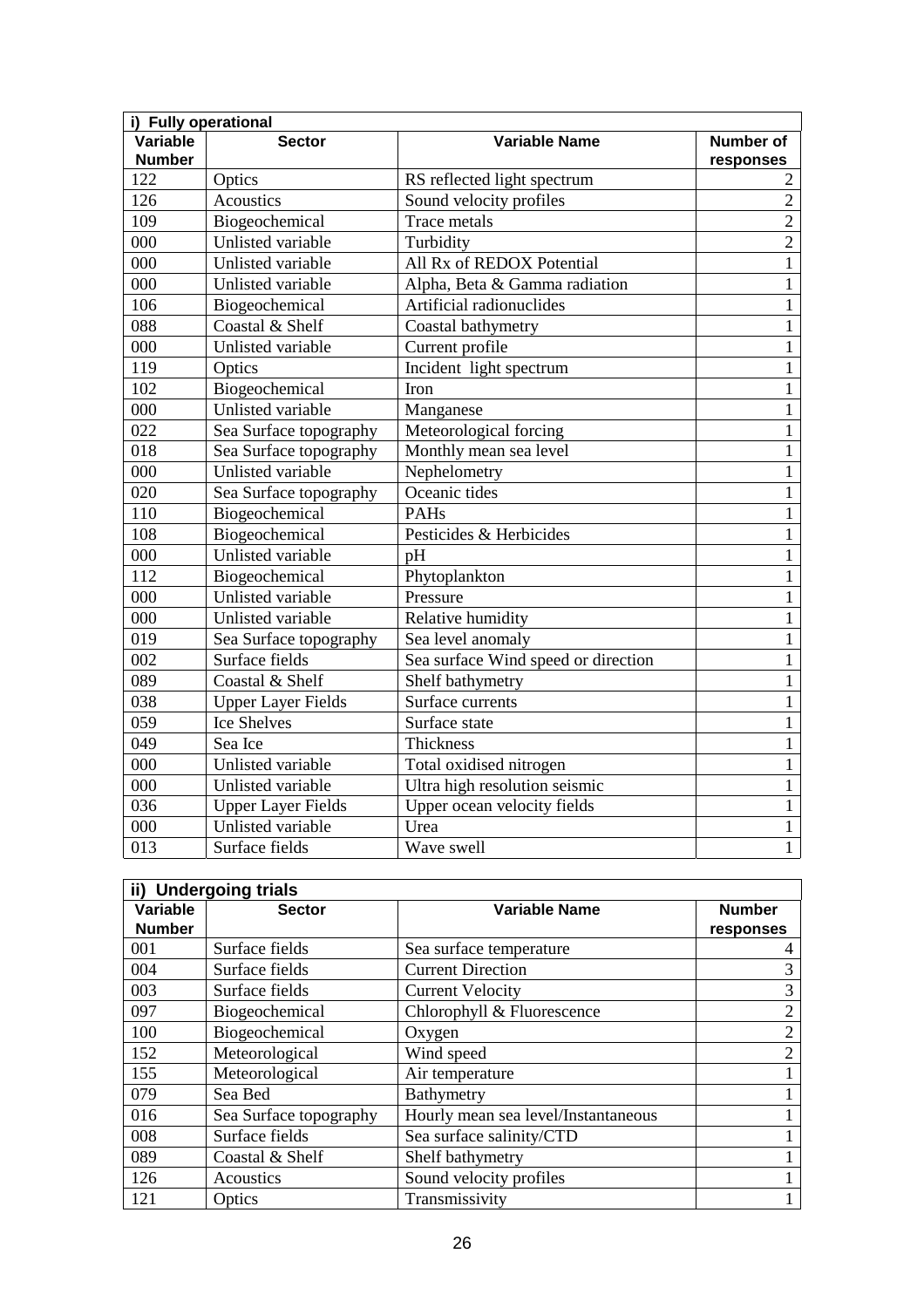| ii) Undergoing trials |                           |                                           |               |
|-----------------------|---------------------------|-------------------------------------------|---------------|
| Variable              | <b>Sector</b>             | Variable Name                             | <b>Number</b> |
| <b>Number</b>         |                           |                                           | responses     |
| 027                   | <b>Upper Layer Fields</b> | Upper ocean salinity                      |               |
| 011                   | Surface fields            | Wave height                               |               |
| 012                   | Surface fields            | <b>Wave Period</b>                        |               |
| 009                   | Surface fields            | Wave spectrum                             |               |
| 013                   | Surface fields            | Wave swell                                |               |
| 153                   | Meteorological            | Wind direction                            |               |
| 000                   | Unlisted variable         | pH, Trans, NO3, CPR, Current & wind       |               |
|                       |                           | vel/dir, solar rad                        |               |
| 000                   | Unlisted variable         | Observation of oil and chemical spills    |               |
| 000                   | Unlisted variable         | Monthly mean sea level                    |               |
| 000                   | Unlisted variable         | 3 Dimensional velocity (incl. turbulence) |               |
| 000                   | Unlisted variable         | 3 dimensional velocity                    |               |
| 000                   | Unlisted variable         | Photosynthetic capacity of algae.         |               |

| iii) Working model |                        |                                       |           |
|--------------------|------------------------|---------------------------------------|-----------|
| Variable           | <b>Sector</b>          | <b>Variable Name</b>                  | Number of |
| <b>Number</b>      |                        |                                       | responses |
| 003                | Surface fields         | <b>Current Velocity</b>               |           |
| 128                | <b>Acoustics</b>       | Acoustic scattering                   |           |
| 079                | Sea Bed                | Bathymetry                            |           |
| 016                | Sea Surface topography | Hourly mean sea level/Instantaneous   |           |
| 098                | Biogeochemical         | Nitrate                               |           |
| 100                | Biogeochemical         | Oxygen                                |           |
| 008                | Surface fields         | Sea surface salinity/CTD              |           |
| 001                | Surface fields         | Sea surface temperature               |           |
| 118                | Biogeochemical         | Suspended sediments                   |           |
| 000                | Unlisted variable      | Current profile near sea bottom.      |           |
| 000                | Unlisted variable      | Particle size distrib./concentrations |           |
| 000                | Unlisted variable      | Pressure                              |           |

| iv) Research mode |                   |                              |                  |
|-------------------|-------------------|------------------------------|------------------|
| Variable          | <b>Sector</b>     | <b>Variable Name</b>         | <b>Number of</b> |
| <b>Number</b>     |                   |                              | responses        |
| 120               | Optics            | Depth of photic zone         |                  |
| 095               | Coastal & Shelf   | Sediment transport           |                  |
| 118               | Biogeochemical    | Suspended sediments          |                  |
| 000               | Unlisted variable | Average particle size        |                  |
| 000               | Unlisted variable | Near sea bed current profile |                  |

| <b>Unknown Status</b> |                           |                         |                  |
|-----------------------|---------------------------|-------------------------|------------------|
| Variable              | <b>Sector</b>             | Variable Name           | Number of        |
| <b>Number</b>         |                           |                         | <b>responses</b> |
| 001                   | Surface fields            | Sea surface temperature |                  |
| 027                   | <b>Upper Layer Fields</b> | Upper ocean salinity    |                  |
| 079                   | Sea Bed                   | <b>Bathymetry</b>       |                  |

Table 14 lists the frequency of citation of different variables according to the status of operational development. The list of variables which are fully operational represents the status quo of the present routine observation systems.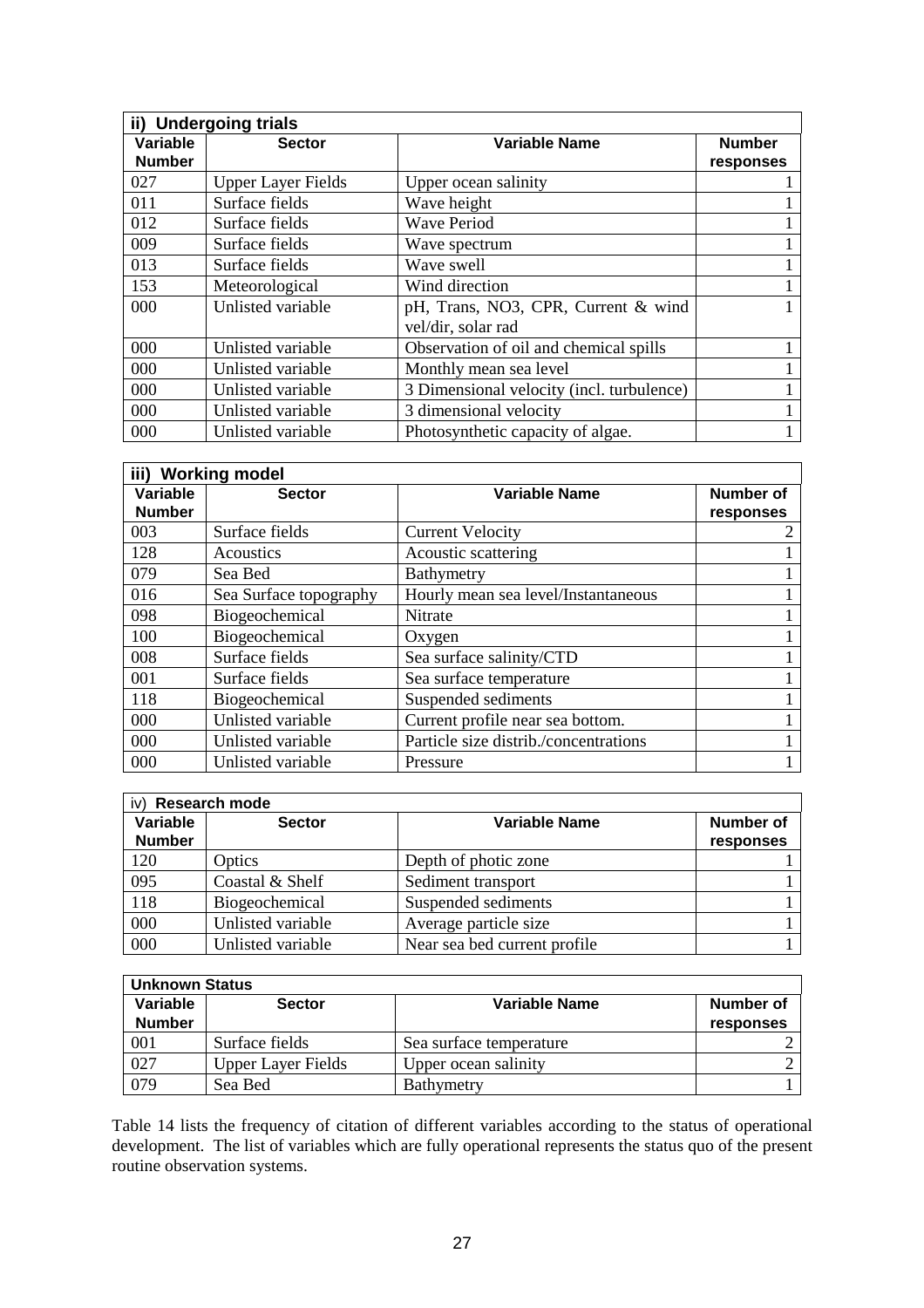| <b>Number of Information</b><br><b>Products</b> | <b>Application Group</b>   |
|-------------------------------------------------|----------------------------|
| 9                                               | Environmental protection   |
|                                                 | Services                   |
| 6                                               | Transport                  |
| 5                                               | Basic & Strategic research |
| $\overline{\mathcal{L}}$                        | Engineering                |
|                                                 | Food from the sea          |
| 3                                               | Defence                    |
| 3                                               | <b>Energy production</b>   |
| 3                                               | Hinterland                 |
|                                                 | Mineral extraction         |
|                                                 | Equipment sales            |
|                                                 | Tourism & recreation       |
|                                                 | Algal collection & culture |

### **Table 15a** *Number of Category F respondents in each Application Group*

**Table 15b** *Applications included in the list but not given by any respondent in Category F*

| <b>Application ID</b> | <b>Description</b>                                |
|-----------------------|---------------------------------------------------|
| 004                   | Submersible/submarine operations/ROVs             |
| 005                   | Tunnel subsea operations                          |
| 006                   | Barrage roads                                     |
| 007                   | Causeway                                          |
| 008                   | Bridges, sea channels                             |
| 009                   | Navigational safety, lights etc. Electronic chart |
| 015                   | <b>OTEC</b>                                       |
| 016                   | Wave energy                                       |
| 017                   | Tidal energy                                      |
| 018                   | Wind energy, offshore installation                |
| 024                   | <b>Health hazards</b>                             |
| 025                   | Marine reserves                                   |
| 026                   | Species protection                                |
| 029                   | Safe waste disposal                               |
| 030                   | Amenity evaluation                                |
| 033                   | Mineral extraction                                |
| 034                   | Aggregate, sand, gravel                           |
| 035                   | Deep ocean, Mn, hydrothermal muds, crusts         |
| 036                   | Placer minerals, diamonds, tin, etc.              |
| 037                   | Salts extraction, magnesia, bromine               |
| 038                   | Desalination                                      |
| 039                   | Phosphate                                         |
| 040                   | Coal, subsea                                      |
| 045                   | Shellfish, crustacea, farming                     |
| 046                   | Fishing gear                                      |
| 116                   | <b>Algae Collection</b>                           |
| 117                   | Algae Culture                                     |
| 050                   | Underwater weapons                                |
| 051                   | Navigation, position fixing, etc.                 |
| 052                   | Defence sales, equipment, components              |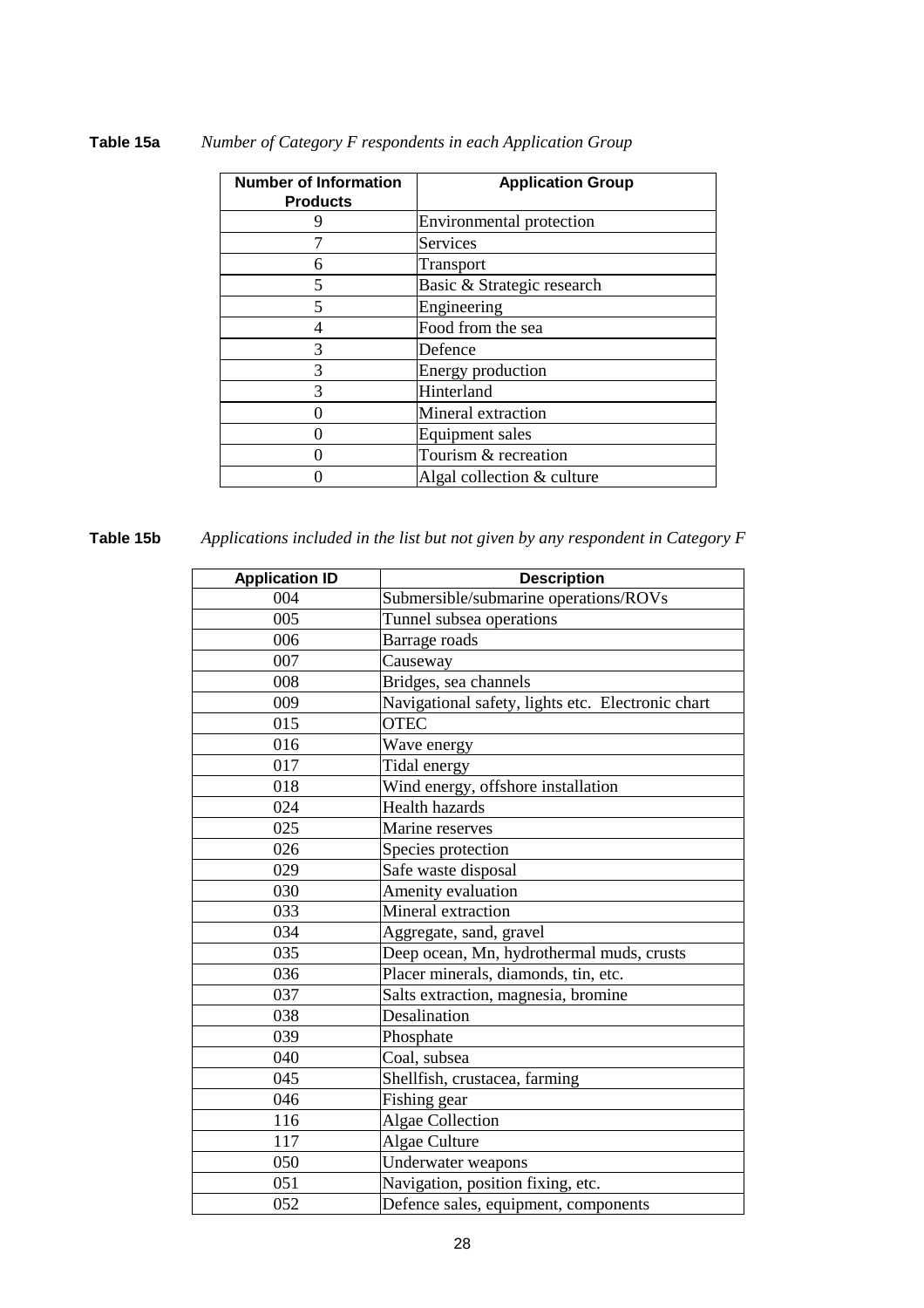| <b>Application ID</b> | <b>Description</b>                                 |  |
|-----------------------|----------------------------------------------------|--|
| 053                   | Operations and efficiency, logistics, controls, co |  |
| 058                   | Land reclamation                                   |  |
| 059                   | Barrage construction                               |  |
| 060                   | Tunnel construction                                |  |
| 061                   | Outfalls/intakes                                   |  |
| 062                   | Consulting engineering                             |  |
| 063                   | Components, hydraulics, motors, pumps, batteries,  |  |
| 064                   | Cables, manufacture and operations, laying         |  |
| 065                   | Corrosion prevention, paint, antifouling, etc.     |  |
| 066                   | Heavy lifting, cranes, winches                     |  |
| 067                   | Marine propulsion, efficient ship, automatic ships |  |
| 069                   | Pipelaying, trenching, burial                      |  |
| 070                   | Ship-building, non-defence, all kinds              |  |
| 072                   | Certification                                      |  |
| 073                   | Climate forecasting                                |  |
| 075                   | Data services                                      |  |
| 076                   | Data transmission, telecommunications              |  |
| 077                   | Diving, including suppliers                        |  |
| 078                   | Inspection, maintenance, repair                    |  |
| 079                   | Insurance                                          |  |
| 083                   | Salvage, towing                                    |  |
| 086                   | <b>Equipment sales</b>                             |  |
| 087                   | Marine electronics, instruments, radar, opto-elect |  |
| 088                   | Sonar                                              |  |
| 089                   | <b>Buoys</b>                                       |  |
| 090                   | Tourism and recreation                             |  |
| 092                   | Acoustics, electronics                             |  |
| 093                   | Civil engineering                                  |  |
| 094                   | Climate change                                     |  |
| 095                   | Climate forecasting                                |  |
| 097                   | Data centre                                        |  |
| 099                   | <b>Estuarine modelling</b>                         |  |
| 100                   | Fisheries                                          |  |
| 101                   | Marine biology                                     |  |
| 103                   | Ocean modelling                                    |  |
| 104                   | Oceanography                                       |  |
| 105                   | Polar research                                     |  |
| 107                   | Shelf seas modelling                               |  |
| 108                   | Shipping/naval architecture                        |  |
| 110                   | Agriculture                                        |  |
| 111                   | Land use planning or zoning                        |  |
| 114                   | Wetlands management                                |  |
| 115                   | Public health                                      |  |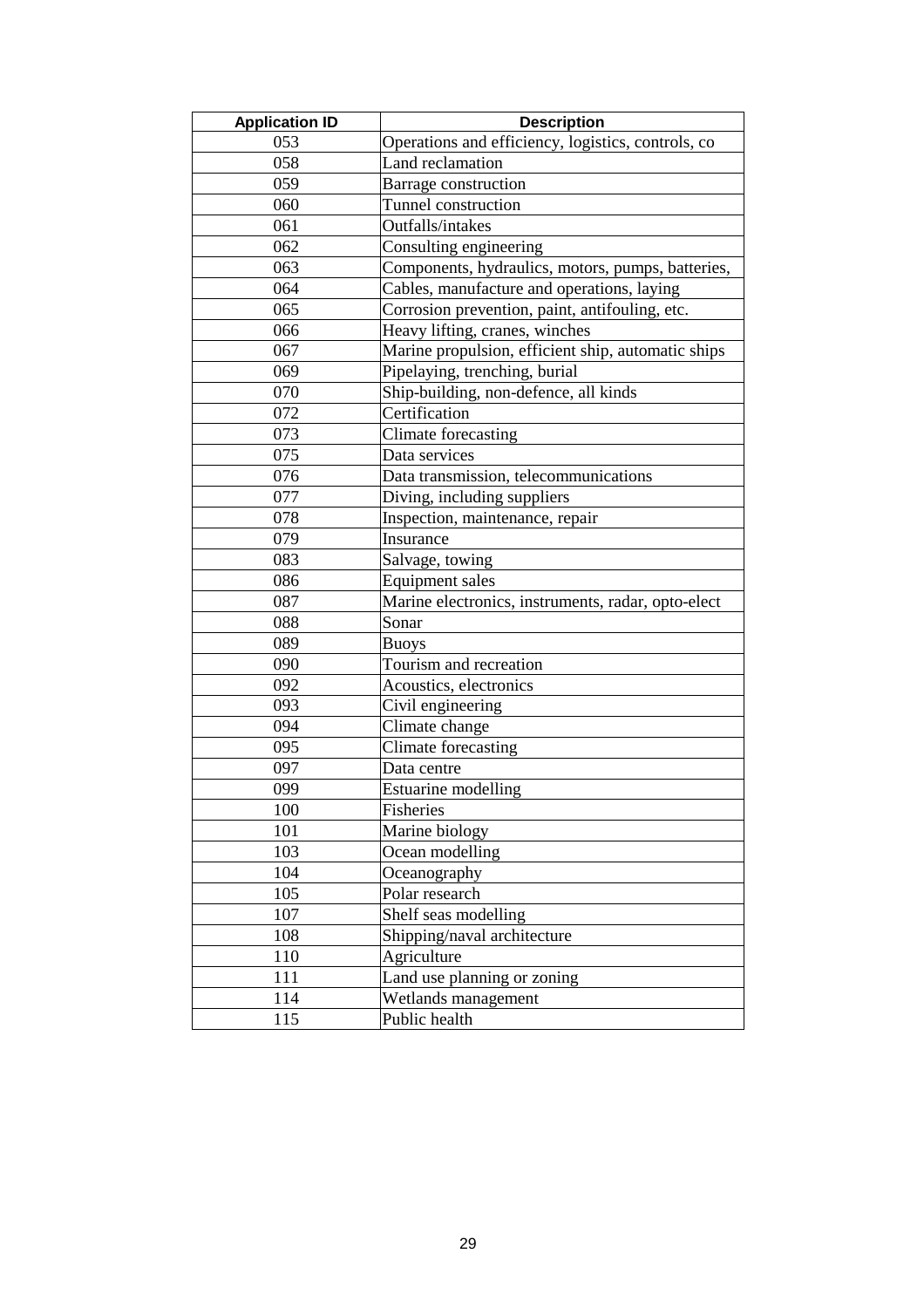| <b>Form Number</b> | Name of product                                    | <b>Number of</b><br><b>Applications</b> |
|--------------------|----------------------------------------------------|-----------------------------------------|
| 050-METO-F         | <b>Wave Forecasts</b>                              | 22                                      |
| 027-IEU-F          | <b>Tidal Annual Bulletin</b>                       | 12                                      |
| 075-RIKZ-F         | <b>DONAR</b>                                       | 8                                       |
| 208-RIKZ-F         | Multi Functional Presentational System (MFPS)      | 6                                       |
| 078-METEO-F        | CLIOSTAT (Climatologies Oceanique Satellitaire)    | 6                                       |
| 157-NRA-F          | UK coastal waters survey-data request system       |                                         |
| 004-MUMM-F         | Monit B Database                                   |                                         |
| $219-RIKZ-F$       | Multi Purpose Presentational Unit (MPPU)           | 4                                       |
| 156-NRA-F          | UK coastal water quality RS (CASI) output          |                                         |
| 153-NRA-F          | Coastal waters quality maps (laboratory data)      |                                         |
| 154-NRA-F          | Coastal water quality maps- Contin.monitoring data | 2                                       |
| $251 - RDAN-F$     | Oceanographic Information System                   |                                         |
| 155-NRA-F          | UK coastal waters-Thermal imagery videos           |                                         |
| 074-RIKZ-F         | SUSD (Stormsurge Warning System)                   |                                         |
| 013-FIMR-F         | Information on algal blooms in the Baltic Sea      |                                         |

# *Table* **16** *Number of Applications per Data product (Category F)*

# **Table 17** *Application groups served by models (Category E)*

| Form Number | Objective or goal                                         | <b>Application Group</b> |
|-------------|-----------------------------------------------------------|--------------------------|
| 202-RIKZ-E  | Predict tidal elevaton and storm surge on c.shelf         | 28/55                    |
| 030-METO-E  | Forecast storm surges around UK coast                     | 28/55                    |
| 031-METO-E  | Forecast surface waves up to 2(5) days ahead              | 28/55                    |
| 206-RIKZ-E  | Hindast & forecast wind waves in deep-shallow             | 28/55                    |
|             | water                                                     |                          |
| 003-MUMM-E  | Forecasting of sea waves & swell spectra                  | 28/55                    |
| 071-RIKZ-E  | (Storm) Surge Prediction                                  | 28/55                    |
| 032-METO-E  | Forecast surface wave conditions up to 5d ahead           | 28/55                    |
| 001-MUMM-E  | Prevent risk of flooding on Belgian coast                 | 28/55                    |
| 005-MUMM-E  | Oil spill forecasting model                               | Environmental            |
|             |                                                           | protection               |
| 096-IFRE-E  | Build ecol.models for fate of chemi/biol.cmpnds           | Environmental            |
|             |                                                           | protection               |
| 072-RIKZ-E  | Modelling sea water quality                               | Environmental            |
|             |                                                           | protection               |
| 201-RIKZ-E  | Simulates transport & spreading from outfall/spill        | Environmental            |
|             |                                                           | protection               |
| 260-RIKZ-E  | Transp.paths, concs., distribs. & times solutes/seds      | Environmental            |
|             |                                                           | protection               |
| 203-RIKZ-E  | Direct response model for spills of oils & toxics         | Environmental            |
|             |                                                           | protection               |
| 205-RIKZ-E  | Re-initializatn of model concn fields with RS data        | Environmental            |
|             |                                                           | protection               |
| 259-RIKZ-E  | Transport paths, dispersion patterns & plumes             | Environmental            |
|             |                                                           | protection               |
| 200-RIKZ-E  | Assess & model water qual processes (space & time)        | Environmental            |
|             |                                                           | protection               |
| 097-IFRE-E  | Analysis & predictn of TSV on mesoscale QG model Services |                          |
| 029-METO-E  | Global ocean temp/sal 5day forecasts. Synoptic            | Services                 |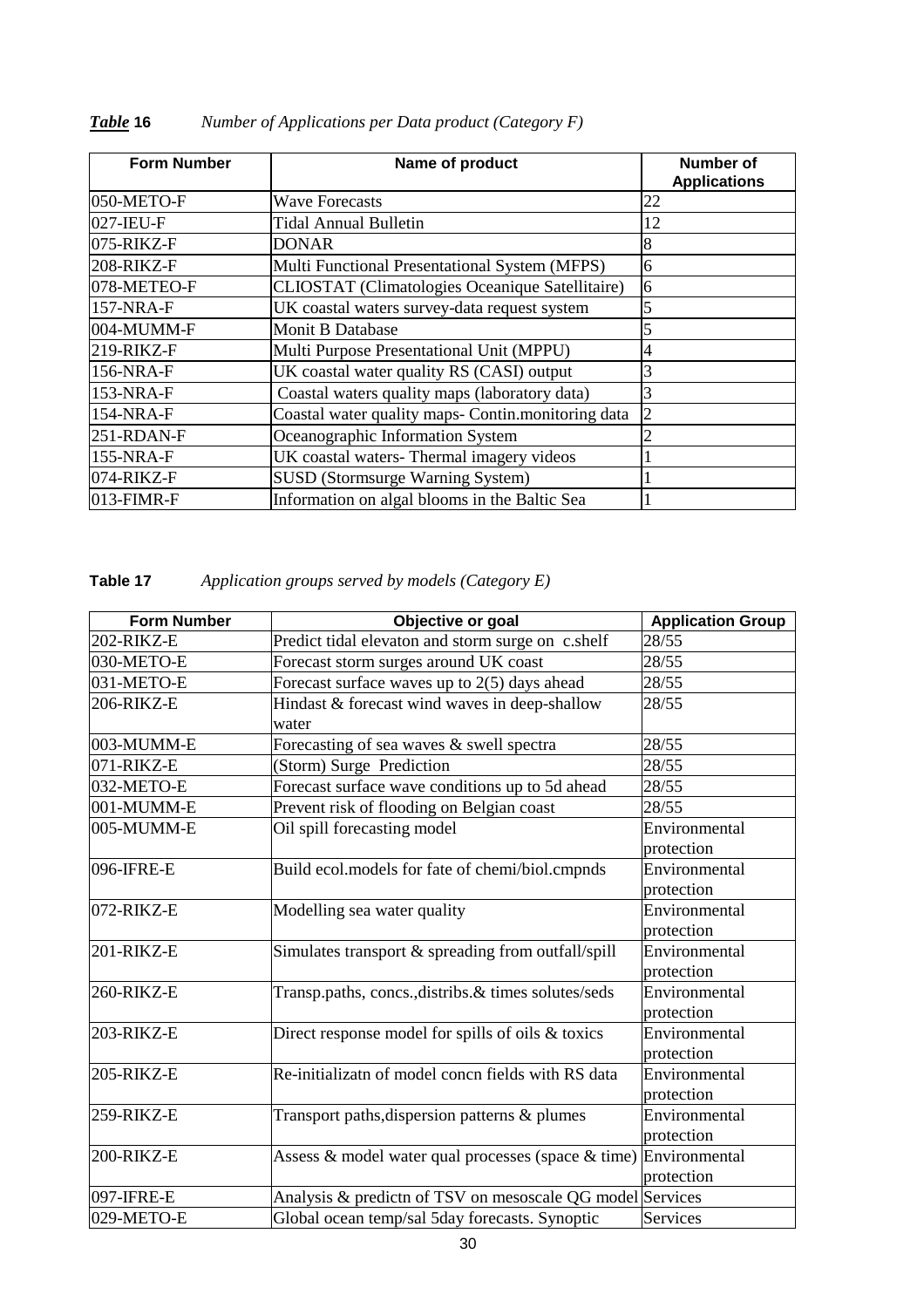| <b>Form Number</b> | Objective or goal                                      | <b>Application Group</b> |
|--------------------|--------------------------------------------------------|--------------------------|
| 198-RIKZ-E         | Integrated simul. flows, transports, waves, quality, e | Services                 |
| 119-CNR-E          | Seasonal/interannual predictns of currents/tracer      | Services                 |
| 199-RIKZ-E         | Predicts nonsteady large scale 3D flows                | Services                 |
| $207$ -RIKZ-E      | App.trained system in/outut to geophys.data&trends     | Services                 |
| $216$ -RIKZ-E      | Operational avail.wind, wave & current data            | Services                 |
| 197-RIKZ-E         | Integr simul.& modelling flows, sed.transp., waves     | Services                 |
| 196-RIKZ-E         | Prediction of 0.03-0.1Hz wave energy for shipping      | Transport                |
| $204$ -RIKZ-E      | Actual depth offshore from online depth reduction      | Transport                |
| 195-RIKZ-E         | Navigational safety & harbour permission               | Transport                |

# **Table 17a** *Number of models (Category E) in each Application Group*

| <b>Application Group</b>   | <b>Number of Models</b> |
|----------------------------|-------------------------|
| Environmental protection   |                         |
| Services                   | 8                       |
| 28/55                      | 8                       |
| Transport                  | 3                       |
| <b>Energy production</b>   |                         |
| Mineral extraction         |                         |
| Food from the sea          |                         |
| Defence                    |                         |
| Building, construction     |                         |
| <b>Equipment</b> sales     |                         |
| Basic & strategic research |                         |
| Tourism & recreation       |                         |
| Hinterland                 |                         |
| Algae                      |                         |

| <b>Application Group</b>   | No of Information<br><b>Products</b> | <b>No of Models</b> | Total of IP+Models /<br><b>Application</b> |
|----------------------------|--------------------------------------|---------------------|--------------------------------------------|
| Services                   |                                      | 5                   | 12                                         |
| Environmental protection   | 9                                    | 3                   | 12                                         |
| Transport                  | 6                                    |                     |                                            |
| Engineering                | 5                                    | $\overline{2}$      |                                            |
| Basic & Strategic research | 5                                    |                     |                                            |
| Food from the sea          | 4                                    |                     |                                            |
| Hinterland                 | 3                                    | 0                   | 3                                          |
| Energy production          | 3                                    |                     | 3                                          |
| Defence                    | 3                                    | 0                   | 3                                          |
| Tourism & recreation       | 0                                    |                     | 0                                          |
| Mineral extraction         | 0                                    |                     | Λ                                          |
| Equipment sales            | 0                                    |                     |                                            |
| Algae                      | 0                                    | 0                   | 0                                          |
| Total number of            | 45                                   | 11                  | 56                                         |
| Applications               |                                      |                     |                                            |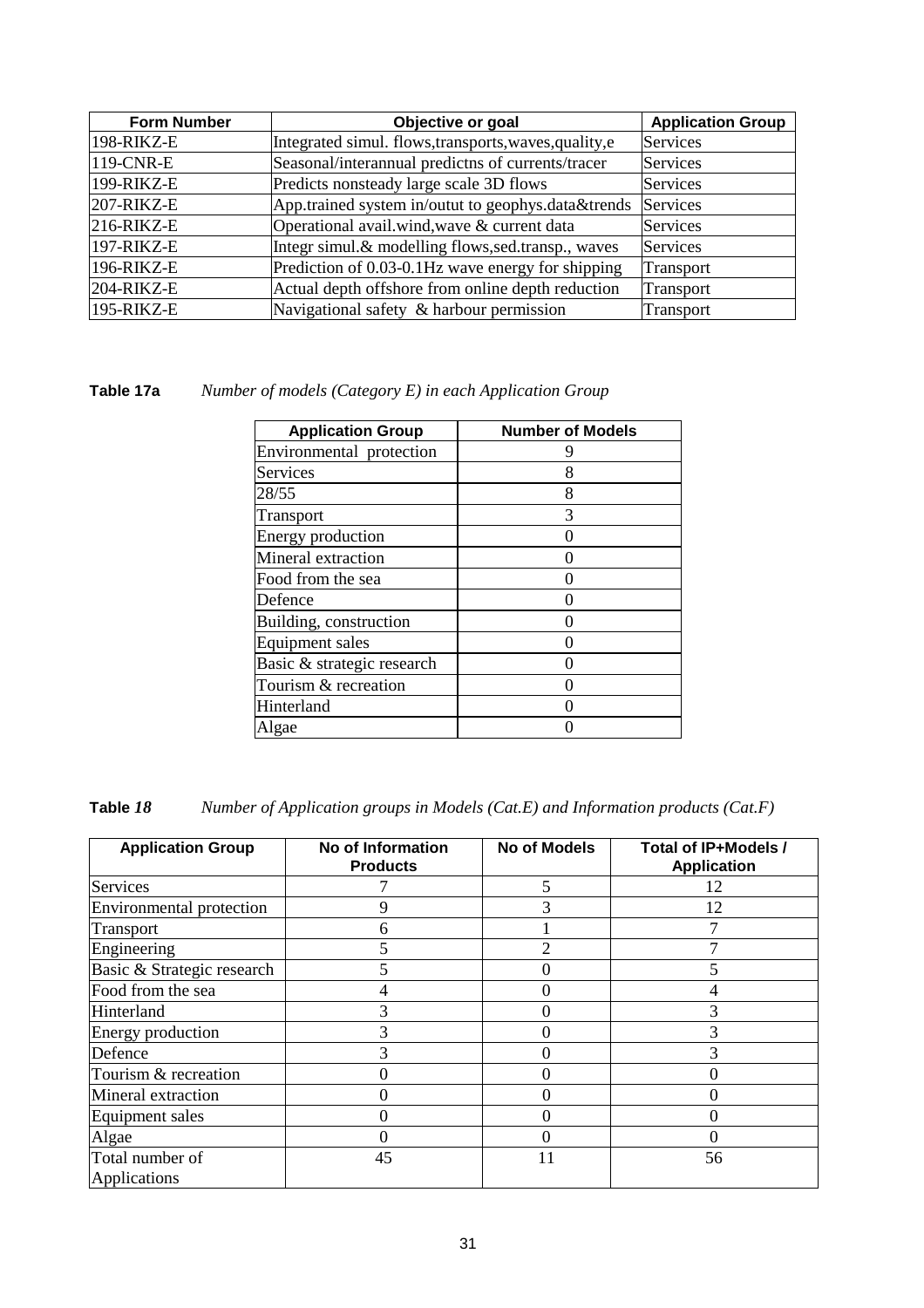| Table 19 | List of acronyms and full names of EuroGOOS Member agencies providing information in |
|----------|--------------------------------------------------------------------------------------|
|          | <i>this survey</i>                                                                   |

| Code         | <b>Organisation Name</b>                                  | Country         |
|--------------|-----------------------------------------------------------|-----------------|
| <b>BSH</b>   | Bundesamt fur Seeschiffahrt und Hydrographie              | Germany         |
| <b>CNR</b>   | Consiglio Nazionale Delle Ricerche                        | Italy           |
| <b>FIMR</b>  | Finnish Institute of Marine Research (FIMR)               | Finland         |
| <b>IBSR</b>  | Institute for Baltic Sea Research                         | Germany         |
| <b>ICM</b>   | Instituto de Ciencias del Mar                             | Spain           |
| <b>IEO</b>   | Instituto Espanol de Oceanografia                         | Spain           |
| <b>IFRE</b>  | <b>IFREMER</b>                                            | France          |
| <b>IMI</b>   | Irish Marine Institute                                    | Ireland         |
| <b>METEO</b> | Meteomer                                                  | France          |
| <b>METO</b>  | The Meteorological Office                                 | <b>UK</b>       |
| <b>MUMM</b>  | Management Unit of the North Sea Mathematical Model       | Belgium         |
|              | (MUMM)                                                    |                 |
| <b>NRA</b>   | Environment Agency (formerly National Rivers Authority)   | <b>UK</b>       |
| <b>RDANH</b> | Royal Danish Administration of Navigation and Hydrography | Denmark         |
| <b>RIKZ</b>  | Directoraat-Generaal Rijkswaterstaat                      | The Netherlands |
| <b>SOC</b>   | Southampton Oceanography Centre                           | <b>UK</b>       |
| <b>STNMT</b> | Service Technique de la Navigation Maritime<br>des<br>et  | France          |
|              | Transmissions de l'Equipement                             |                 |

The list of acronyms is shown in Table 19.

#### **Table** *20 Analysis of devices, generic devices, and commercial trade names*

In this section we present data listing instruments, devices, platforms, telecommunication systems, computer models, etc., described either as generic types, or with specific commercial names or brand names. We will first discuss the frequency of citation of each type of device in generic terms, and then list the data by user agency, so that people who require information can contact agencies that have already used this system.

Table 20 is presented in six sections, A-F, each sub-table relating to a category within the EuroGOOS Technology Survey (see Table 1)

| Device type                                          | No. of responses |
|------------------------------------------------------|------------------|
| Category A - Measuring devices, sensors, instruments | $N = 126$        |
| Current meter                                        | 16               |
| ~TD                                                  | 15               |
| Level gauge                                          |                  |
| Wave buoy                                            | 9                |
| Echosounder                                          | 8                |
| Fluorimeter                                          | ¬                |
| Nutrient analysis                                    |                  |
| Remote Sensing-Aerial                                |                  |
| Thermometer                                          |                  |
| Meteorological                                       | 3                |
| Acoustic                                             | ◠                |

**Table 20a** *Ranked list of frequency of citation of different instrument types by generic category*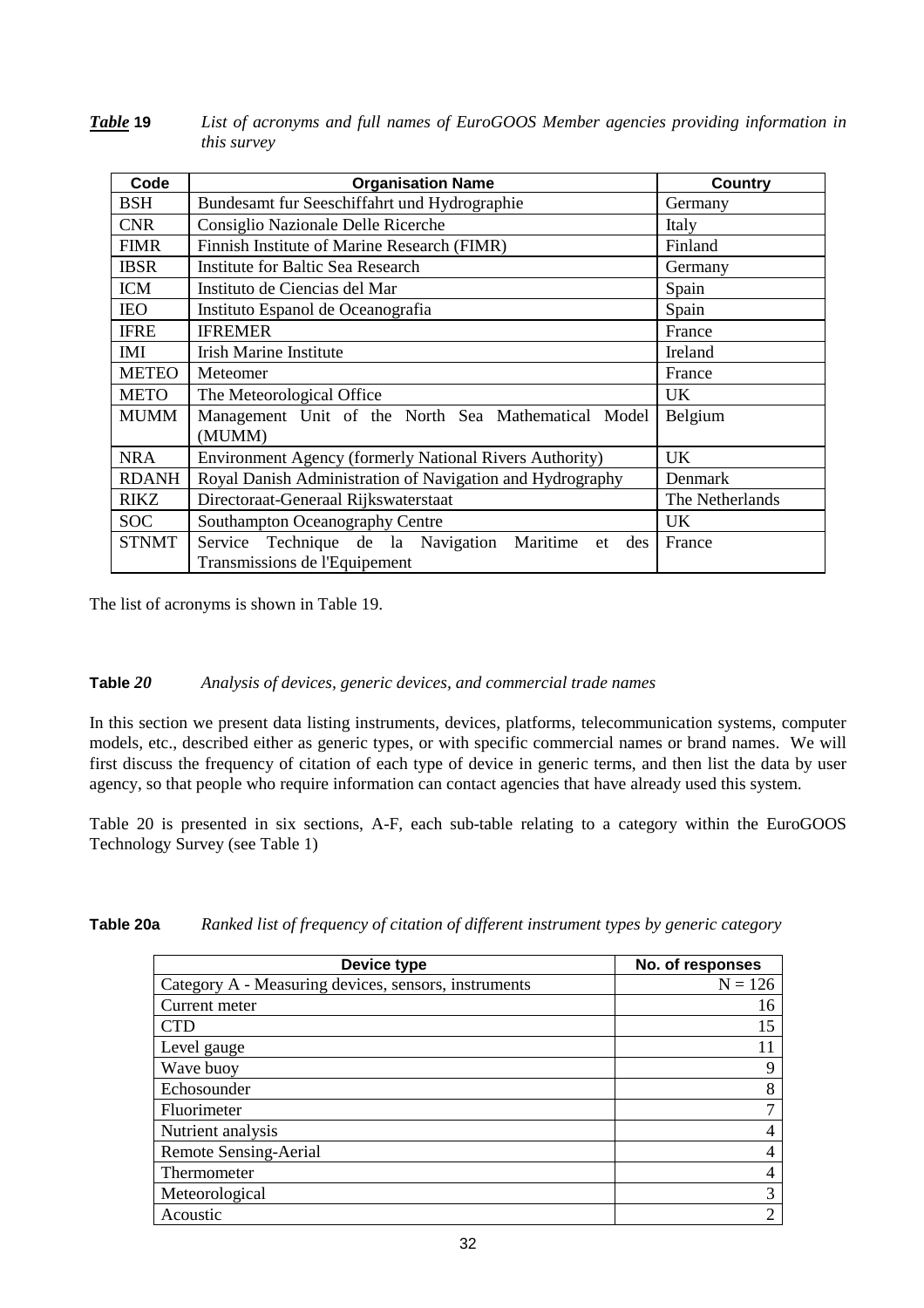| Device type                     | No. of responses |
|---------------------------------|------------------|
| Gravitymeter                    | 2                |
| Logger                          | $\overline{2}$   |
| Particle counter                | $\overline{2}$   |
| Radiation                       | $\overline{2}$   |
| Sonar                           | $\overline{2}$   |
| Transmission                    | $\overline{2}$   |
| Wave analysis, Radar            | $\overline{2}$   |
| Bathythermograph                | $\mathbf{1}$     |
| Biosensor                       | $\mathbf{1}$     |
| Corer                           | $\mathbf{1}$     |
| CTD, Fluorimeter, Turbidity     | $\mathbf{1}$     |
| CTD, Turbidity                  | 1                |
| Current gauge                   | $\mathbf{1}$     |
| <b>DO</b>                       | 1                |
| DO, pH                          | 1                |
| Fluorimeter, Biomass            | $\mathbf{1}$     |
| Heave sensor                    | 1                |
| Level gauge, Wave analysis      | 1                |
| Levels, Altimeter               | 1                |
| Light meter                     | 1                |
| Magnetometer                    | 1                |
| Meteorological, Wind direction  | 1                |
| Meteorological, Wind speed      | 1                |
| Particle analysis               | $\mathbf{1}$     |
| Particle mass                   | $\mathbf{1}$     |
| Particle transport              | $\mathbf{1}$     |
| <b>Remote Sensing-Satellite</b> | $\mathbf{1}$     |
| Seismic                         | 1                |
| Sonar (SS)                      | 1                |
| Surface drifting buoy           | $\mathbf{1}$     |
| Thermometer, Pressure           | 1                |
| Transmission, Turbidity         | 1                |
| WQ buoy                         | $\mathbf{1}$     |
| WQ, Meteorological buoy         | $\mathbf{1}$     |

Table 20a shows that the most frequently used instruments are current meters, CTDs, water level gauges, wave measuring buoys, echo sounders, and fluorimeters. It should be noted that when an agency reports that an instrument is being used in operational mode, it is not stated whether the agency is using one instrument, or 20 or 30. Thus the number of citations does not strictly indicate the proportion of instruments being used in operational mode. Nevertheless, the frequency of citation is strongly indicative of the types of instruments in most common use. Nutrient analysis rates high in the table.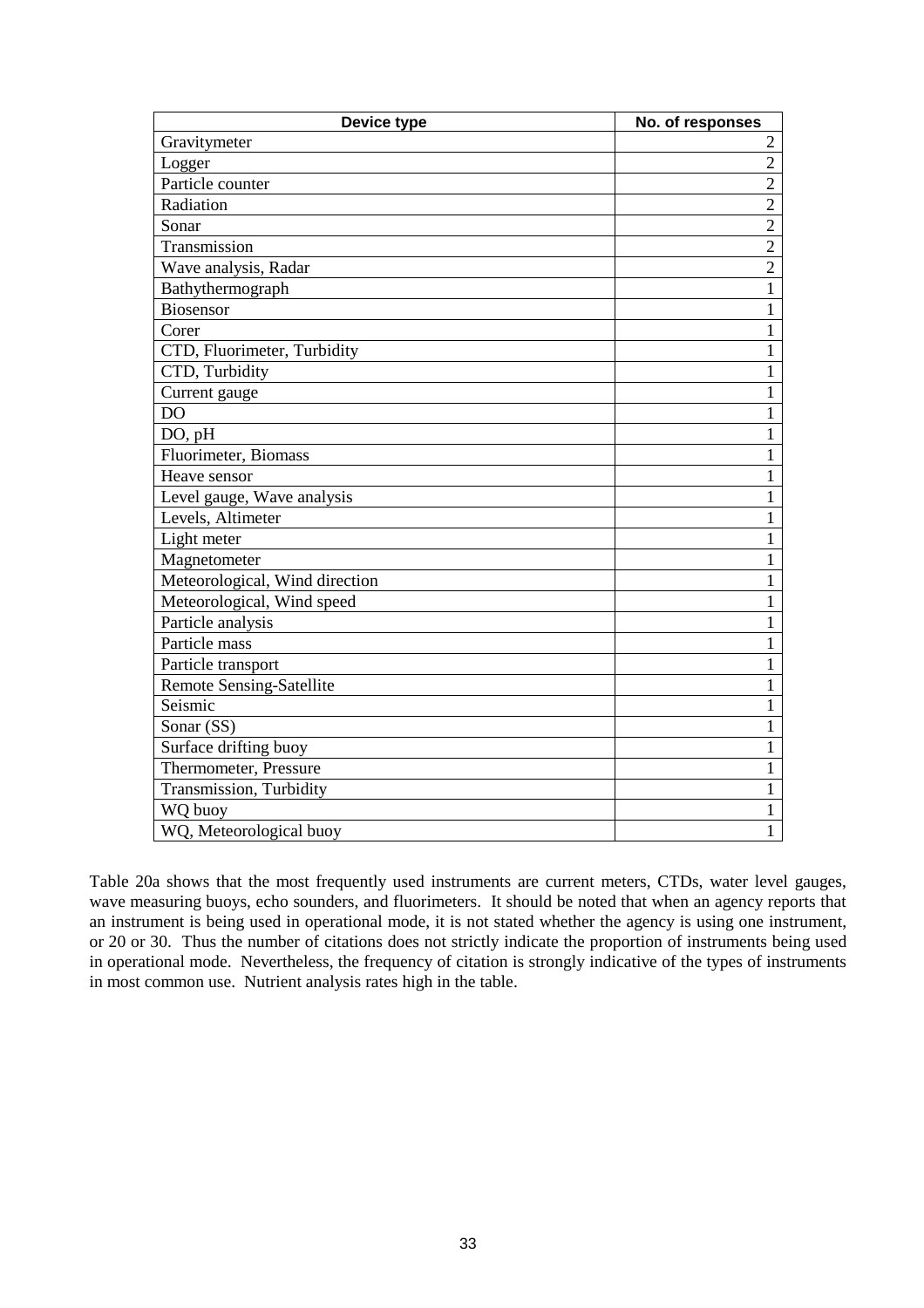#### **Table 20b**

| Device type                                | No. of responses |
|--------------------------------------------|------------------|
| Category B - Platforms and carriers        | $N = 42$         |
| Surface moored buoy                        |                  |
| Ocean going ship                           |                  |
| Fixed platform                             | 5                |
| Coastal vessel                             | 3                |
| Towed undulating vehicle                   | 3                |
| Aircraft                                   | $\overline{2}$   |
| Shore based mounting                       | $\overline{2}$   |
| Sub surface drifting buoy                  | $\overline{2}$   |
| Sub surface moored buoy                    | $\overline{2}$   |
| Surface drifting buoy                      | $\overline{2}$   |
| Fixed platform, Sea bed mounting           |                  |
| Sub surface drifting buoy                  |                  |
| Surface moored buoy, Surface drifting buoy |                  |

Table 20b indicates that the most commonly used operational platform is the moored buoy, and hence, probably, that most sensors are installed on moored buoys. All the expected platforms are regularly used. No response refers to satellite remote sensed systems, but these are obviously being used by some establishments in operational mode. No experiments are reported as being conducted with Autonomous Untethered Vehicles with a view to operational use.

#### **Table 20c**

| Device type                  | No. of responses |
|------------------------------|------------------|
| Category C - Support systems | $N = 23$         |
| <b>GPS</b>                   |                  |
| Diesel generator             |                  |
| Acoustic release             | 3                |
| Mooring system               | 3                |
| Safety device                | ◠                |
| Calibration system           |                  |
| Communications system        |                  |
| Equipment housing            |                  |
| Navigation, Logger           |                  |
| Pinger                       |                  |
| Platform?                    |                  |

Table 20c confirms the importance of GPS as a cheap and reliable form of position fixing. The other data forms will provide information on technical support systems. The number of responses describing diesel generators is interesting, given the alternative options for power supply, and the low power requirements of modern instruments.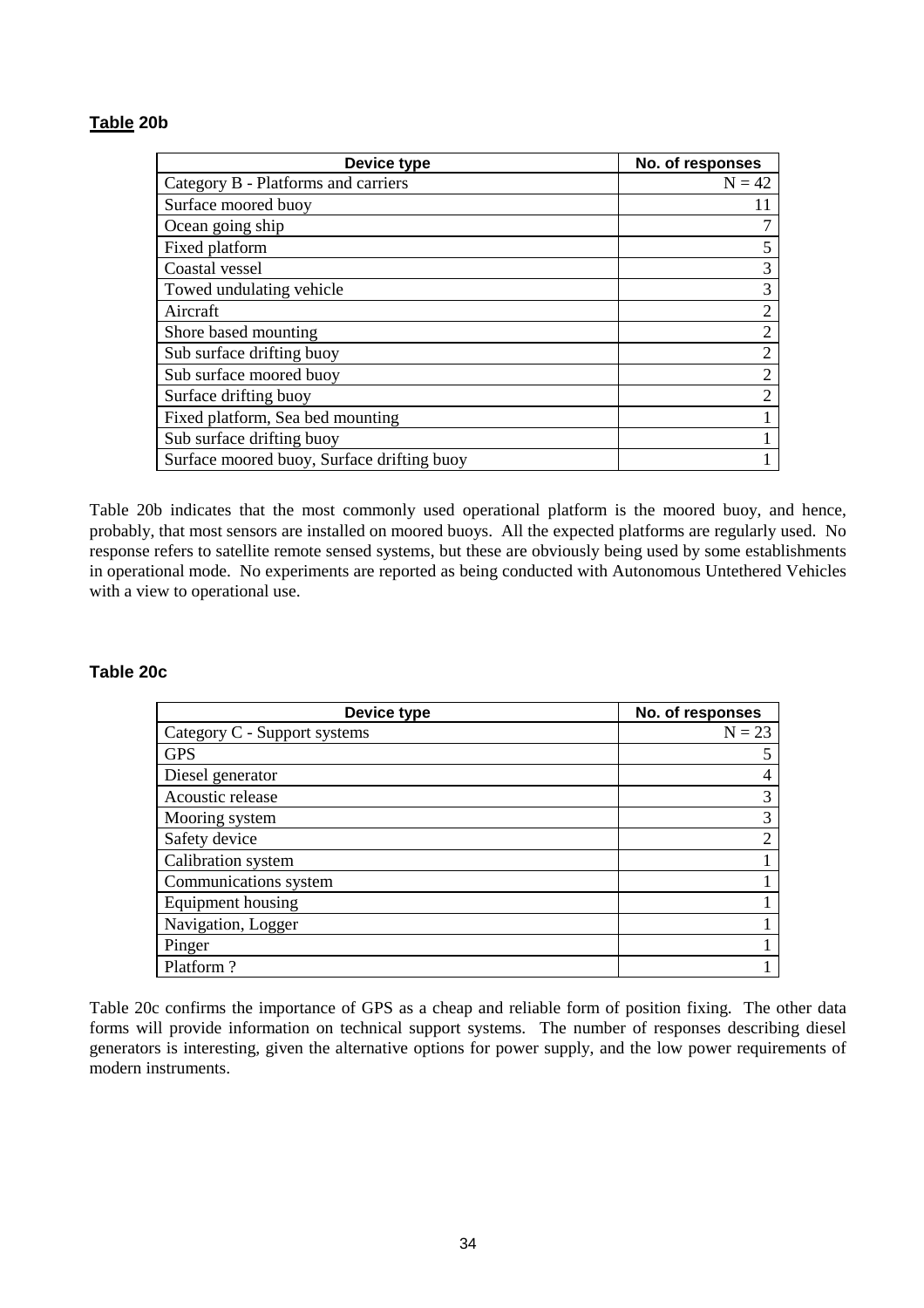#### Table 20d

| Device type                                             | No. of responses |
|---------------------------------------------------------|------------------|
| Category D - Telematics, data communications, archiving | $N = 22$         |
| Data Assembly                                           | 5                |
| Archive                                                 | 4                |
| Telecom                                                 | 3                |
| Analysis, Archive, Handling, QC                         |                  |
| Archive, Handling                                       |                  |
| Data Assembly, Analysis, Archive, Handling, QC          |                  |
| Message switch                                          |                  |
| Modelling                                               |                  |
| Telecom, Analysis, QC                                   |                  |
| Telecom, Assembly, Analysis, Security, Handling, QC     |                  |
| Telecom, Assembly, Analysis, Archive, QC                |                  |
| Telecom, Assembly, Analysis, Archive, QC, Modelling     |                  |
| Telecom, Assembly, Archive, Handling, QC                |                  |

The useful information in this Category, Table 20d, is contained in the forms themselves. Very little can be deduced from the numbers of replies.

#### **Table 20e**

| Device type                                               | No. of responses |
|-----------------------------------------------------------|------------------|
| Category E - Operational numerical forecasting, modelling | $N = 28$         |
| 3D flows, Estuaries, Shelf Seas                           |                  |
| Dutch Coast, Transport paths, Distributions               |                  |
| English Channel, Ecological models                        |                  |
| European Shelf, Storm surge prediction                    | 1                |
| European Shelf, Transport, Plumes                         | 1                |
| European wave model                                       |                  |
| Generic, Rivers, Est. Flows, Waves, Quality, Transports   |                  |
| Generic, Transport, Flows                                 |                  |
| Global salinity, temperature                              |                  |
| Global wave model                                         | 1                |
| Mediterranean, Current predictions                        |                  |
| Nth East Atlantic, TSV                                    |                  |
| Nth Sea & Global waves, forecast, hindcasts               |                  |
| Nth Sea data & trends                                     |                  |
| Nth Sea waves, swell data                                 |                  |
| Nth Sea wind, wave, current data                          | 1                |
| Nth Sea, Flood risk                                       | 1                |
| Nth Sea, Irish Sea Storm surge, elevation                 |                  |
| Nth Sea, Irish Sea levels & depths                        |                  |
| Nth Sea, Irish Sea, WQ processes                          |                  |
| Nth Sea, Wadden Sea, WQ                                   |                  |
| Southern Nth Sea, Wave energy                             |                  |
| Southern Nth Sea, Navigational safety                     | 1                |
| Southern Nth Sea, RS data                                 | 1                |
| Spills model, Nth Sea                                     |                  |
| Spills model, Oil, Toxics                                 | 1                |
| Spills, Discharges, Estuaries, Shelf Seas                 | 1                |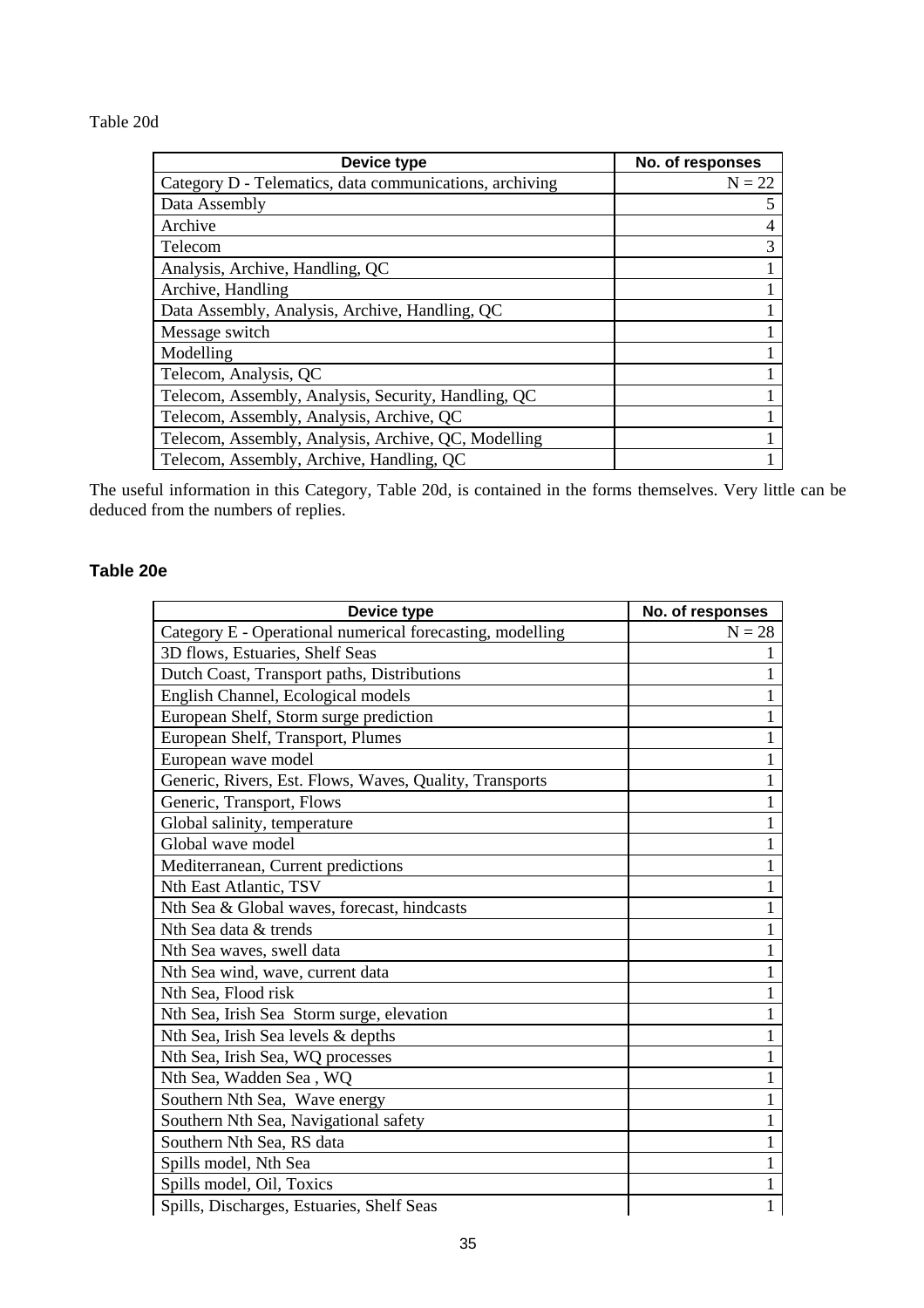| mode.<br>  UK Storm surge |  |
|---------------------------|--|

Table 20e lists the responses describing operational numerical models. Since no two models are identical, every reply is singular. The models are listed in alphabetical order. From Table 7 we know that no Arctic or sea ice models are included, and there are no data from Norway or Sweden (Table 5). The range of geographical scales is impressive, and we know that in addition there are operational wind-wave models around the coast of Spain. There is a concentration of data for the North Sea. Given the range of variables listed in Tables 10, 11 and 12, there is a great deal of useful information contained on these data forms. The development of operational modelling and forecasting is an extremely active sector, and we can expect a continuous increase in the range of variables processed, which in turn will place an increased demand on observations and instrumentation.

#### **Table 20f**

| Device type                                        | No. of responses |
|----------------------------------------------------|------------------|
| Category F - Information products and distribution | $N = 19$         |
| Data product                                       |                  |
| Presentation                                       |                  |
| Data product, Distribution                         |                  |
| Data product, Presentation                         |                  |
| Data product, Service                              |                  |
| Data product, Service, Distribution                |                  |
| Data product, Service, Data service                |                  |
| Data product, Text, Service                        |                  |
| Data product, Text, Service, Distribution          |                  |
| Distribution                                       |                  |
| Service                                            |                  |
| Service, Distribution                              |                  |

Table 20f shows the generic listing of data products. Most of the descriptive information is on the response forms, and the variables processed are listed in Table 9.

#### **Table 21**

Table 21 below shows the acronym for the contact agency using different types of instruments, and the frequency with which that type of device is reported. It also indicates where a single agency is using a multiplicity of instruments of the same generic type, possibly the same commercial brand. The range of instruments or platforms or models reported by a single agency gives an indication of the profile of interest of that agency.

| Table 21a | Generic instruments and other devices listed by frequency and category, and by agency using |
|-----------|---------------------------------------------------------------------------------------------|
|           | the device. See table 19 for agency acronyms                                                |

| Category | <b>Agency Acronym</b> | Device type                 | <b>Number of</b><br>devices |
|----------|-----------------------|-----------------------------|-----------------------------|
| $\Delta$ | <b>BSH</b>            | Logger                      |                             |
| A        | <b>BSH</b>            | Thermometer                 |                             |
| A        | <b>BSH</b>            |                             |                             |
| A        | <b>BSH</b>            | CTD, Fluorimeter, Turbidity |                             |
| A        | <b>BSH</b>            | Current meter               |                             |
| A        | BSH                   | DO                          |                             |
| A        | BSH                   | Radiation                   |                             |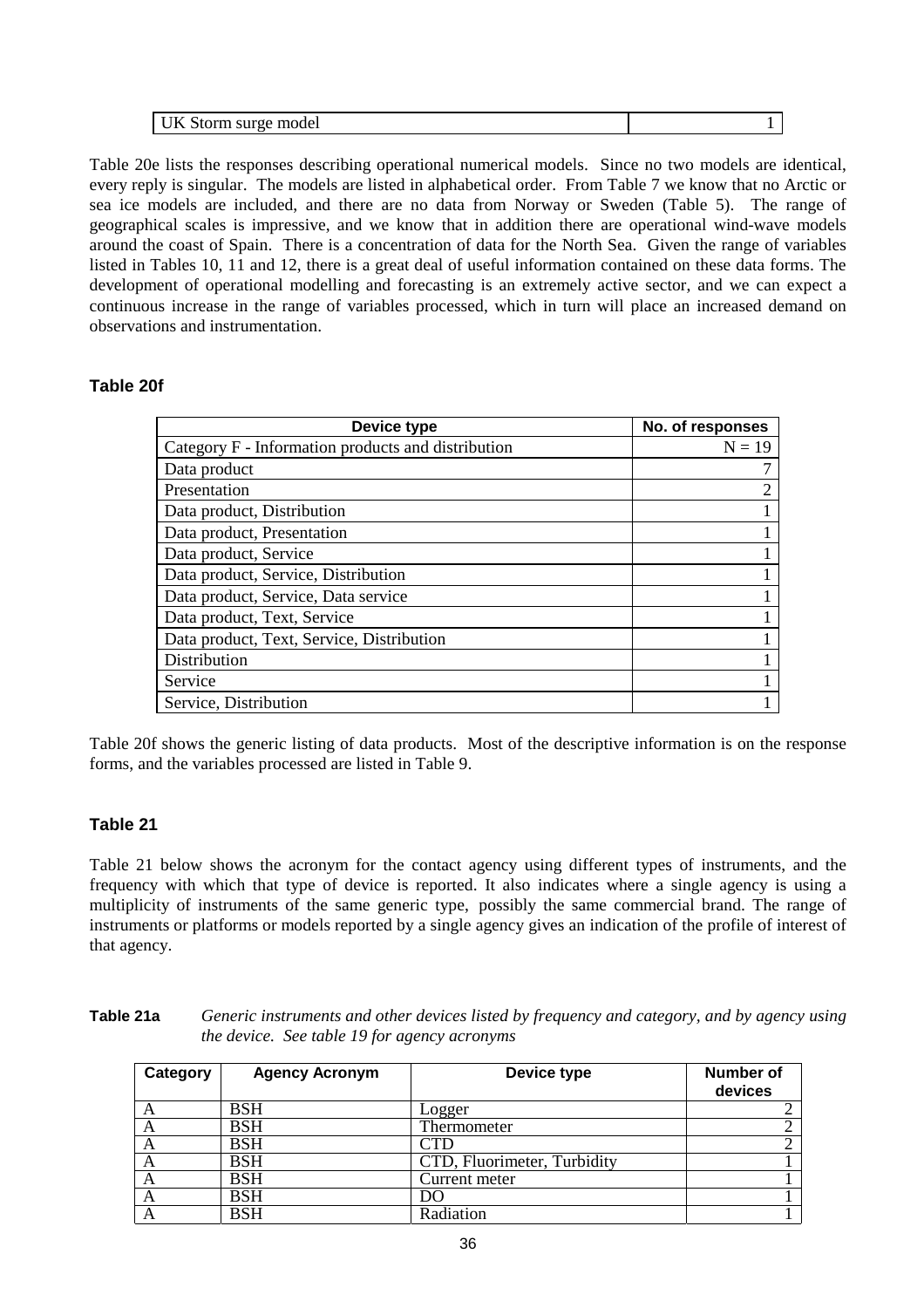| Category                | <b>Agency Acronym</b> | Device type                    | <b>Number of</b><br>devices |
|-------------------------|-----------------------|--------------------------------|-----------------------------|
| A                       | <b>FIMR</b>           | <b>CTD</b>                     | $\overline{2}$              |
| A                       | <b>FIMR</b>           | Current meter                  | 1                           |
| $\overline{A}$          | <b>FIMR</b>           | Fluorimeter, Biomass           |                             |
| $\overline{\rm A}$      | <b>FIMR</b>           | Level gauge                    |                             |
| $\overline{\mathbf{A}}$ | <b>ICM</b>            | Echosounder                    | $\overline{5}$              |
| $\overline{\mathbf{A}}$ | <b>ICM</b>            | <b>CTD</b>                     | $\overline{4}$              |
| A                       | <b>ICM</b>            | Fluorimeter                    | $\overline{3}$              |
| $\overline{\bm{A}}$     | <b>ICM</b>            | Gravitymeter                   | $\overline{2}$              |
| $\overline{\rm A}$      | <b>ICM</b>            | Bathythermograph               |                             |
| $\overline{\mathbf{A}}$ | <b>ICM</b>            | Magnetometer                   |                             |
| A                       | <b>ICM</b>            | Nutrient analysis              | 1                           |
| $\overline{\rm A}$      | <b>ICM</b>            | Particle counter               |                             |
| $\overline{A}$          | <b>ICM</b>            | Radiation                      | 1                           |
| $\overline{A}$          | <b>ICM</b>            | Seismic                        |                             |
| A                       | <b>ICM</b>            | Titroprocesator                |                             |
| $\overline{\rm A}$      | <b>ICM</b>            | Current meter                  | 1                           |
| $\overline{\rm A}$      | <b>IEO</b>            | <b>CTD</b>                     | 2                           |
| $\overline{A}$          | <b>IEO</b>            | Current gauge                  | 1                           |
| A                       | <b>IEO</b>            | Current meter                  | 1                           |
| $\overline{A}$          | <b>IEO</b>            | Level gauge                    |                             |
| $\overline{A}$          | <b>IFRE</b>           | Acoustic                       |                             |
| $\overline{A}$          | <b>IFRE</b>           | <b>Biosensor</b>               |                             |
| Α                       | <b>IFRE</b>           | Current meter                  |                             |
| $\overline{A}$          | <b>IFRE</b>           | Level gauge                    |                             |
| $\overline{\rm A}$      | <b>IFRE</b>           | Particle counter               |                             |
| $\overline{\mathbf{A}}$ | <b>IFRE</b>           | Thermometer, Pressure          |                             |
| $\overline{\mathbf{A}}$ | <b>IFRE</b>           | Wave buoy                      |                             |
| $\overline{A}$          | <b>IFRE</b>           | WQ buoy                        |                             |
| $\overline{\bm{A}}$     | <b>IMI</b>            | Current meter                  |                             |
| $\overline{A}$          | <b>METEO</b>          | Wave buoy                      |                             |
| A                       | <b>METO</b>           | Meteorological                 | $\overline{2}$              |
| A                       | <b>METO</b>           | Thermometer                    | 1                           |
| $\overline{\mathbf{A}}$ | <b>METO</b>           | Surface drifting buoy          |                             |
| $\overline{\mathsf{A}}$ | <b>METO</b>           | Meteorological, Wind speed     |                             |
| A                       | <b>METO</b>           | Heave sensor                   |                             |
| A                       | <b>METO</b>           | Meteorological, Wind direction | 1                           |
| $\overline{A}$          | <b>MUMM</b>           | <b>Remote Sensing-Aerial</b>   |                             |
| $\overline{A}$          | <b>NRA</b>            | Current meter                  | $\overline{2}$              |
| A                       | <b>NRA</b>            | Fluorimeter                    | $\overline{2}$              |
| $\mathbf{A}$            | <b>NRA</b>            | Remote sensing-Aerial          | 1                           |
| $\overline{A}$          | <b>NRA</b>            | WQ, Meteorological buoy        | 1                           |
| $\overline{A}$          | <b>NRA</b>            | Nutrient analysis              | 1                           |
| $\overline{A}$          | <b>NRA</b>            | DO, pH                         | 1                           |
| $\overline{A}$          | <b>NRA</b>            | <b>CTD</b>                     | 1                           |
| $\overline{A}$          | <b>NRA</b>            | Transmission                   | $\mathbf{1}$                |
| $\overline{A}$          | <b>RDANH</b>          | Current meter                  |                             |
| $\overline{A}$          | <b>RDANH</b>          | <b>CTD</b>                     | $rac{3}{2}$                 |
| $\overline{A}$          | <b>RDANH</b>          | Level gauge                    | $\overline{2}$              |
| $\overline{A}$          | <b>RDANH</b>          | Sonar                          | $\overline{1}$              |
| $\overline{A}$          | <b>RIKZ</b>           | <b>Current Meter</b>           | $\overline{6}$              |
| $\overline{A}$          | <b>RIKZ</b>           | Wave buoy                      | $\overline{6}$              |
| $\overline{A}$          | <b>RIKZ</b>           | Level gauge                    | $\overline{6}$              |
| $\overline{A}$          | <b>RIKZ</b>           | Echosounder                    |                             |
| $\overline{A}$          | <b>RIKZ</b>           | Remote sensing-Aerial          | $\frac{3}{2}$               |
| $\overline{A}$          | <b>RIKZ</b>           | Fluorimeter                    |                             |
| $\overline{A}$          | <b>RIKZ</b>           | <b>CTD</b>                     | $\frac{2}{2}$               |
| A                       | <b>RIKZ</b>           | Wave analysis, Radar           | $\overline{2}$              |
| $\overline{A}$          | <b>RIKZ</b>           | Particle transport             | $\mathbf{1}$                |
| $\overline{A}$          | <b>RIKZ</b>           | Transmission                   | $\overline{1}$              |
| $\overline{A}$          | <b>RIKZ</b>           | Thermometer                    | $\overline{1}$              |
| $\overline{A}$          | <b>RIKZ</b>           | Sonar $(SS)$                   | $\mathbf{1}$                |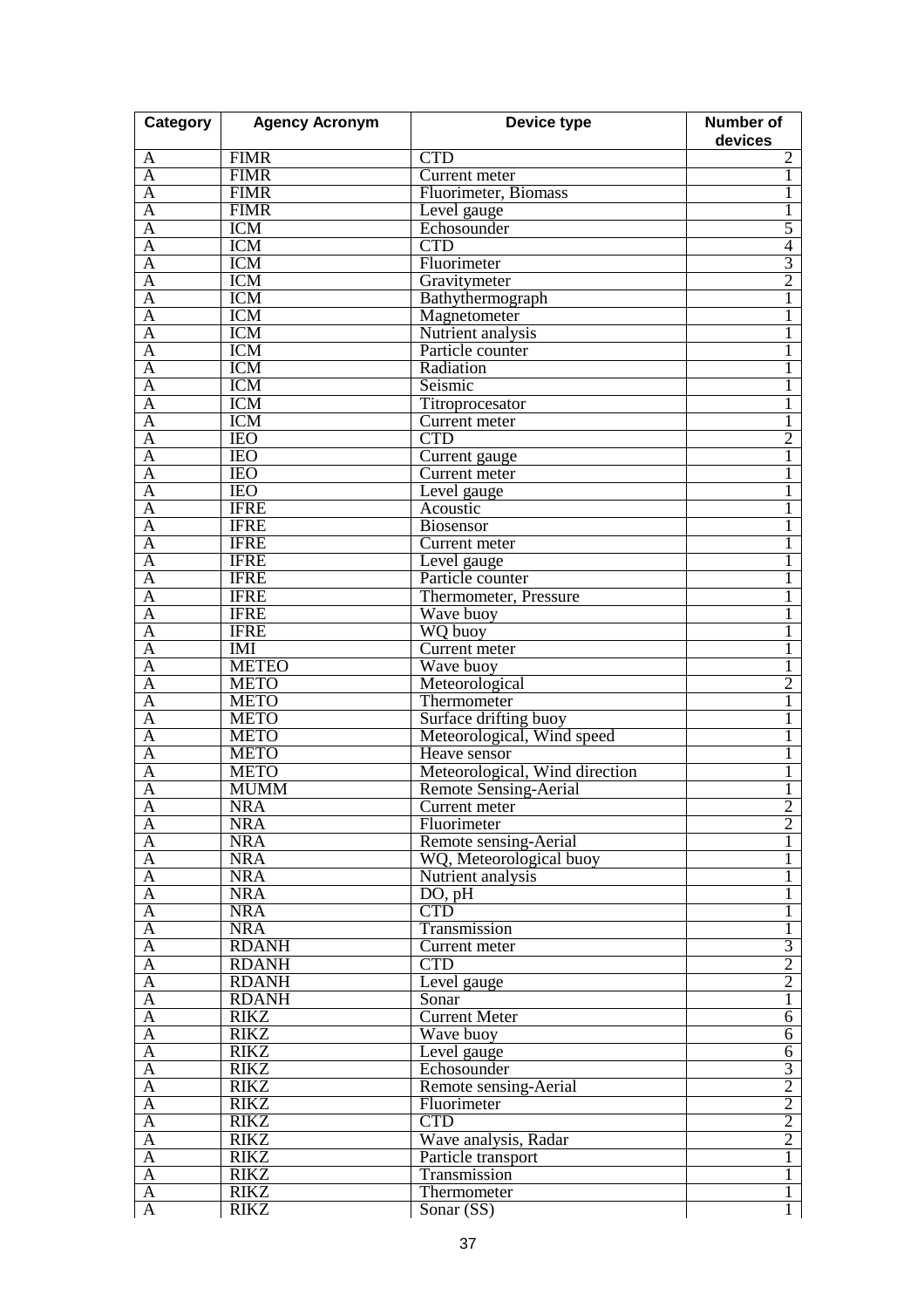| Category       | <b>Agency Acronym</b> | Device type                | Number of<br>devices |
|----------------|-----------------------|----------------------------|----------------------|
| A              | <b>RIKZ</b>           | Remote Sensing-Satellite   |                      |
|                |                       |                            |                      |
| A              | <b>RIKZ</b>           | Transmission, Turbidity    |                      |
| $\mathbf{A}$   | <b>RIKZ</b>           | Particle analysis          |                      |
| $\overline{A}$ | <b>RIKZ</b>           | Sonar                      |                      |
| $\mathbf{A}$   | <b>RIKZ</b>           | Nutrient analysis          |                      |
| $\overline{A}$ | <b>RIKZ</b>           | Meteorological             |                      |
| A              | <b>RIKZ</b>           | Light meter                |                      |
| A              | <b>RIKZ</b>           | Levels, Altimeter          |                      |
| A              | <b>RIKZ</b>           | Level gauge, Wave analysis |                      |
| $\mathbf{A}$   | <b>RIKZ</b>           | CTD, Turbidity             |                      |
| A              | <b>RIKZ</b>           | Corer                      |                      |
| A              | <b>RIKZ</b>           | Acoustic                   |                      |
| A              | <b>RIKZ</b>           | Particle mass              |                      |
| A              | <b>SOC</b>            | Nutrient analysis          |                      |
| A              | <b>STNMT</b>          | Wave buoy                  |                      |

### **Table 21b**

| Category       | Acronym     | Device type                           | <b>Number of</b><br>devices |
|----------------|-------------|---------------------------------------|-----------------------------|
| B              | <b>BSH</b>  | Fixed platform                        | 2                           |
| $\overline{B}$ | <b>BSH</b>  | Surface moored buoy                   | $\overline{2}$              |
| $\overline{B}$ | <b>BSH</b>  | Towed undulating vehicle              | $\mathbf{1}$                |
| $\overline{B}$ | <b>BSH</b>  | Coastal vessel                        |                             |
| $\overline{B}$ | <b>FIMR</b> | Ocean going ship                      | 1                           |
| $\overline{B}$ | <b>IBSR</b> | Fixed platform, Sea bed mounting      | 1                           |
| $\overline{B}$ | <b>IBSR</b> | Surface moored buoy                   |                             |
| $\overline{B}$ | <b>ICM</b>  | Ocean going ship                      | $\overline{2}$              |
| $\overline{B}$ | <b>IEO</b>  | Sub surface drifting buoy             |                             |
| $\overline{B}$ | <b>IEO</b>  | Sub surface drifting buoy             | $\overline{1}$              |
| $\overline{B}$ | <b>IFRE</b> | Sub surface moored buoy               | $\overline{c}$              |
| $\overline{B}$ | <b>IFRE</b> | Surface moored buoy                   | $\overline{2}$              |
| B              | <b>IFRE</b> | Surface drifting buoy                 | $\overline{2}$              |
| $\overline{B}$ | <b>IFRE</b> | Fixed platform                        |                             |
| $\overline{B}$ | <b>IFRE</b> | Sub surface drifting buoy             | $\overline{1}$              |
| $\overline{B}$ | <b>IMI</b>  | Coastal vessel                        | $\overline{1}$              |
| $\overline{B}$ | <b>METO</b> | Surface moored buoy                   | $\overline{3}$              |
| $\overline{B}$ | <b>NRA</b>  | Aircraft                              | 1                           |
| $\overline{B}$ | <b>NRA</b>  | Coastal vessel                        | 1                           |
| $\overline{B}$ | <b>NRA</b>  | Surface moored buoy                   | 1                           |
| $\overline{B}$ | <b>NRA</b>  | Towed undulating vehicle              | $\overline{1}$              |
| $\overline{B}$ | <b>RIKZ</b> | Ocan going ship                       | $\overline{4}$              |
| $\overline{B}$ | <b>RIKZ</b> | Surface moored buoy                   | $\frac{2}{2}$               |
| $\overline{B}$ | <b>RIKZ</b> | Fixed platform                        |                             |
| $\overline{B}$ | <b>RIKZ</b> | Shore based mounting                  | $\overline{2}$              |
| $\overline{B}$ | <b>RIKZ</b> | Surface moored buoy, Surface drifting |                             |
|                |             | buoy                                  |                             |
| B              | <b>RIKZ</b> | Aircraft                              |                             |
| $\overline{B}$ | SOC         | Towed undulating vehicle              |                             |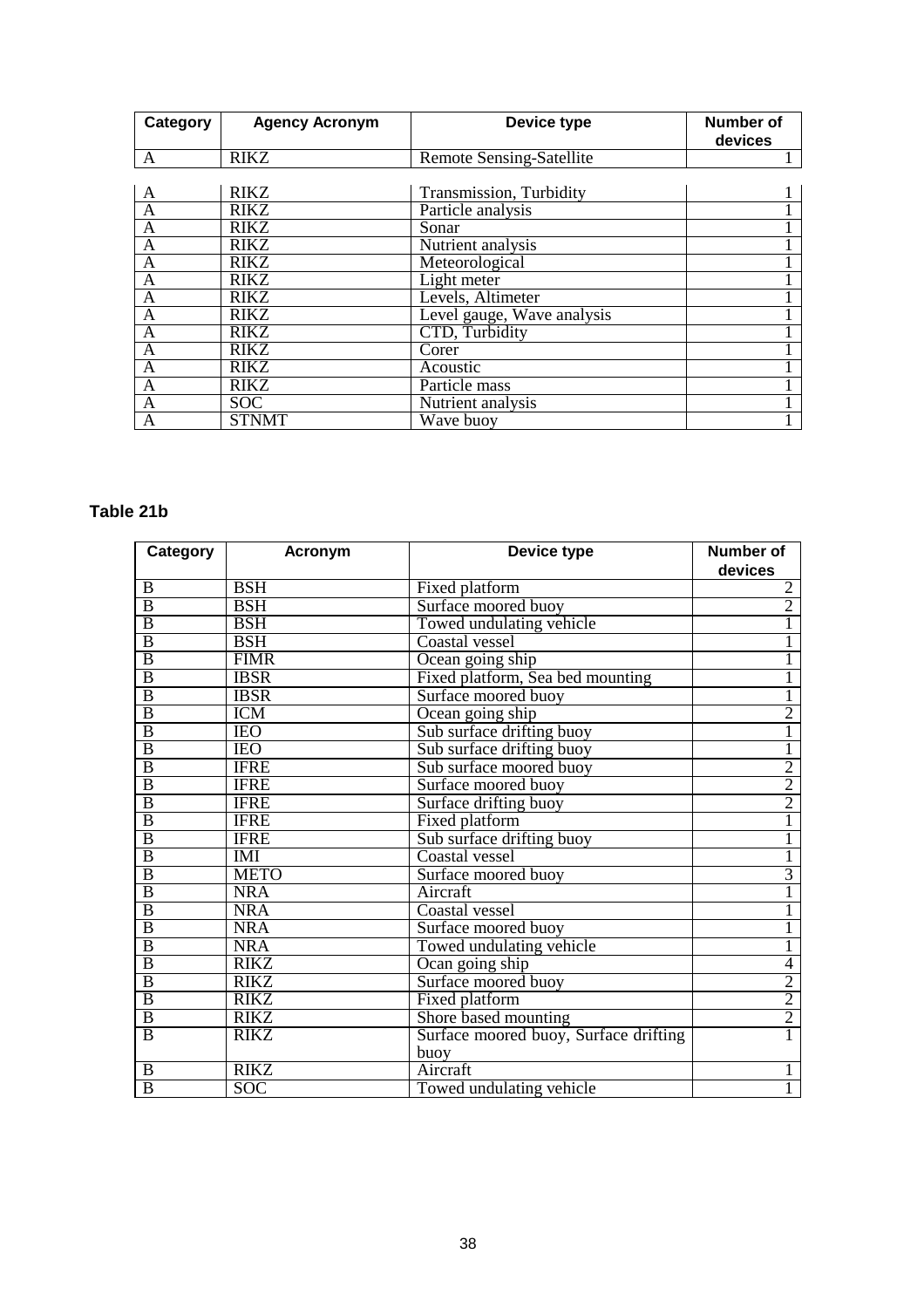# **Table 21c**

| Category              | Acronym     | Device type              | Number of<br>devices |
|-----------------------|-------------|--------------------------|----------------------|
| C                     | BSH         | Diesel generator         |                      |
| $\overline{\text{C}}$ | <b>BSH</b>  | <b>Equipment housing</b> |                      |
| $\overline{C}$        | <b>BSH</b>  | Mooring system           |                      |
| $\overline{C}$        | <b>ICM</b>  | <b>GPS</b>               | 2                    |
| $\overline{C}$        | <b>IEO</b>  | Acoustic release         |                      |
| $\overline{C}$        | <b>IEO</b>  | Pinger                   |                      |
| $\overline{C}$        | <b>IFRE</b> | Acoustic release         |                      |
| $\overline{C}$        | IMI         | Acoustic release         |                      |
|                       | METO        | Safety device            | $\overline{2}$       |
| $\overline{C}$        | <b>METO</b> | Mooring system           |                      |
| $\overline{C}$        | <b>METO</b> | Communications system    |                      |
|                       | <b>METO</b> | <b>GPS</b>               |                      |
| $\overline{C}$        | <b>NRA</b>  | <b>GPS</b>               | $\overline{2}$       |
| $\mathcal{C}$         | <b>NRA</b>  | Navigation, Logger       |                      |
|                       | <b>RIKZ</b> | Diesel generator         | $\overline{3}$       |
| $\overline{C}$        | <b>RIKZ</b> | Calibration system       |                      |
|                       | <b>RIKZ</b> | Mooring system           |                      |
|                       | <b>RIKZ</b> | Platform?                |                      |

## **Table 21d**

| Category       | Acronym     | Device type                                            | Number of<br>devices |
|----------------|-------------|--------------------------------------------------------|----------------------|
| D              | <b>IEO</b>  | Telecom                                                |                      |
| D              | <b>IRFE</b> | Data assembly                                          | $\overline{2}$       |
| $\overline{D}$ | <b>IFRE</b> | Archive                                                |                      |
| $\overline{D}$ | <b>METO</b> | <b>Telecom</b>                                         | $\overline{2}$       |
| $\overline{D}$ | <b>METO</b> | Data assembly                                          |                      |
| D              | <b>METO</b> | Message switch                                         |                      |
| D              | <b>MUMM</b> | Modelling                                              |                      |
| $\overline{D}$ | <b>NRA</b>  | Archive                                                | $\overline{3}$       |
| $\overline{D}$ | RIKZ        | Data assembly                                          | $\overline{2}$       |
| $\overline{D}$ | <b>RIKZ</b> | Telecom, Assembly, Analysis, Security,<br>Handling, QC |                      |
| D              | RIKZ        | Telecom, Assembly, Analysis, Archive, OC,<br>Modelling |                      |
| D              | <b>RIKZ</b> | Telecom, Assembly, Analysis, Archive, QC               |                      |
| D              | RIKZ        | assembly, Analysis, Archive,<br>Data<br>Handling, QC   |                      |
| D              | <b>RIKZ</b> | Archive, Handling                                      |                      |
| D              | RIKZ        | Analysis, Archive, Handling, QC                        |                      |
| D              | <b>RIKZ</b> | Telecom, Analysis, QC                                  |                      |
| D              | <b>RIKZ</b> | Telecom, Assembly, Archive, Handling, QC               |                      |

# **Table 21e**

| Category | Acronym     | Device type                        | <b>Number of</b><br>devices |
|----------|-------------|------------------------------------|-----------------------------|
| E        | CNR         | Mediterranean, Current predictions |                             |
| Е        | <b>IFRE</b> | English Channel, Ecological models |                             |
| E        | <b>IFRE</b> | North East Atlantic, TSV           |                             |
| E        | <b>METO</b> | UK Storm surge model               |                             |
| E        | <b>METO</b> | European wave model                |                             |
| E        | <b>METO</b> | Global salinity, temperature       |                             |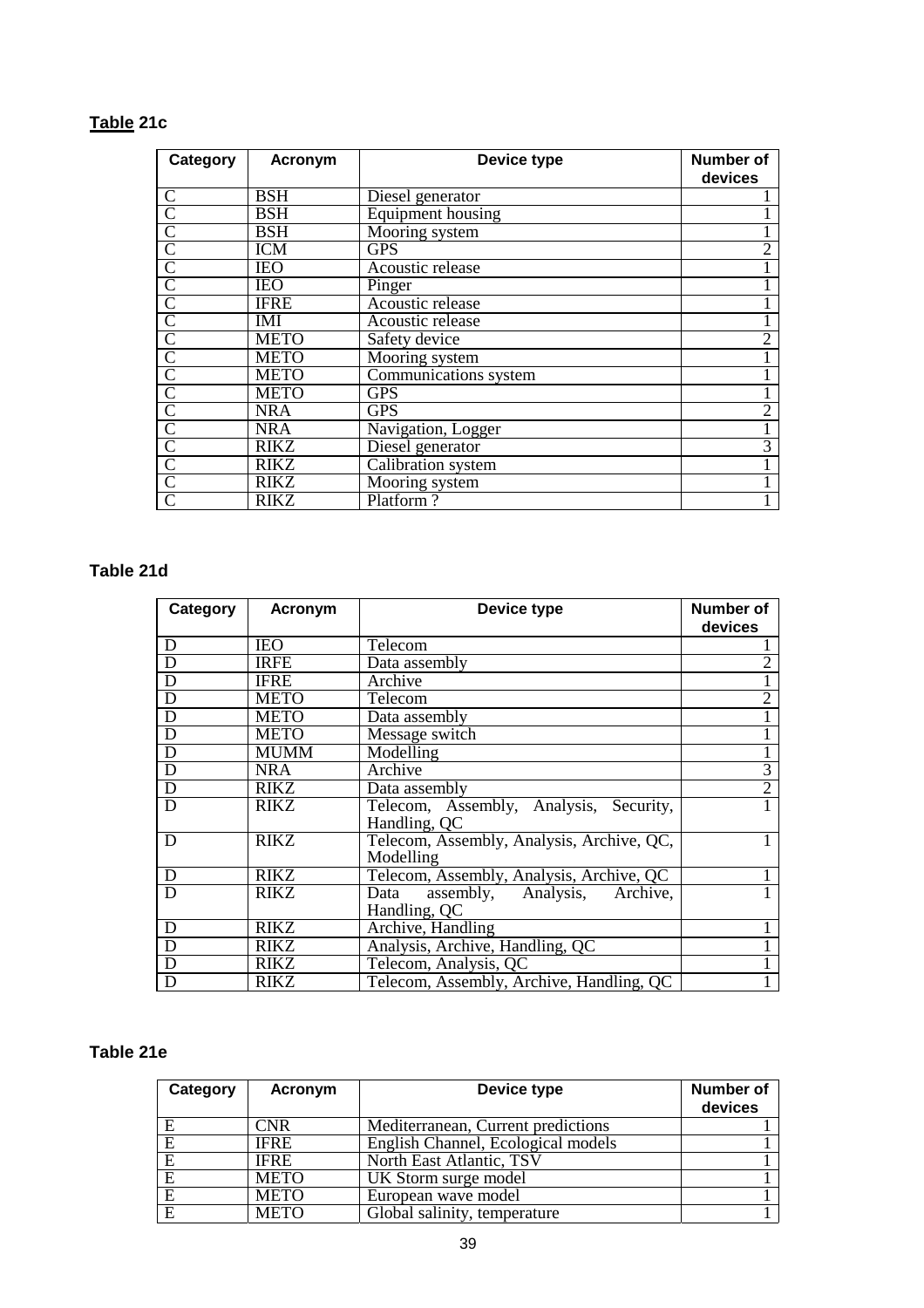| Category       | <b>Acronym</b> | Device type                                 | <b>Number of</b> |
|----------------|----------------|---------------------------------------------|------------------|
|                |                |                                             | devices          |
| E              | <b>METO</b>    | Global wave model                           |                  |
| $\overline{E}$ | <b>MUMM</b>    | Spills model, North Sea                     |                  |
| E              | <b>MUMM</b>    | North Sea waves, Swell data                 |                  |
| E              | <b>MUMM</b>    | North Sea, Flood risk                       |                  |
| $\overline{E}$ | <b>RIKZ</b>    | North Sea, Irish Sea Storm surge, elevation |                  |
| E              | <b>RIKZ</b>    | Spills model, Oil, Toxics                   |                  |
| E              | <b>RIKZ</b>    | Southern North Sea, RS data                 |                  |
| E              | <b>RIKZ</b>    | Southern North Sea, Navigational safety     |                  |
| $\overline{E}$ | <b>RIKZ</b>    | Southern North Sea, Wave energy             |                  |
| $\overline{E}$ | <b>RIKZ</b>    | North Sea, Irish Sea levels & depths        |                  |
| $\overline{E}$ | <b>RIKZ</b>    | North Sea, Irish Sea, WQ processes          |                  |
| $\overline{E}$ | <b>RIKZ</b>    | Spills, Discharges, Estuaries, Shelf Seas   |                  |
| $\overline{E}$ | <b>RIKZ</b>    | North Sea data & trends                     |                  |
| Ε              | <b>RIKZ</b>    | North Sea & Global waves, forecast,         |                  |
|                |                | hindcasts                                   |                  |
| E              | <b>RIKZ</b>    | Generic, Transport, Flows                   |                  |
| $\overline{E}$ | <b>RIKZ</b>    | Generic, Rivers, Est. Flows,<br>Waves,      |                  |
|                |                | <b>Quality, Transports</b>                  |                  |
| E              | <b>RIKZ</b>    | European Shelf, Transport, Plumes           |                  |
| $\overline{E}$ | <b>RIKZ</b>    | European Shelf, Storm surge prediction      |                  |
| E              | <b>RIKZ</b>    | Dutch Coast, Transport paths, Distributions |                  |
| $\overline{E}$ | <b>RIKZ</b>    | 3D flows, Estuaries, Shelf Seas             |                  |
| $\overline{E}$ | <b>RIKZ</b>    | North Sea, Wadden Sea, WQ                   |                  |
| E              | <b>RIKZ</b>    | North Sea wind, wave, current data          |                  |

**Table 21f**

| Category | Acronym      | Device type                               | <b>Number of</b><br>devices |
|----------|--------------|-------------------------------------------|-----------------------------|
| F        | <b>FIMR</b>  | Data product, Distribution                |                             |
| F        | <b>FIMR</b>  | Service, Distribution                     |                             |
| F        | <b>ICM</b>   | Distribution                              |                             |
| F        | <b>IEO</b>   | Data product                              |                             |
| F        | <b>METEO</b> | Data product, Text, Service               |                             |
| F        | <b>MEO</b>   | Data product                              |                             |
| F        | <b>MUMM</b>  | Data product, Service, Data service       |                             |
| F        | NR A         | Data product                              | 3                           |
| F        | <b>NRA</b>   | Data product, Service, Distribution       |                             |
| F        | NRA          | Presentation                              |                             |
| F        | <b>RDANH</b> | Data product, Service                     |                             |
| F        | <b>RIKZ</b>  | Data product                              |                             |
| F        | <b>RIKZ</b>  | Data product, Presentation                |                             |
| F        | <b>RIKZ</b>  | Data product, Text, Service, Distribution |                             |
| F        | <b>RIKZ</b>  | Presentation                              |                             |
| F        | RIKZ         | Service                                   |                             |
| F        | <b>STNMT</b> | Data product                              |                             |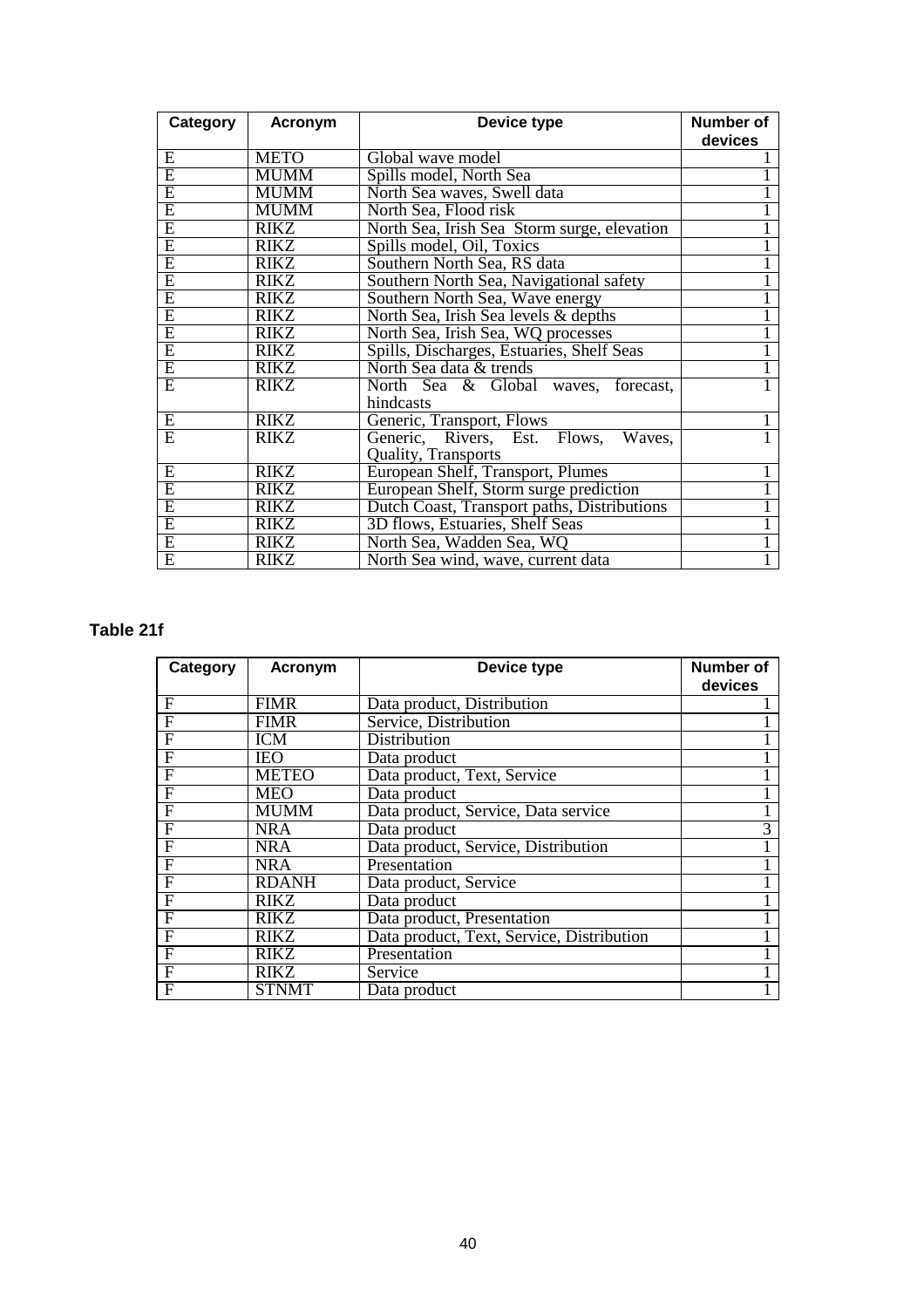*Table* **22** *Instruments in Category A listed in alphabetical order, showing operational status, generic type, agency using the instrument, and the EuroGOOS survey form number*

| Device type       | <b>Status</b>         | Device name                          | Survey form No. |
|-------------------|-----------------------|--------------------------------------|-----------------|
| Acoustic          | i) Fully operational  | <b>SUSLOS - Sound Velocimeter</b>    | 085-IFRE-A      |
| Acoustic          | i) Fully operational  | Odom Digiber                         | 253-RIKZ-A      |
| Bathythermograph  | i) Fully operational  | Thermosalinography                   | 126-ICM-A       |
| Biosensor         | i) Fully operational  | <b>RLM</b> Biointegrateur            | 099-IFRE-A      |
| Corer             | i) Fully operational  | Coring systems                       | 060-RIKZ-A      |
| <b>CTD</b>        | i) Fully operational  | CTDO <sub>2</sub>                    | $019$ -IEO-A    |
| <b>CTD</b>        | i) Fully operational  | <b>Falmouth ICTD</b>                 | 018-IEO-A       |
| <b>CTD</b>        | i) Fully operational  | CTD system                           | 059-RIKZ-A      |
| <b>CTD</b>        | iii) Working model    | M E Meerestechnik                    | 063-RIKZ-A      |
|                   |                       | Ecomemory                            |                 |
| <b>CTD</b>        | i) Fully operational  | <b>CTD MK-III</b>                    | 008-FIMR-A      |
| <b>CTD</b>        | i) Fully operational  | Seabird 911+ CTD                     | 007-FIMR-A      |
| <b>CTD</b>        | i) Fully operational  | Conductivity sensor                  | 226-BSH-A       |
| <b>CTD</b>        | i) Fully operational  | CTD Seabird 25                       | 123-ICN-A       |
| <b>CTD</b>        | i) Fully operational  | CTD Mark IIIB EG&G                   | 124-ICM-A       |
| <b>CTD</b>        | i) Fully operational  | Salinometer                          | 128-ICM-A       |
| <b>CTD</b>        | i) Fully operational  | Aquapack                             | 135-NRA-A       |
| <b>CTD</b>        | i) Fully operational  | Conductivity sensor                  | 225-BSH-A       |
| <b>CTD</b>        |                       | <b>Seacat Seabird SST</b>            | 122-ICM-A       |
| <b>CTD</b>        | i) Fully operational  | Seabird SBE9-O                       | 245-RDAN-A      |
| <b>CTD</b>        | i) Fully operational  | Meerestechnik ECO                    | 246-RDAN-A      |
| CTD, Fluorimeter, | i) Fully operational  | Delphin                              | 235-BSH-A       |
| Turbidity         |                       |                                      |                 |
| CTD, Turbidity    | i) Fully operational  | Datasonde 3                          | 056-RIKZ-A      |
| Current gauge     | iii) Working model    | <b>ADCP</b>                          | $020$ -IEO-A    |
| Current meter     | i) Fully operational  | <b>S4 Current Meter</b>              | 142-NRA-A       |
| Current meter     | i) Fully operational  | <b>RCM4 Current Meter</b>            | 141-NRA-A       |
| Current meter     | i) Fully operational  | ADCP VM-150                          | 120-ICM-A       |
| Current meter     | i) Fully operational  | Aanderaa 2740 & 3590                 | 248-RDAN-A      |
| Current meter     | i) Fully operational  | Aanderaa DCM12                       | 249-RDAN-A      |
| Current meter     | ii) Undergoing trials | <b>ADCP</b>                          | 062-RIKZ-A      |
| Current meter     | ii) Undergoing trials | <b>ADV</b> Ocean Probe               | 061-RIKZ-A      |
| Current meter     | ii) Undergoing trials | UCM 60H                              | 054-RIKZ-A      |
| Current meter     | i) Fully operational  | MC360C - Current Meter               | 086-IFRE-A      |
| Current meter     | i) Fully operational  | P-EMS                                | 177-RIKZ-A      |
| Current meter     | i) Fully operational  | <b>Current Meter</b>                 | $017$ -IEO-A    |
| Current meter     | i) Fully operational  | Aanderaa DCM12                       | 016-RDAN-A      |
| Current meter     | iv) Research mode     | <b>Sediment Correlation Profiler</b> | 211-RIKZ-A      |
|                   |                       | (SCP)                                |                 |
| Current meter     | iii) Working model    | <b>Correlation Current Profiler</b>  | 212-RIKZ-A      |
|                   |                       | (CCP)                                |                 |
| Current meter     | i) Fully operational  | ACDP (Hull mounted)                  | 222-IMI-A       |
| Current meter     | i) Fully operational  | <b>RDI ADCP</b>                      | 009-FIMR-A      |
| Current meter     | i) Fully operational  | Current sensor                       | 228-BSH-A       |
| D <sub>O</sub>    | i) Fully operational  | Oxygen sensor                        | 227-BSH-A       |
| DO, pH            | i) Fully operational  | Chemitracka                          | 137-NRA-A       |
| Echosounder       | i) Fully operational  | Echosounder ED-500                   | 121-ICM-A       |
| Echosounder       | i) Fully operational  | Atlas-DESO 25                        | 252-RIKZ-A      |
| Echosounder       | ii) Undergoing trials | Bathyscan Interferometric            | 257-RIKZ-A      |
|                   |                       | SwathSounder                         |                 |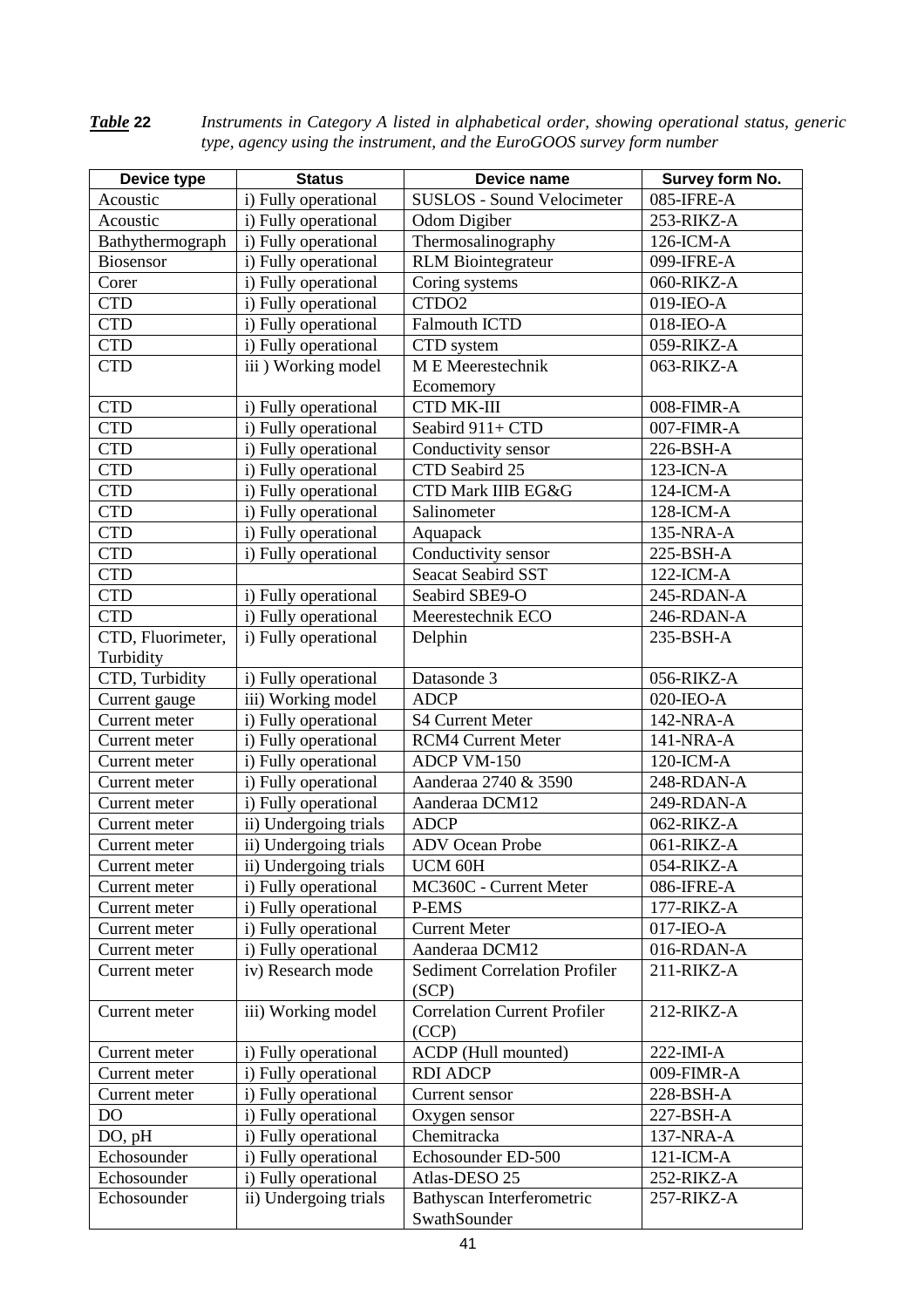| Device type       | <b>Status</b>         | Device name                  | Survey form No. |
|-------------------|-----------------------|------------------------------|-----------------|
| Echosounder       | i) Fully operational  | EM1000 Multibeam             | 103-ICM-A       |
|                   |                       | echosounder                  |                 |
| Echosounder       | i) Fully operational  | Edo Western 515, Deep Sea    | 255-RIKZ-A      |
|                   |                       | EchoSounder                  |                 |
| Echosounder       | i) Fully operational  | EA500 - Hydrographic         | 105-ICM-A       |
|                   |                       | echosounder                  |                 |
| Echosounder       | i) Fully operational  | Multibeam SIMRAD             | 102-ICM-A       |
|                   |                       | EM125120                     |                 |
| Echosounder       | i) Fully operational  | <b>EK-500</b>                | 104-ICM-A       |
| Fluorimeter       | i) Fully operational  | Fluorometer                  | 130-ICM-A       |
| Fluorimeter       | i) Fully operational  | Fluorimeter                  | 140-NRA-A       |
| Fluorimeter       | ii) Undergoing trials | PAM fluorometer              | 117-RIKZ-A      |
| Fluorimeter       | i) Fully operational  | Aquatracka III               | 136-NRA-A       |
| Fluorimeter       | i) Fully operational  | Spectrofluorometer           | 133-ICM-A       |
| Fluorimeter       | i) Fully operational  | Fluorometer                  | 129-ICM-A       |
| Fluorimeter       | i) Fully operational  | Aquatracka, fluorometer      | 116-RIKZ-A      |
| Fluorimeter, Biom | i) Fully operational  | Flow-through                 | 012-FIMR-A      |
| ass               |                       | chlorophyllmeasurement       |                 |
| Gravitymeter      | i) Fully operational  | Marine gravitymeter BGM-3    | 109-ICM-A       |
| Gravitymeter      | i) Fully operational  | <b>WORDEN</b> Master gravity | 108-ICM-A       |
|                   |                       | meter                        |                 |
| Heave sensor      | i) Fully operational  | Heave sensor Mk. II          | 039-METO-A      |
| Level gauge       | i) Fully operational  | Lang Wave Logger             | 173-RIKZ-A      |
| Level gauge       | i) Fully operational  | <b>DNM</b>                   | 162-RIKZ-A      |
| Level gauge       | i) Fully operational  | Step gauge Etrometa          | 164-RIKZ-A      |
| Level gauge       | i) Fully operational  | Level-Log                    | 174-RIKZ-A      |
| Level gauge       | i) Fully operational  | Tide gauge                   | $021$ -IEO-A    |
| Level gauge       | i) Fully operational  | Step gauge 'Marine 300'      | 163-RIKZ-A      |
| Level gauge       | i) Fully operational  | ORTM - Offshore Radio Tide   | 172-RIKZ-A      |
|                   |                       | Meter                        |                 |
| Level gauge       | i) Fully operational  | OT 660S Tide Gauge           | 084-IFRE-A      |
| Level gauge       | i) Fully operational  | Sonor Research 4PTM-01       | 015-RDAN-A      |
| Level gauge       | i) Fully operational  | Mareographs                  | 010-FIMR-A      |
| Level gauge       | i) Fully operational  | Aanderaa WLR 7               | 250-RDAN-A      |
| Level gauge,      | i) Fully operational  | Marine 300                   | 052-RIKZ-A      |
| Wave analysis     |                       |                              |                 |
| Levels, Altimeter | iii) Working model    | Radar Altimeter              | 064-RIKZ-A      |
| Light meter       | i) Fully operational  | LI-COR 1925 Quantum Sensor   | 055-RIKZ-A      |
| Logger            | i) Fully operational  | Data logger                  | 240-BSH-A       |
| Logger            | ii) Undergoing trials | Data logger                  | 241-BSH-A       |
| Magnetometer      | i) Fully operational  | Magnetometer                 | $107$ -ICM-A    |
| Meteorological    | i) Fully operational  | PCRC-11 Humidity Sensor      | 045-METO-A      |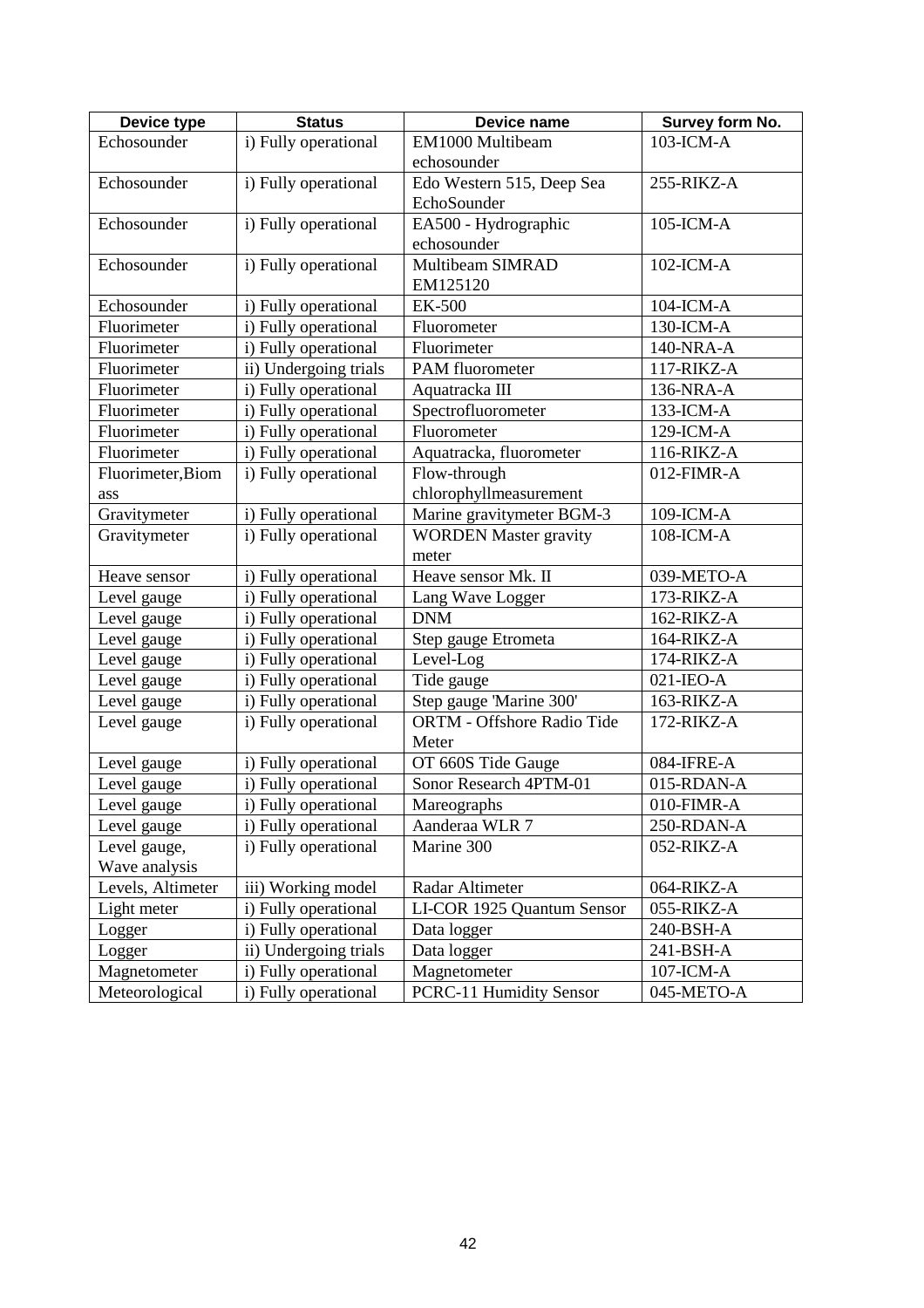# *Annexe 1 - Contact addresses for EuroGOOS Members*

#### **Chairman EuroGOOS**

Professor J D Woods Dept of Earth Resources Engineering Imperial College, Royal School of Mines Prince Consort Road London SW7 2BP Tel: +171 594 7414 Fax: +171 594 7403 E-mail: J.Woods@ic.ac.uk

#### **Director EuroGOOS**

Dr Nicholas C Flemming Room 346/01, Southampton Oceanography Centre Empress Dock, European Way Southampton SO14 3ZH Tel: +1703 596242 Fax: +1703 596399 E-mail: n.flemming@soc.soton.ac.uk

#### **Belgium**

Eric Delhez University of Liège Geohydrohynamics & Environment Research (GHER) Sart Tilman B5 B-4000 Liege Tel: +32 43 66 33 55 Fax: +32 43 66 23 55 E-mail: E.Delhez@ulg.ac.be

Dr G Pichot Prime Minister's Services Management Unit of the North Sea Mathematical Models (MUMM) Gulledelle 100 B-1200 Bruxelles Tel: +32 2 7732111 Fax: +32 2 7706972 E-mail: mummgp@camme.ac.be

#### **Denmark**

Dr Peter Aakjaer DMI Lyngbyvej 100 DK-2100 Copenhagen Tel: 45 3915 7441 Fax: 45 3915 1460 E-mail: paa@dmi.min.dk

Dr Erik Buch Royal Danish Administration of Navigation and Hydrography P O Box 1919 DK 1023 Copenhagen K Tel: +45 32 68 95 00 Fax: +45 31 57 43 41 E-mail: ebu@fomfrv.dk

#### **Finland**

Hannu Grönvall Finnish Institute of Marine Research PO Box 33 FIN-00931 Helsinki  $Tel: +3589613941$ Fax: +358 9 613 94494 E-mail: hannu.gronvall@fimr.fi

François Gerard Météo France 1 quai Branly 75340 Paris Cedex 07 Tel: +331 45 56 70 24 Fax: +331 45 56 70 05 E-mail: francois.gerard@meteo.fr

Prof Michel Glass IFREMER Technopolis 40 155, rue Jean Jacques Rousseau 92138 Issy-les-Moulineaux Tel: +331 4648 2222 Fax: +331 4648 2224 E-mail: michel.glass@ifremer.fr

#### **Germany**

Prof Dieter Kohnke Bundesamt für Seeschiffahrt und Hydrographie (BSH) Bernhard-Nocht-Str. 78 D. 20305 Hamburg Tel: +49 40 3190 3400 Fax: +49 40 3190 5000 E-mail: Dieter.Kohnke@M4.Hamburg.BSH.d400.d e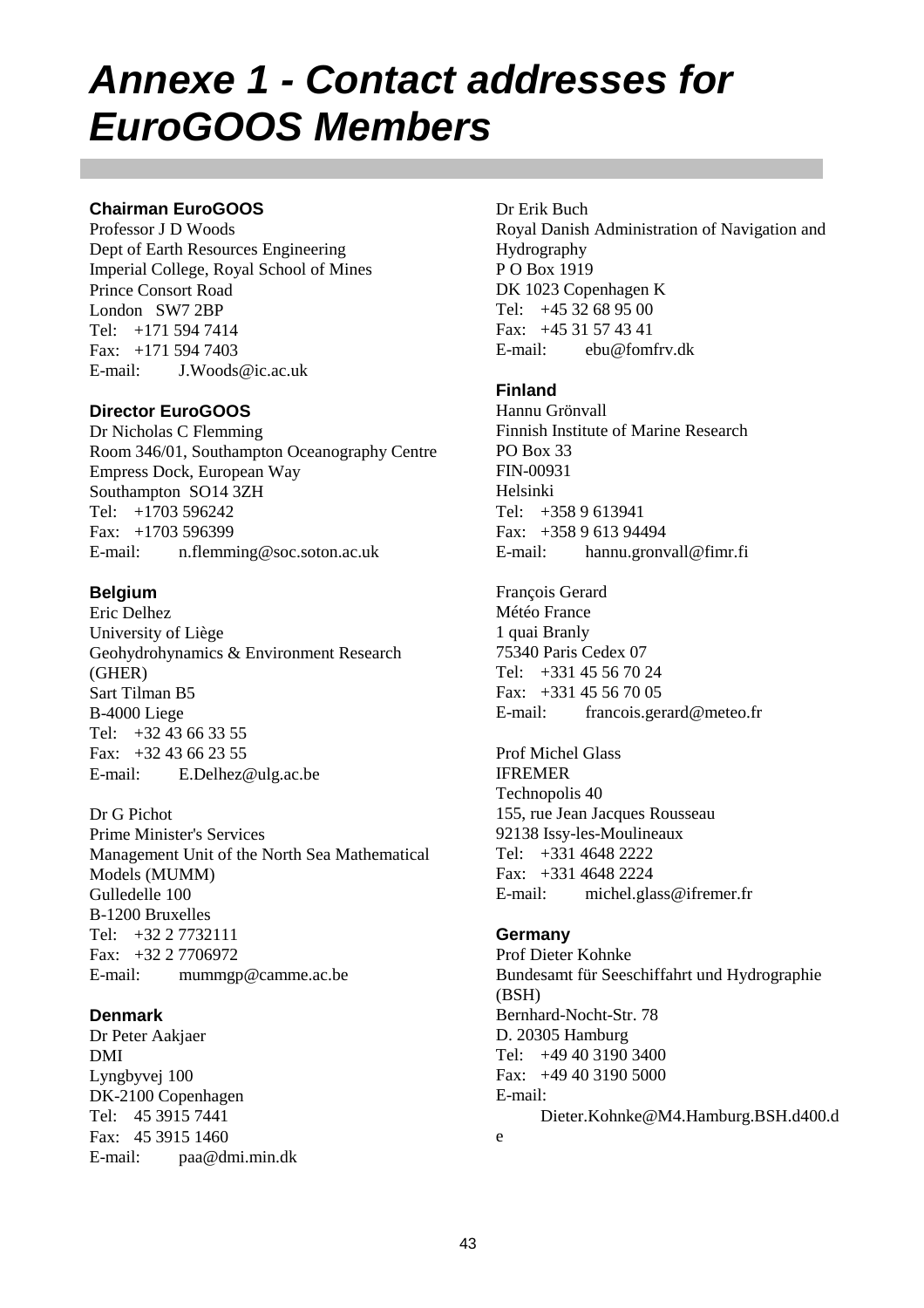#### **Greece**

Dr G Triantafyllou Institution of Marine Biology of Crete (IMBC) PO Box 2214, Heraklion 71003 Crete Tel: +3081 242022 Fax: +3081 241882 E-mail: gt@imbc.gr

Dr C Tziavos National Centre for Marine Research Ag. Kosmas 166 04 Elliniko Tel: +301 98 88 444 Fax: +301 98 33 095 / 98 11 713 E-mail: ctziav@posidon.ncmr.ariadne-t.gr

#### **Ireland**

Bronwyn Cahill Ismaré Marine Institute 80 Harcourt Street Dublin 2 Tel: 353 1 4757100 Fax: 353 1 4757104 E-mail: bronwyn.cahill@marine.ie

#### **Italy**

Ms Maria Dalla Costa Head, Unit for International Programmes Development Environment Dept. S.P. 069 ENEA - Casaccia Via Anguillarese 301 00060 S.M. di Galeria Rome Tel: +39 6 30483946/3092/3951 Fax: 39 6 30483594 E-mail: dallacosta@casaccia.enea.it

Dr Silvana Vallerga CNR Euroufficio - A RI GE Via De Marini 6 16146 Genova Tel: +39 335 30 3130 ,+39 783 22027 Fax: +39 10 6475 800; 39 783 22002 E-mail: Vallerga@nameserver.Ge.cnr.it

#### **Netherlands**

Dr Leendert J Droppert National Institute for Coastal and Marine Management/RIKZ Directoraat-Generaal Rijkswaterstaat PO Box 20907 2500 EX The Hague Tel: +31 70 3114551 Fax: +31 70 3114321/+31 70 3114600 E-mail: L.J.Droppert@rikz.rws.minvenw.nl

Dr Jan H Stel Director, Netherlands Geosciences Foundation PO Box 93120 2509 AC The Hague  $Tel: +31,70,344,07,80$ Fax: +31 70 383 21 73 E-mail: goa@nwo.nl

Dr J P van der Meulen KNMI PO Box 201 3730 AE De Bilt The Netherlands Tel: +31 30 2206432 Fax: +31 30 2210849 E-mail: vdmeulen@knmi.nl

#### **Norway**

Arne Grammeltvedt, Director DNMI Norwegian Meteorological Institute PO Box 43 Blindern 0313 Oslo Tel: +47 22 96 30 00  $Fax: +47, 22, 96, 30, 50$ E-mail: lillian.svendsen@dnmi.no

Prof Ola M Johannessen Nansen Environmental and Remote Sensing **Center** Edvard Griegsvei 3a N-5037 Solheimsviken Tel: +47 55 29 72 88 Fax: +47 5520 0050 E-mail: ola.johannessen@nrsc.no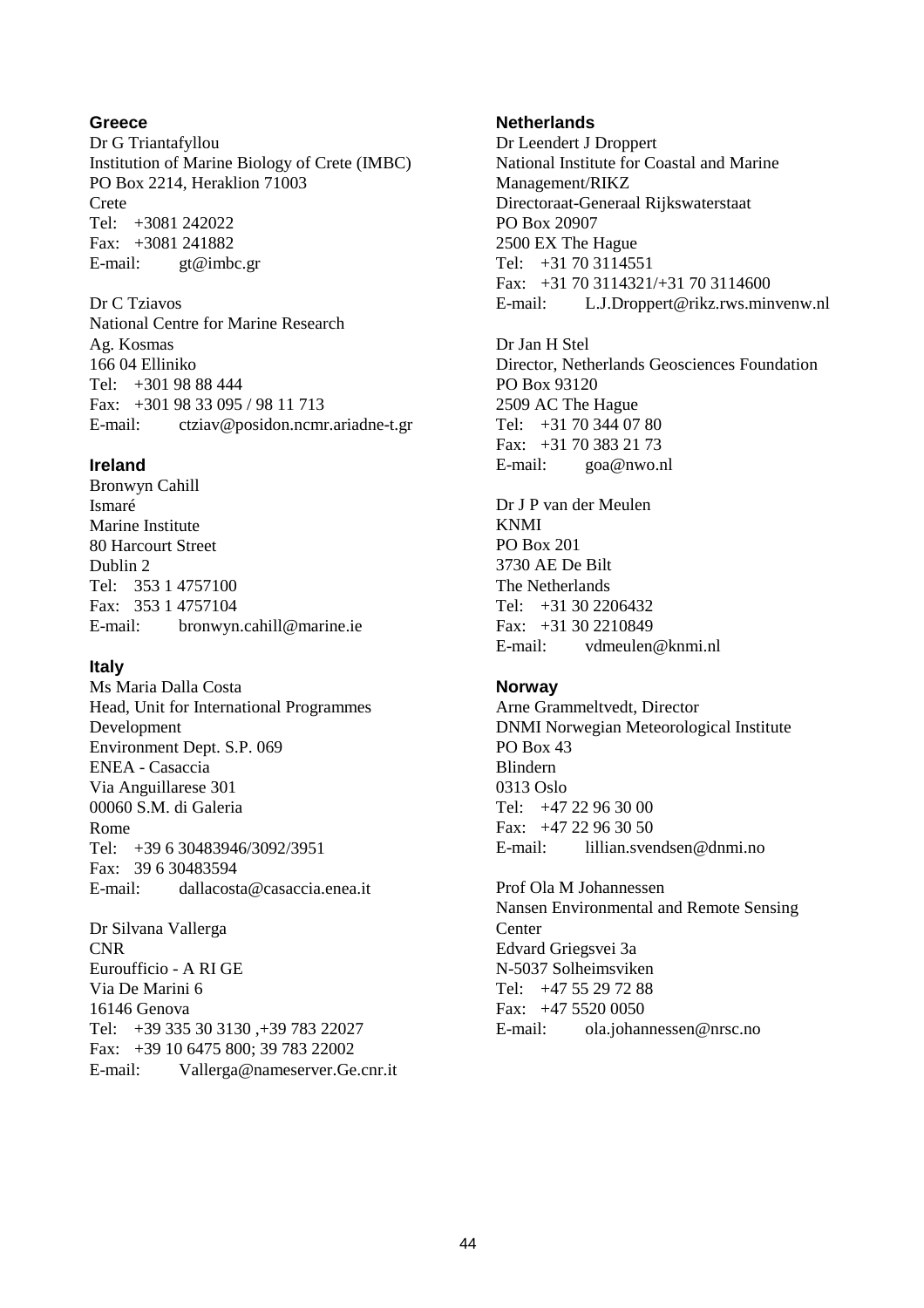Mr Roald Saetre Research Director Institute of Marine Research PO Box 1870 Nordnes 5024 Bergen Tel: +47 55 23 8500 Fax: +47 55 23 85 84 E-mail: Roald.Saetre@imr.no

#### **Poland**

Mr Wlodzimierz Krzyminski Institute of Meteorology and Water Management Maritime Branch Waszyngtona 42 81-342 Gdynia Tel:  $+48,58,20,52,21$ Fax: +48 58 20 71 01 E-mail: krzymins@stratus.imgw.gdynia.pl

Dr Jan Piechura Institute of Oceanology Polish Academy of Sciences Powstanców Warszawy 55 81-712 Sopot Tel: +48 58 517281 Fax: +48 58 512130 E-mail: piechura@ocean.iopan.gda.pl

#### **Russia**

Dr Vladimir E Ryabinin Hydrometeorological Centre of the Russian Federation 9-13 Bolshoy Predtechensky Per. 12324 Moscow Tel: (+ 7 095) 2552178 Fax: (+ 7 095) 2551582 E-mail: rusgmc@glas.apc.org

#### **Spain**

Dr Gregorio Parrilla Instituto Espanol de Oceanografia (CICYT) Ministerio de Agricultura, Pesca y Alimentacion Corazon de Maria 8-1 28002 Madrid  $Tel: +3413473608$ Fax: +34 1 413 5597 E-mail: gregorio.parrilla@md.ieo.es

Sr A Ruiz de Elvira Puertos del Estado Clima Marítimo Avda. del Partenón 10 E-28042 Madrid Tel: +341 524 5568, +341 524 5500 Fax: 341 524 5506, 341 524 5502 E-mail: ant@puertos.es

## **Sweden**

Hans Dahlin Swedish Meteorological and Hydrological Institute S-601 76 Norrköping Tel: +46 11 15 83 05  $Fax: +4611158350$ E-mail: hdahlin@smhi.se

#### **Turkey**

Prof Umit Unluata **Director** Institute of Marine Sciences **METU** PK 28 Erdemli, Icel 33731 Tel: 90-324-521-2406 Fax: 90-324-521-2327 E-mail: unluata@deniz.ims.metu.edu.tr

#### **UK**

Dr Howard Cattle Head, Ocean Applications Meteorological Office London Road Bracknell Berkshire RG12 2SZ Tel: direct: +44 1344 856209 Fax: +44 1344 854898 E-mail: hcattle@meto.govt.uk

Mr David Palmer National Centre for Instrumentation and Marine Surveillance Rivers House Lower Bristol Road Bath Avon BA2 9ES Tel: +44 1278 457333 Ext. 4237 Fax: +44 1225 469939 E-mail: 100750.1466@compuserve.com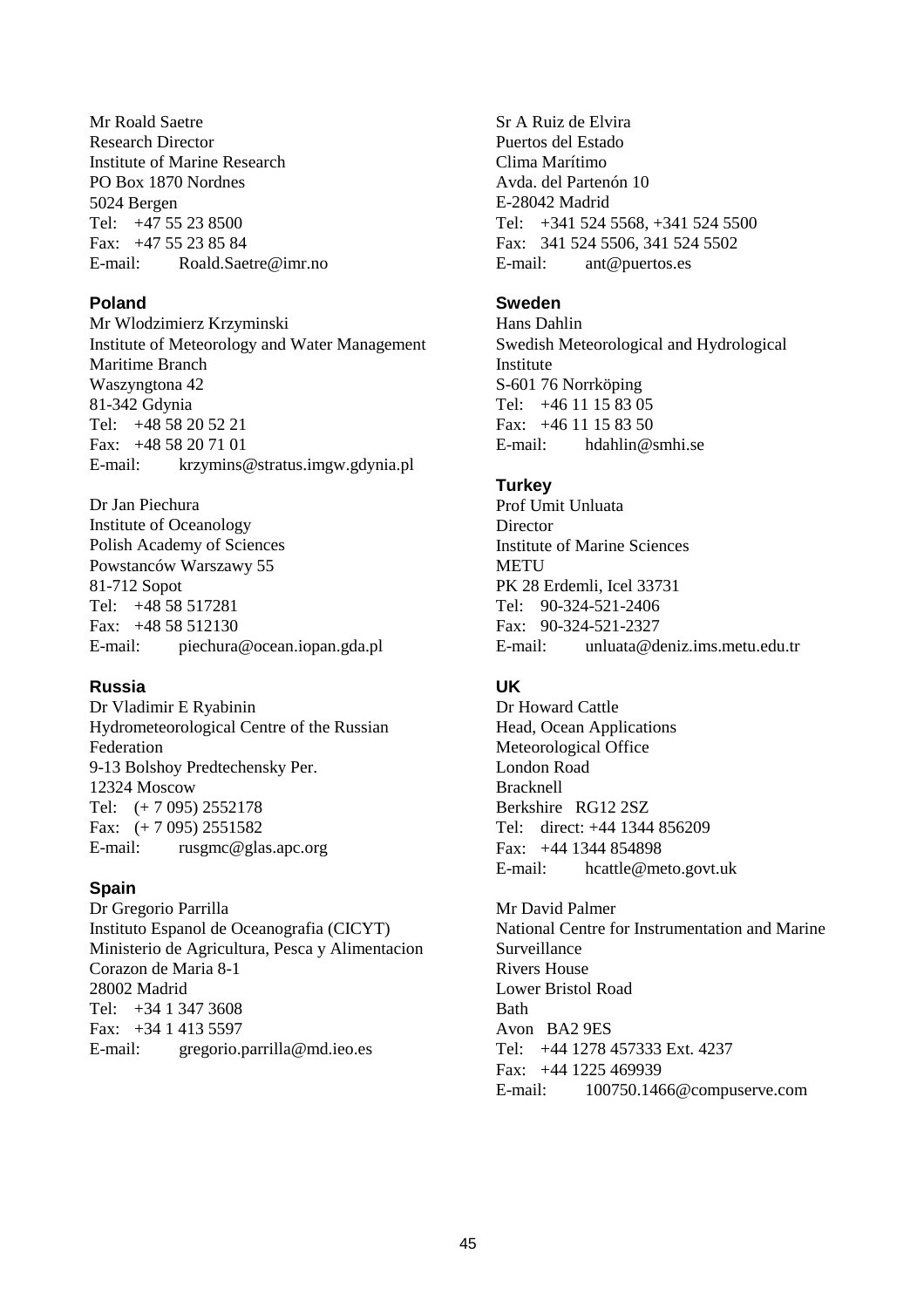Prof J G Shepherd Southampton Oceanography Centre Empress Dock, European Way Southampton SO14 3ZH

Tel: +1703-595106 Fax: +1703-595107 E-mail: j.g.shepherd@soc.soton.ac.uk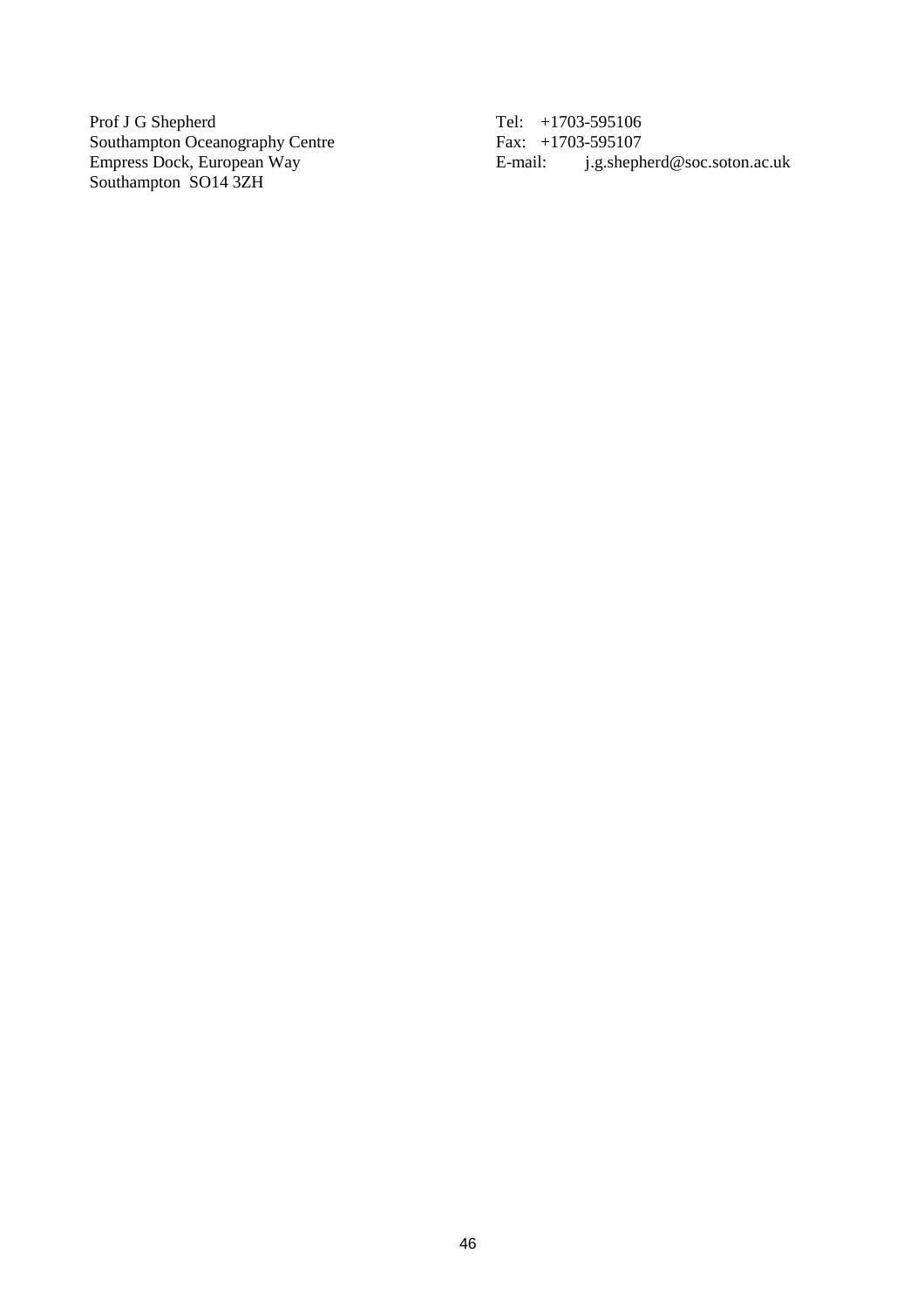# *Annexe 2 - EuroGOOS Variable List*

# **A. Surface Fields**

- 1. Sea surface temperature
- 2. Sea surface wind stress
- 3. Current velocity
- 4. Current direction
- 5. Heat flux
- 6. Moisture flux
- 7. Precipitation
- 8. Sea surface salinity
- 9. Wave spectrum
- 10. Wave direction spectrum
- 11. Waves Hs
- 12. Wave Period
- 13. Wave swell
- 14. Sea surface CO2
- 15. Sea surface GHGs

# **B. Sea Surface Topography**

- 16. Hourly mean sea level
- 17. Marine geoid
- 18. Monthly mean sea level
- 19. Sea level anomaly
- 20. Oceanic tides
- 21. Geostrophic currents
- 22. Meteorological forcing

# **C. Upper Layer Fields**

- 23. XBT sections
- 24. XCTD sections
- 25. Tropical upper ocean, structure
- 26. Upper ocean heat content
- 27. Upper ocean salinity
- 28. Upper ocean fresh water
- 29. Upper ocean heat transport
- 30. Upper ocean heat flux
- 31. Fresh water transport
- 32. Fresh water flux
- 33. Salt transport
- 34. Salt flux
- 35. Buoyancy flux
- 36. Upper ocean velocity fields
- 37. Momentum fields
- 38. Surface currents
- 39. Upwelling velocities
- 40. Downwelling velocities
- 41. Eddies, jets, fronts
- 42. Carbon transport
- 43. Carbon inventory
- 44. Carbon budgets

### **D. Sea Ice**

- 45. Extent, boundary, leads, %
- 46. Concentration
- 47. Surface ice state
- 48. Surface ice roughness
- 49. Thickness
- 50. Temperature
- 51. Air, sea, ice, temperatures
- 52. Ice motion
- 53. Albedo
- 54. Snow on ice
- 55. Water on ice

# **E. Ice Shelves**

- 56. Extent, boundary
- 57. Topography
- 58. Roughness
- 59. Surface state
- 60. Bottom topography
- 61. Snow line
- 62. Mass balance
- 63. Albedo
- 64. Surface temperature
- 65. Surface ice velocity
- 66. Sub-shelf ocean circulation

#### **F. Icebergs**

- 67. Numbers
- 68. Distribution
- 69. Trajectories
- 70. Area, volume

# **G. Deep Ocean**

- 71. CTD sections
- 72. Deep ocean salinity
- 73. Deep ocean ht storage
- 74. Deep ocean carbon storage
- 75. Deep ocean water storage
- 76. Ocean tracers
- 77. Ocean boundary currents
- 78. Inter-basin straits currents

# **H. Sea Bed**

- 79. Bathymetry
- 80. Surface outcrops
- 81. Surface sediments
- 82. Gridded bathymetry
- 83. Gravity
- 84. Magnetics
- 85. Heat flow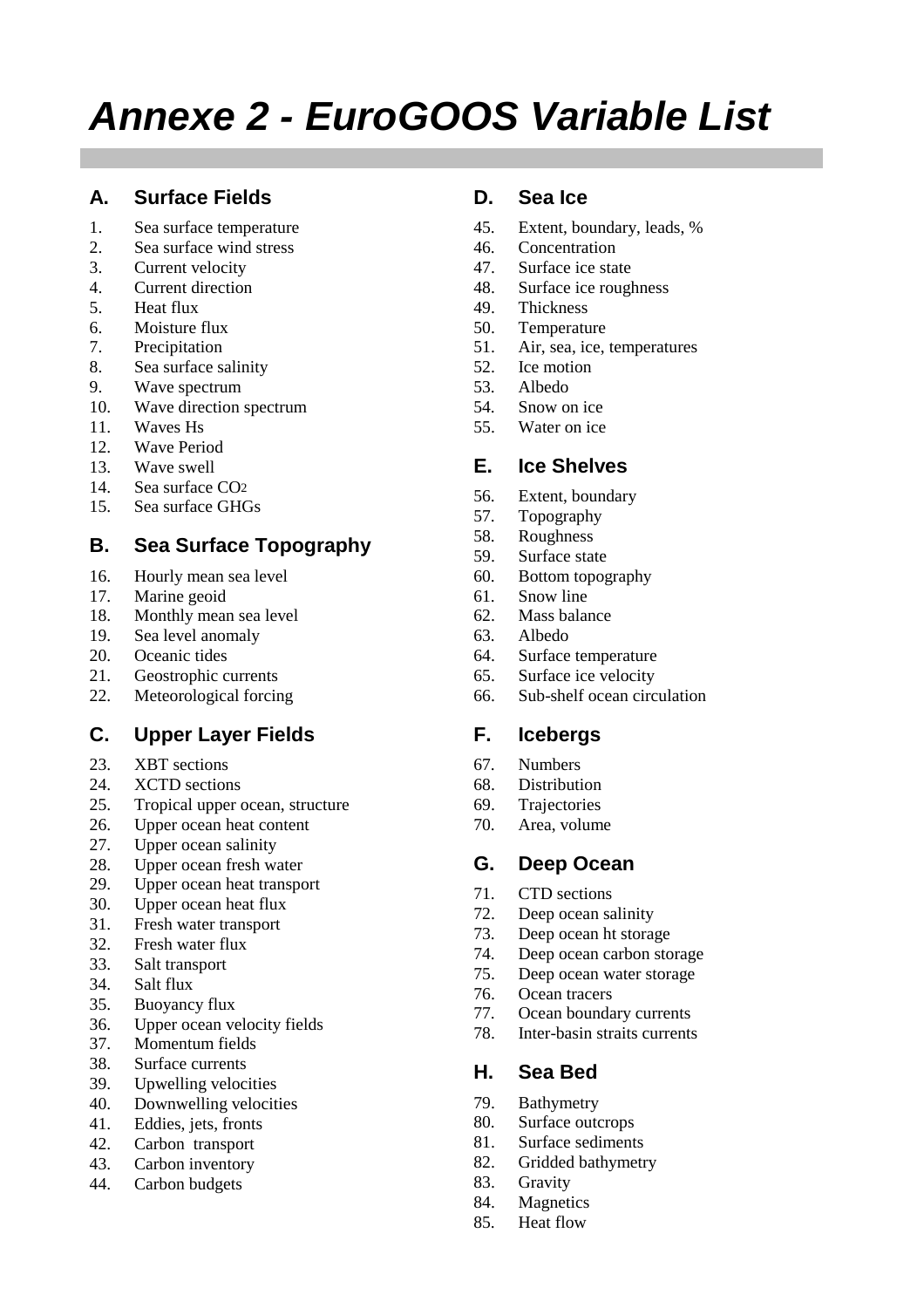### **I. Coastal & Shelf**

- 86. Coastline map
- 87. Hinterland topography
- 88. Coastal bathymetry
- 89. Shelf bathymetry
- 90. Tidal constants
- 91. Tidal ellipses
- 92. Stratification
- 93. River runoff
- 94. Land non-river runoff
- 95. Sediment transport
- 96. Wetlands characteristics

### **J. Bio-Geochemical**

- 97. Chlorophyll
- 98. Nitrate
- 99. Phosphate
- 100. Oxygen
- 101. Silicate
- 102. Iron
- 103. Biological pigments
- 104. Pathogens
- 105. Synthetic organics
- 106. Artificial radionuclides
- 107. Petroleum hydrocarbons
- 108. Pesticides & Herbicides
- 109. Trace metals
- 110. PAHs
- 111. Pharmaceutical wastes
- 112. Phytoplankton
- 113. Zooplankton
- 114. Carbon dioxide
- 115. Tritium
- 116. Aquatic toxins
- 117. Human health risks
- 118. Suspended sediments

# **K. Optics**

- 119. Incident light spectrum
- 120. Depth of photic zone
- 121. Transmissivity
- 122. RS reflected light spectrum
- 123. Phosphorescence
- 124. Bioluminescence
- 125. Secchi disk depth

#### **L. Acoustics**

- 126. Sound velocity profiles
- 127. Sound ray paths
- 128. Acoustic scattering
- 129. Reverberation characteristics
- 130. Ambient noise spectrum
- 131. Anthropogenic noise
- 132. Seabed acoustic prop's
- 133. Acoustic tomography
- 134. Acoustic thermometry
- 135. Acoustic models (shelf)
- 136. Acoustic models (oceanic)

#### **M. Data Structure**

- 137. Year-long time series
- 138. Decadal time series
- 139. Multi-decade time series
- 140. Climatic statistics
- 141. Spatial statistics
- 142. Past model outputs
- 143. Composite multi-parameter products
- 144. Spectra or other reduced statistics

#### **N. Hinterland**

- 145. Coastal land use
- 146. Vegetation cover
- 147. Agricultural crops
- 148. Urbanisation
- 149. Population density
- 150. Industrial characteristics